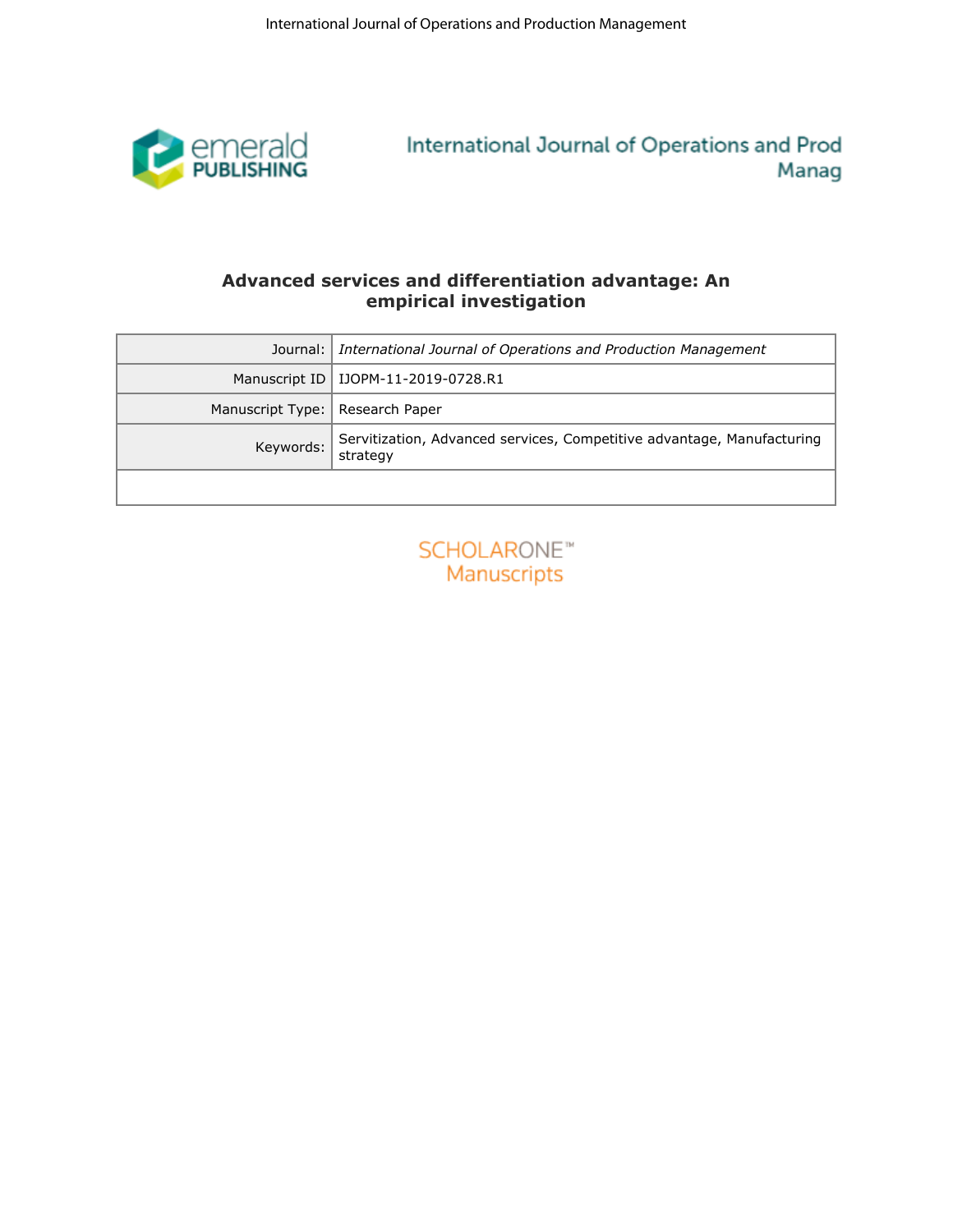# **Advanced services and differentiation advantage: An empirical investigation**

#### **Structured Abstract**

#### **Purpose**

This study theoretically articulates and empirically validates a model of relationships between market complexity (competition intensity, heterogeneity and technological change), strategic focus on product and service differentiation, ADS offerings and differentiation advantage.

# **Methodology**

We develop and test hypotheses through structural equation modelling based on data from the Sixth International Manufacturing Strategy Survey (IMSS-VI), involving 931 manufacturers from 22 countries.

#### **Findings**

The results indicate that: (i) market complexity has a positive impact on strategic focus on product and service differentiation; (ii) focus on product and service differentiation, but not market complexity, has a positive impact on the extent to which business units offer ADS to their customers; (iii) ADS have a positive impact on service differentiation advantage, but no influence on product differentiation advantage.

# **Practical implications**

**Example 20**<br> **Example 20**<br> **Advanced services and differentiation advantage: An empirical investigation**<br> **Advanced services and differentiation advantage: An empirical investigation**<br> **Propose.**<br> **Propose.**<br> **Propose th** Managers should incorporate decisions related to ADS provision as part of their manufacturing strategy formulation processes to align markets, strategic focus on product and service differentiation, and ADS provision. ADS seem an appropriate lever for market differentiation, since they appear not only to support service differentiation advantage, but also to be consistent with strategic focus on product differentiation.

# **Originality**

The study provides novel insights and large-scale empirical evidence on the influence of the market environment on the offering of ADS, as well as on how relationships between the product and service activity in the manufacturing organization may affect differentiation advantage.

**Keywords:** servitization, advanced services, competitive advantage, manufacturing strategy. **Paper type:** Research paper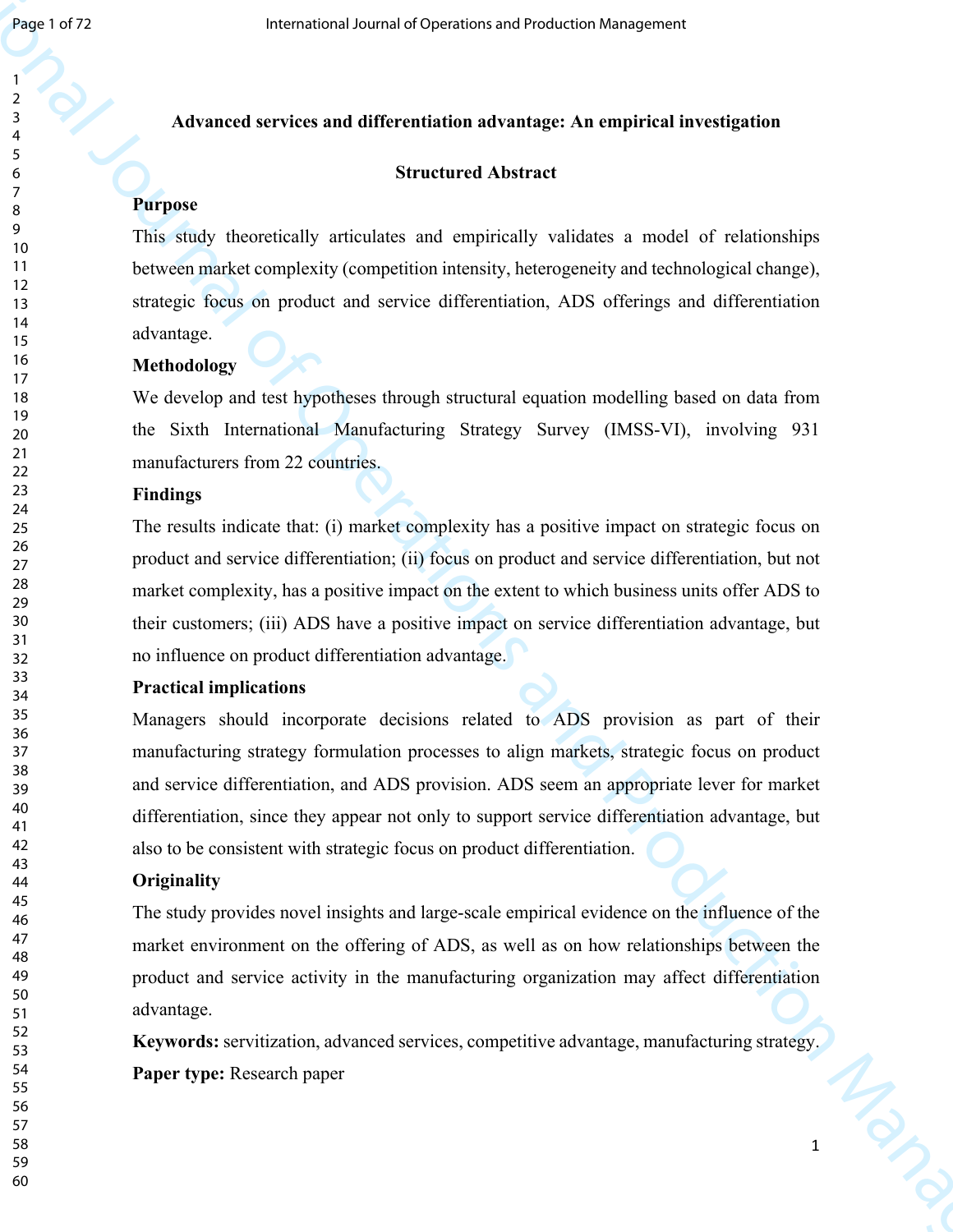#### **1. Introduction**

**International Journal of Operators are from the aperture in France Control (September 1978)<br>
1. International Concerns and Productions and Production Management Concerns and Productions and Productions and Production Man** Over the last decades, manufacturing companies have faced complex markets characterized by intense competition, heterogeneous customers and technological change (Neu and Brown, 2005; Eloranta and Turunen, 2015). This has incentivized the development of manufacturing strategies based on differentiation and non-price-based value offerings as opposed to costbased competition. Initially, these strategies involved mainly the offering of differentiated products. Implementing product differentiation strategies required manufacturers to focus on strategic priorities such as product customization, variety and innovation (Gerwin, 1993) and to obtain superior market performance on these dimensions (product differentiation advantage). More recently, manufacturers have also resorted to servitization by offering services that support products or their usage in a superior way (Gebauer, 2008). This approach has augmented their potential for differentiation, which can be useful especially when differentiating through products alone becomes difficult (Matthyssens and Vandenbempt, 2008; Oliva and Kallenberg, 2003). Implementing service differentiation strategies (i.e. achieving market differentiation through the offering of services) requires focusing on strategic priorities related to the provision of services, and obtaining superior market performance in service dimensions (service differentiation advantage).

Advanced Services (ADS) may have the greatest potential for market differentiation (Eggert et al., 2014; Sousa and da Silveira, 2017). ADS such as user training and consulting support customers in extracting additional value from the use of the product in their specific context (Smith et al., 2014). For example, truck manufacturer MAN offers a range of services focused on driver behavior and fuel consumption, assisting logistics firms to optimize their transport operations. Thus, ADS require intimate knowledge of customer core activities (Story et al., 2017). They often follow significant changes in a manufacturer's strategic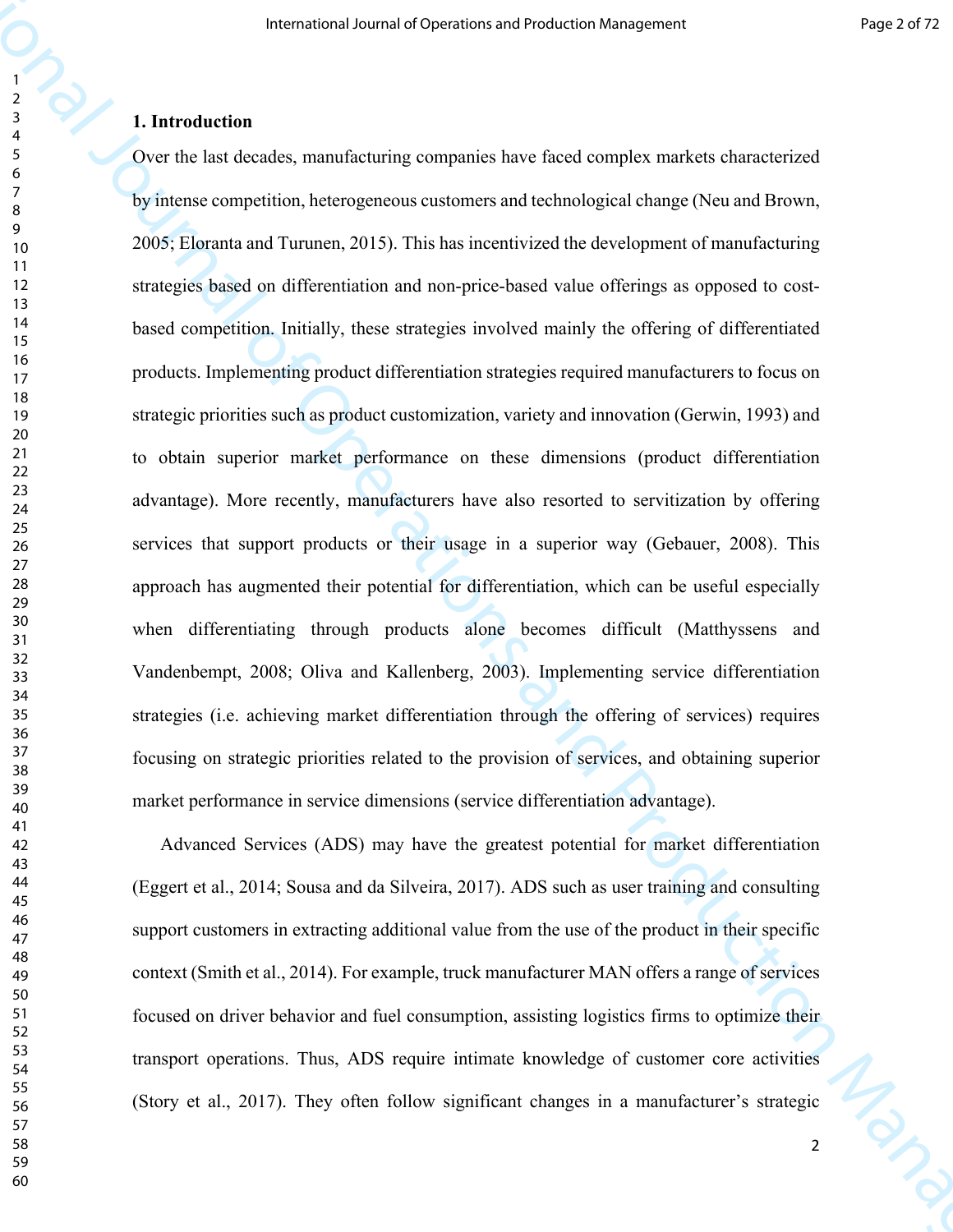priorities and are a major distinction between servitized and non-servitized manufacturers (Baines et al., 2019; Lütjen et al., 2017).

Although achieving market differentiation is an often-cited goal of ADS, our understanding of relationships between manufacturing strategies based on differentiation and ADS provision remains incomplete (Bustinza et al., 2015). Despite the adoption of contingency views in recent servitization studies (Benedettini et al., 2017; Bohm et al., 2017; Josephson et al., 2016; Kohtamäki and Partanen, 2016; Turunen and Finne, 2014; Valtakoski and Wittel, 2018; Visnjic et al., 2019), there is still limited understanding of how market environment and manufacturing strategic priorities may shape the extent to which firms offer ADS to their customers (Fliess and Lexutt, 2019). Likewise, there is also to date limited large-scale empirical evidence to support these relationships (Baines et al., 2017).

**Example 2017**<br> **International American State of Operations are Freedomiss and conservatived municipalments<br>
<b>Problems or d...2019**, Collision critical AME is a subset of our differentiation and<br> **International State of t** Thus, a first goal of our study is to address the joint influence of market complexity (competition intensity, heterogeneity and technological change), strategic focus on product differentiation and strategic focus on service differentiation on the offering of ADS by manufacturing business units. Specifically, we wish to establish the extent to which ADS portfolios may be a reaction to market environments, a deliberate move aligned with strategic priorities, or both (Barnes, 2002; Miller, 1988). These findings should inform to what extent business units may develop ADS independently of the markets they are in and to what extent this decision may need to be integrated in their manufacturing strategy formulation processes (or alternatively, to what extent market environment and strategic priorities might support or hinder decisions to offer ADS). We deliberately incorporate market complexity in our model because the servitization literature suggests this is a major influence on servitization decisions (Neu and Brown, 2005; Eloranta and Turunen, 2015; Fliess and Lexutt, 2019).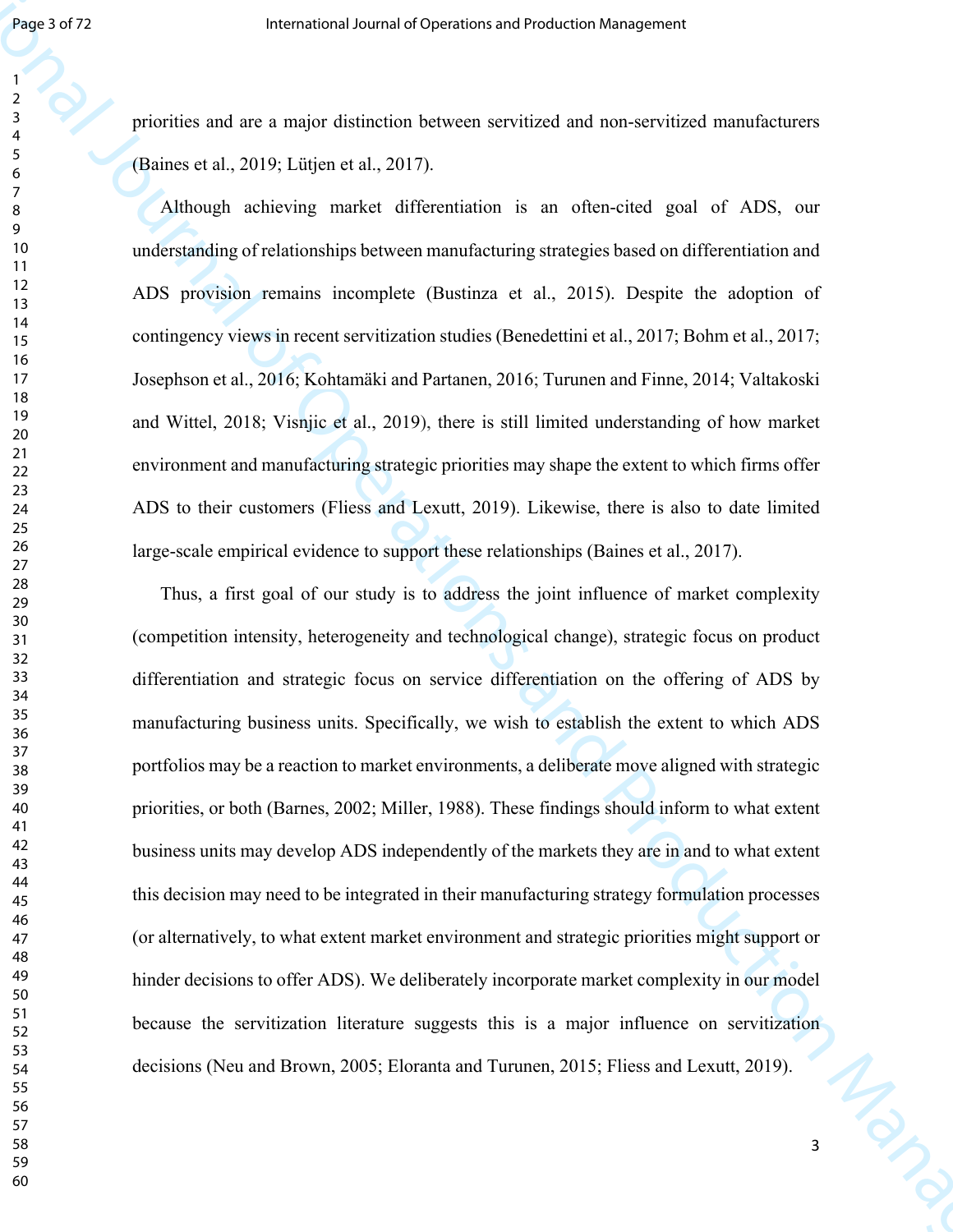There is also surprisingly limited large-scale evidence of the impact of ADS on operations-based differentiation advantage. This is in part due to extant research emphasizing the financial performance outcomes of servitization (e.g. Fang et al., 2008; Kastalli and van Looy, 2013; Eggert et al., 2014; Sousa and da Silveira, 2017). Thus, our second goal is to examine the impact of ADS provision by manufacturing units on their product and service differentiation advantage. Ascertaining whether ADS supports product differentiation advantage, service differentiation advantage or both is essential to evaluate the effectiveness of these strategies (Kowalkowski et al., 2017).

**INTERTAINMENTAL CONSULTER AND EXECUTIVE CONSULTER AND ACCOUNT (AND A DREAM)**<br>
There is also anywherely limited happenedic original of the imperior of ADS on<br>
contribute based of forecration advantage. This is in part doe Although the relationship between ADS and service differentiation advantage is quite straightforward (Szász and Seer, 2018), its relationship with product differentiation advantage can be more complex. While some suggest synergies between ADS and product differentiation advantage (for example, because customer knowledge accrued via ADS might result in differentiated product designs; Baines and Lightfoot, 2014; Visnjic et al., 2017), others point to tensions between the product and service functions within the organization, which might hurt product-based advantage (for example, because pursuing both product and service differentiation might lead to conflicting goals and competition for resources; Josephson et al., 2016; Neu and Brown, 2005). Thus, our final goal is to examine the relationship between ADS and manufacturing strategies based on product differentiation. This has important implications because the product business often accounts for most of a manufacturer's revenue and resources and, as a consequence, managers need to assess the potential threat of ADS provision to their core product business (Benedettini et al., 2015; Reim et al., 2016).

To address these goals, we develop a theoretical model of the antecedents and outcomes of ADS in manufacturing business units. In what regards antecedents, the model examines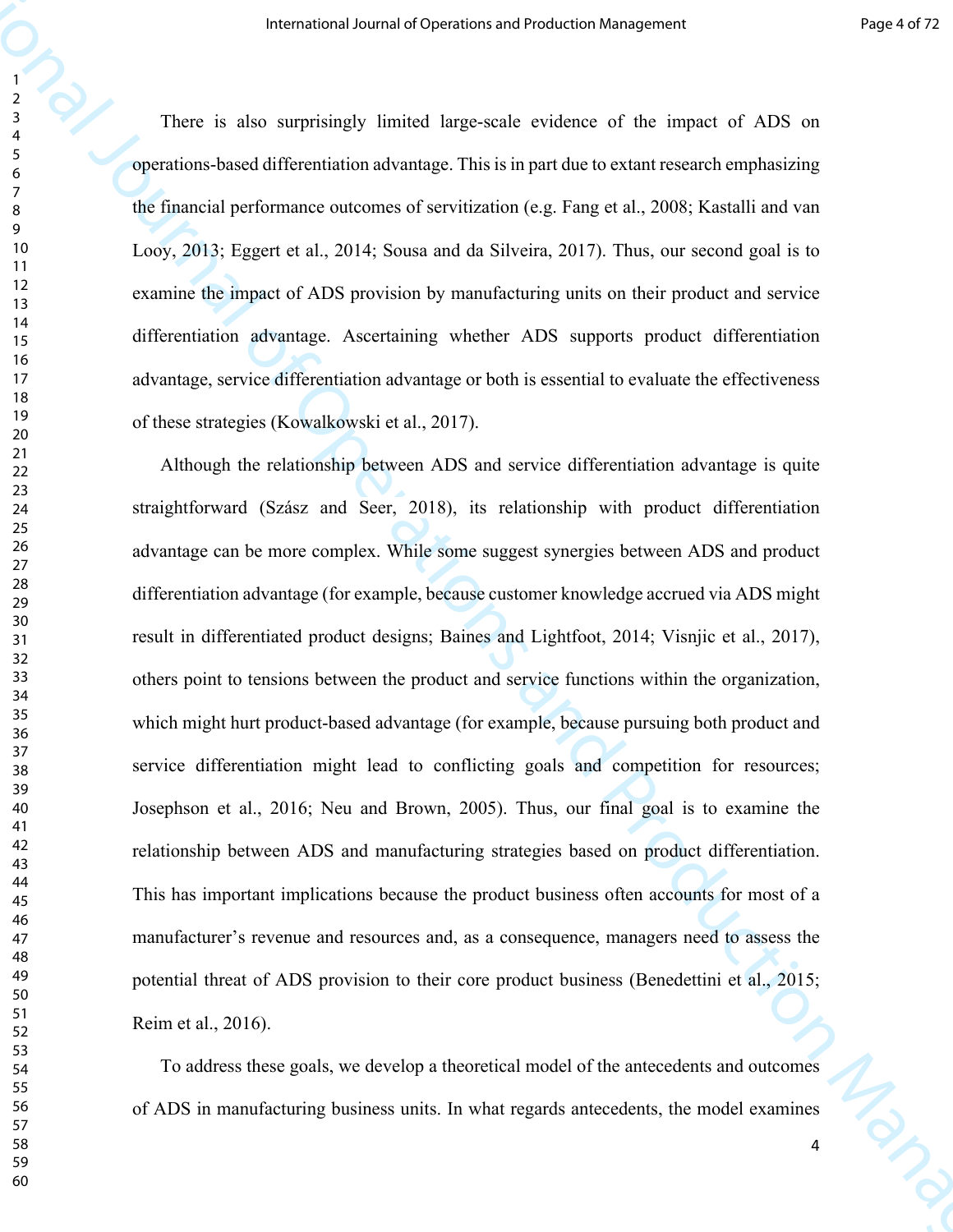the joint impact of market complexity, and product differentiation and service differentiation priorities on ADS offerings. The antecedents section of our model draws on contingency theory (Donaldson, 2001) and its associated literature in servitization, which indicates that service offerings should fit with the external environment and business strategy of the firm (Vandermerwe and Rada, 1988; Neely, 2008; Eloranta and Turunen, 2015; Fliess and Lexutt, 2019).

**Example 2017**<br> **International of Operations and Production Conservants and Production Conservant and Production<br>
2.1 The plott impact of Production Scheme and Production Management and Production Management Deptending (D** On the outcomes section, we examine the impact of ADS on product and service differentiation advantage. This section draws on the Resource Based View (RBV) of the firm (Barney 1991; Peteraf 1993) and its associated literature in servitization, which suggests that service offerings relate to the development of valuable capabilities for competitive advantage (Ulaga and Reinartz, 2011; Eloranta and Turunen, 2015). In particular, knowledge acquired about customer value-creating processes is considered a fundamental source of advantage due to service provision (Gronroos, 2011; Payne et al., 2008; Schaarschmidt et al., 2018). We test the model using data from a large international sample of 931 business units from 22 countries in America, Europe and Asia.

The study makes several contributions to the servitization literature. First, we improve understanding of what contextual factors may influence ADS offering by manufacturing units (Baines et al., 2017; Forkmann et al., 2017; Kowalkowski et al., 2017), by examining the joint influence of market complexity and strategic focus on product and on service differentiation. Second, we provide new insights and evidence on relationships between product and service activities in manufacturing units (Fang et al., 2008; Visnjic et al., 2016; Josephson et al., 2016). This is an advance over prior large-scale empirical research, which has typically addressed either product or service related aspects of servitization, but rarely both simultaneously (Schaarschmidt et al., 2018). Third, by addressing the impact of ADS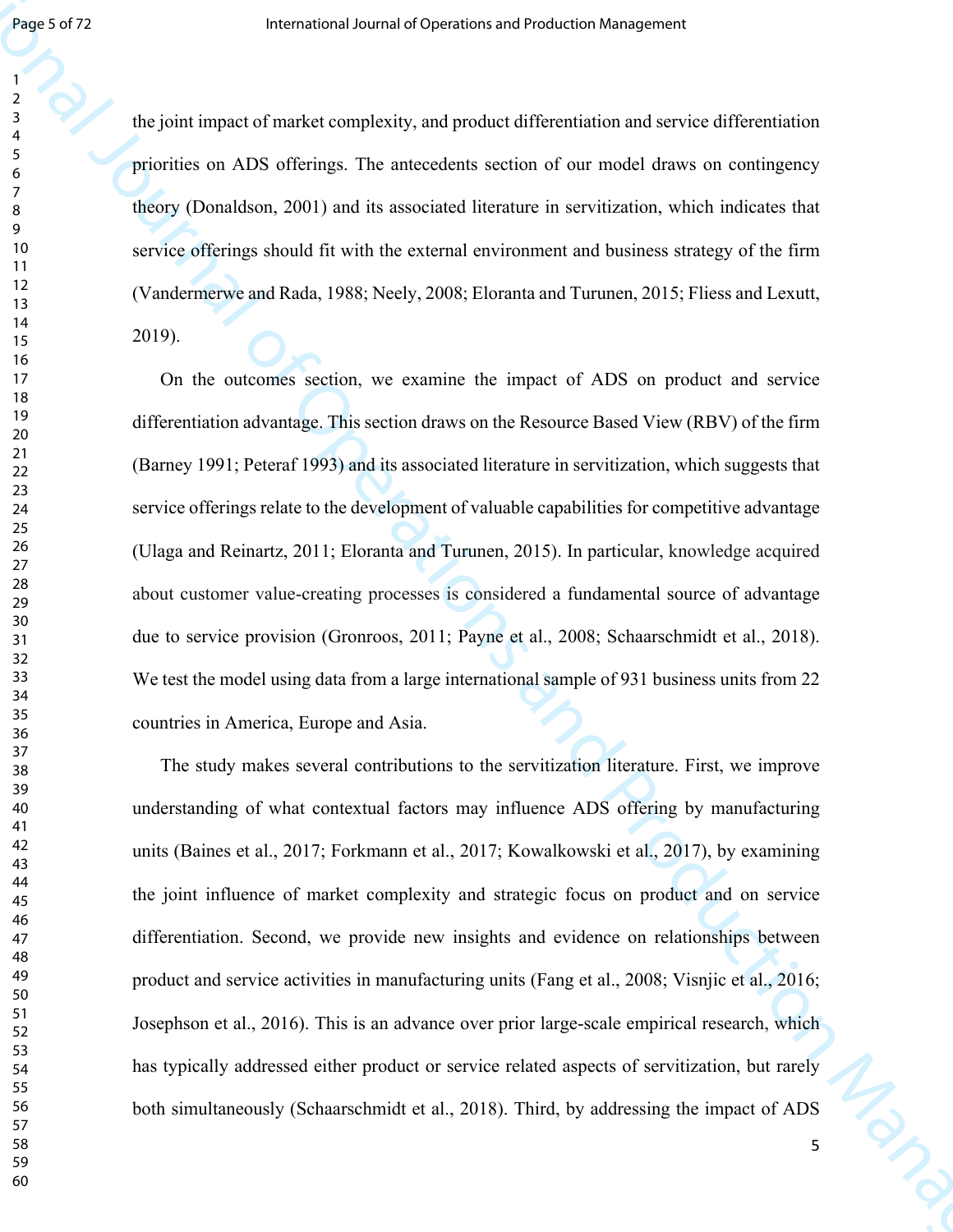on product and service differentiation advantage, we answer calls to explore different types of servitization outcomes, beyond commonly used financial indicators such as profit, revenue and market value (Benedettini et al., 2017). Finally, we respond to appeals for servitization theory validation using large-scale data (Bustinza al., 2015; Fliess and Lexutt, 2019; Kowalkowski et al., 2017; Gebauer et al., 2012).

# **2. Theoretical background and hypotheses**

#### *2.1 Theoretical model*

**Example 2 Example 2 From the Constant Scheme Constant Scheme Constant Scheme Constant Constant Constant Constant Constant Constant Constant Constant Constant Constant Constant Constant Constant Constant Constant Cons** ADS are services that support product utilization and its adaptation to a customer's unique needs, usage situations and behaviors (Smith et al., 2014; Sousa and da Silveira, 2017). They broadly correspond to what the service logic view of servitization calls customer support services (Eggert et al., 2014; Gebauer et al., 2005). Examples include user training, product upgrades (fitting the product to customer needs), consulting and product rental. ADS involve intense interaction and significant value co-creation with customers. Thus, they are mostly relational-oriented, complex and personalized to individual customers (Sousa and da Silveira, 2017; Story et al., 2017), and may be an integral part of differentiation strategies (Eggert at al., 2014).

The provision of ADS requires a *service function* within the organization to develop, sell and deliver the services. This function comprises sales and customer liaison staff, field service staff (e.g. maintenance and repair technicians), customer support systems and processes for service design and delivery (Ulaga and Reinartz, 2011). The provision of services also requires inputs from *product-related functions*, such as expertise on product and production process technology (Raja et al., 2013; Sousa and da Silveira, 2017). Key product-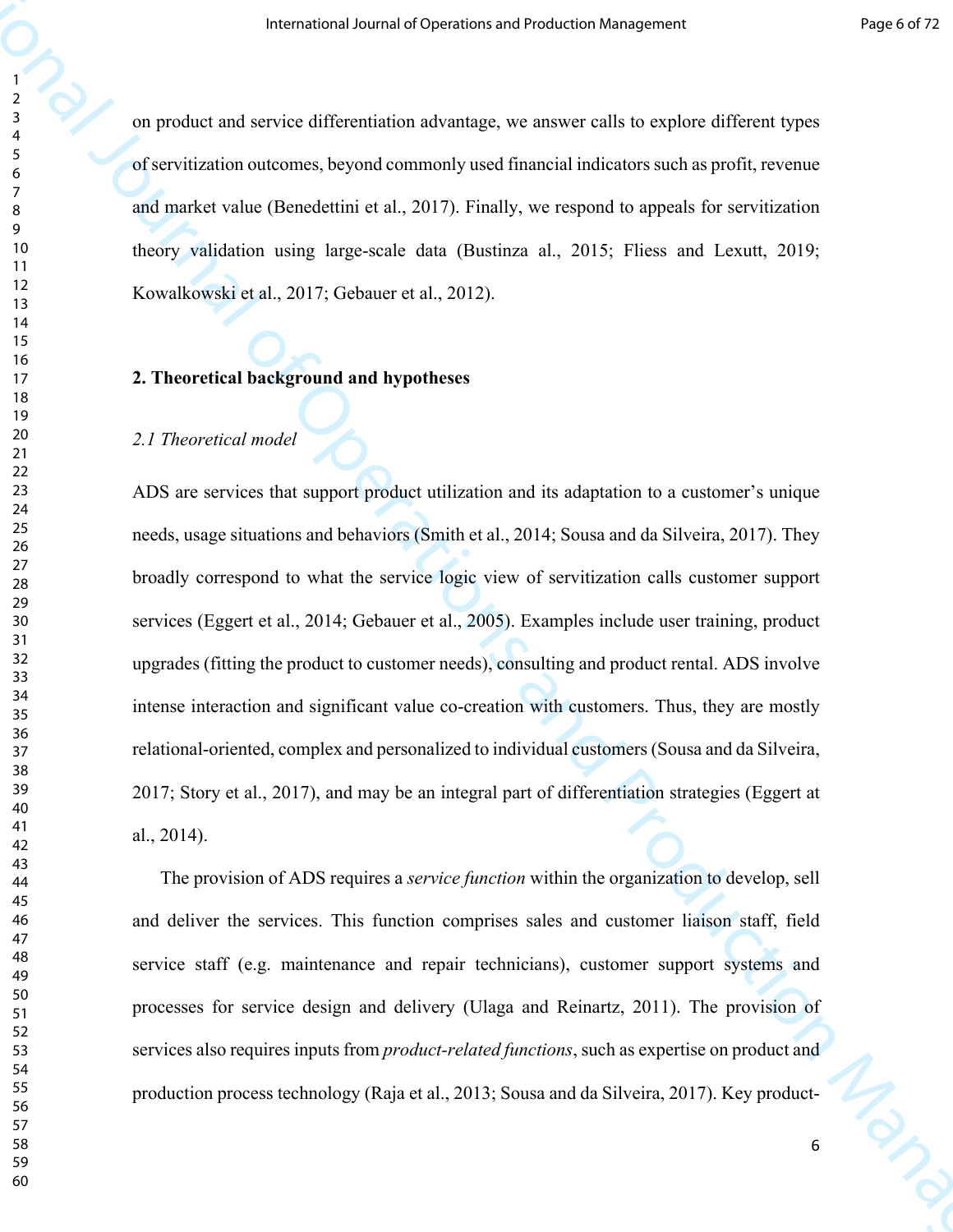related functions are the manufacturing function – responsible for the manufacturing of the product, involving production-related workers, equipment and systems – and the design/engineering function – responsible for the design of the products and associated production processes.

**Example 2017**<br> **International of Operation and Production** and Production Streamental production  $\frac{1}{2}$ <br> **Consider the Consider Streamentary of Operation** Managemental Streamentary of the Construction Managemental Str To understand the relationship between ADS and market differentiation, we develop a theoretical model of its antecedents and outcomes in manufacturing units. For antecedents, we draw on contingency theory (Lawrence and Lorsch, 1967; Donaldson, 2001). This theory maintains that organizations adapt (respond) to changing contextual (environmental) factors, in order to maintain fit and achieve high performance. Contextual variables are exogenous, difficult to influence and with high inertia; response variables are the organizational or managerial actions taken in response to contextual factors (Sousa and Voss, 2008). Specifically, we employ the *selection* form of fit, according to which fit results from a process of adaptation between context and organization over time (Drazin and van de Ven, 1985). This approach has been used in contingency theory to examine the congruence between organizations tasks environments (e.g. uncertainty and complexity) and response variables (e.g. organizational structure and processes) (Dess and Beard, 1984; Drazin and van de Ven, 1985). Therefore, the selection form of fit is especially appropriate to examine the complexity of a business unit's markets (as part of its external environment) as a contingency variable. We focus on market complexity because it emerges from the servitization literature as a major contingency for decisions to servitize (Neu and Brown, 2005; Eloranta and Turunen, 2015; Fliess and Lexutt, 2019). We expand on market complexity in the next section.

The influence of markets on organizations has been a central object of study in the strategic management field (Porter, 1980; Miller, 1988), having close relationships with contingency theory (Venkataraman, 1989). A central theoretical position is that a firm's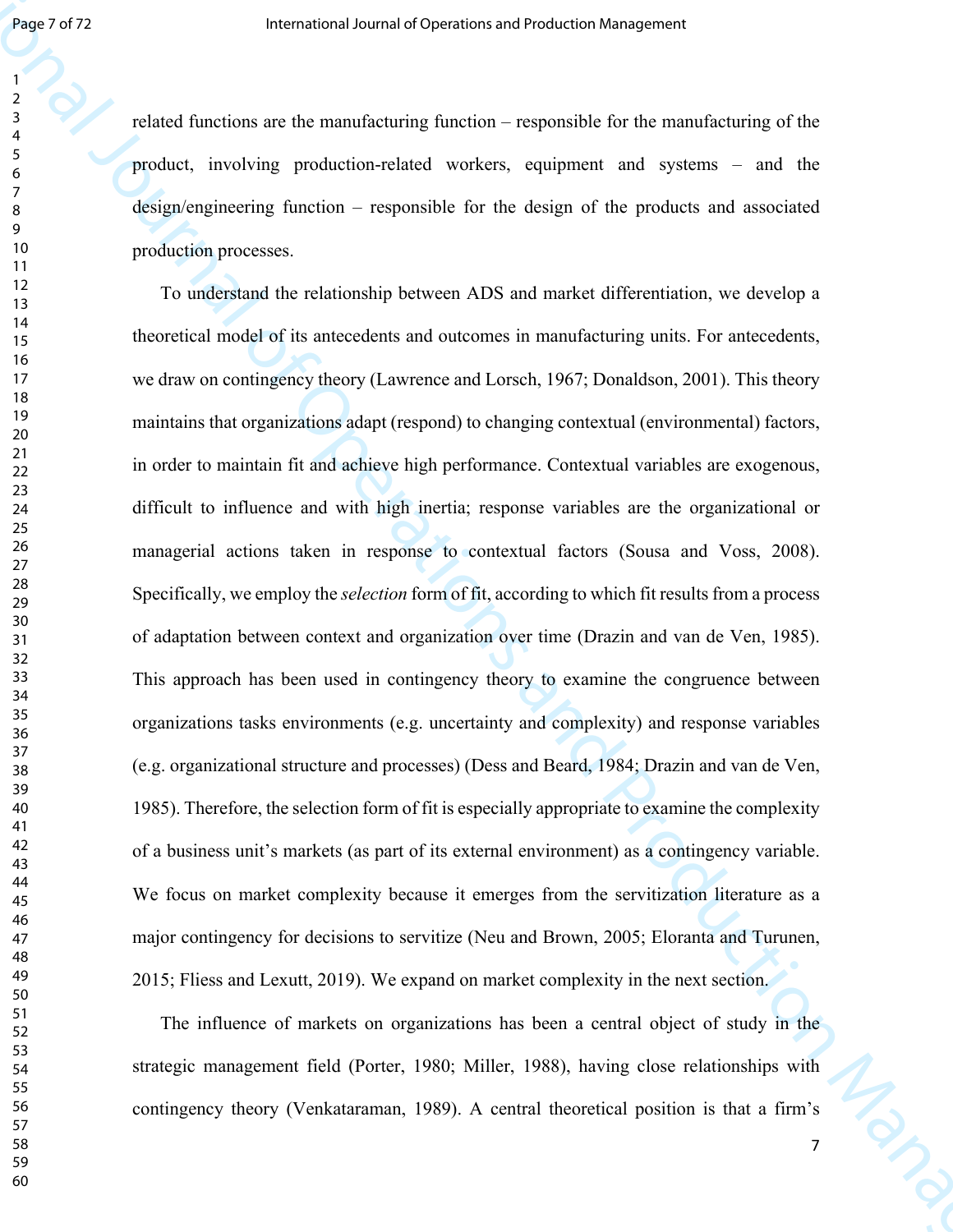conduct can be a function of both market-structure factors (as "deterministic" forces to which firms respond) and strategic choice (management as a proactive agent with some latitude to select firm conduct) (e.g., Bourgeois, 1980; Miller, 1988). This position has strongly informed the manufacturing strategy's notion of alignment between markets, strategic priorities and decision areas. Achieving alignment requires appropriate processes of manufacturing strategy formulation (Barnes, 2002), including (i) gathering and processing information about the market environment, (ii) setting strategic priorities for the manufacturing function, and (iii) making internally consistent manufacturing strategy decisions (Hayes and Wheelwright, 1984; Hill, 1985).

**International Journal of Operations are locations and properties are a specified between the specified between the specified between the specified between the specified between the specified between the management of the** Manic In the manufacturing strategy literature, markets are posited to have both a direct and indirect effect on decision areas, via influencing strategic priorities (Barnes, 2002; Hill, 1985; Ward and Duray, 2000). Ascertaining the relative importance of direct and indirect (via strategic choice) effects of markets is important, since they have different implications for strategy (Miller, 1988; Venkataraman, 1989). However, there is limited large-scale empirical evidence on the importance of these two effects in decisions to offer ADS at the manufacturing strategic level. This is so even though the research stream on servitization contingencies suggests that service offerings need to fit with the external environment and strategy (Barquet et al., 2013; Gebauer, 2008; Vandermerwe and Rada, 1988; Neely, 2008; Eloranta and Turunen, 2015). Given our study goals, we decompose the influence of market complexity on ADS into a direct effect and an indirect effect through manufacturing strategy differentiation priorities. As discussed earlier, we consider two types of priorities, namely product and service differentiation as key sources of market differentiation (Porter, 1980) for manufacturing business units.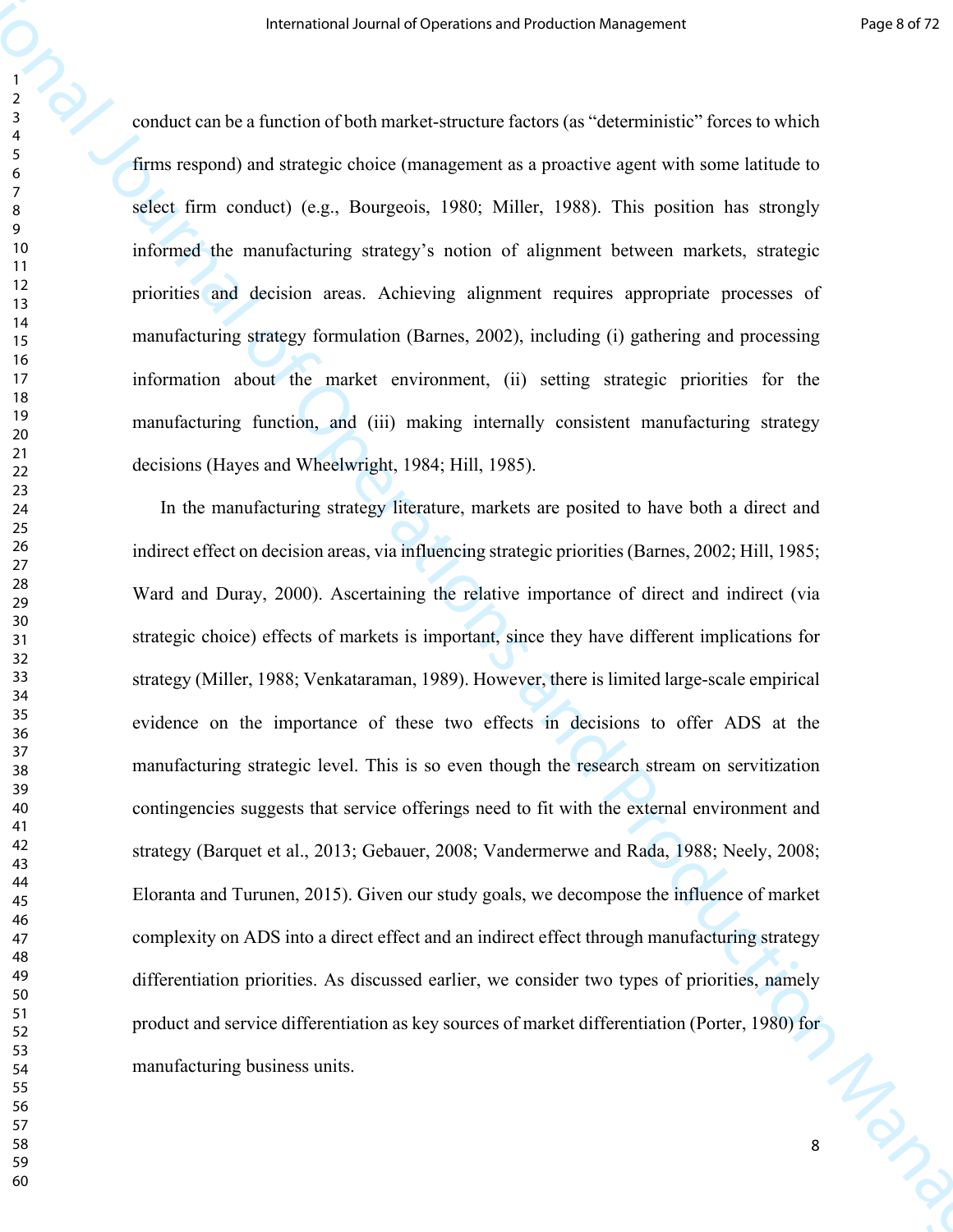**ISANDRED 2000**<br>
ISADE TRANS TO THE TRANS THE CONSTRAINS OF THE CONSTRAINS TO THE CONSTRAINS TO THE CONSTRAINS OF THE CONSTRAINS OF THE CONSTRAINS OF THE PRODUCT CONSTRAINS TO THE PRODUCT CONSTRAINS TO THE PRODUCT CONSTRA We draw on the Resource Based View (RBV) of the firm (Barney 1991; Peteraf 1993) to understand the differentiation advantage outcomes of ADS. The RBV considers firms as portfolios of resources and capabilities that provide competitive advantages when combined in a conscious and systematic way (Barney, 1991; Wernerfelt, 1984). Capabilities are routines or bundles of routines to perform specific tasks, corresponding to behaviours that are learned and supported by tacit knowledge (Peng et al., 2008; Winter, 2003). The servitization literature stresses that service offerings relate to the development of valuable capabilities (Ulaga and Reinartz, 2011; Eloranta and Turunen, 2015; Kamp and Perry, 2017). As will be discussed later, ADS can lead to the development of tacit knowledge about customers' value-creating processes that is idiosyncratic and difficult to imitate (Gronroos, 2011; Payne et al., 2008). Thus, it can provide sustainable operations-based competitiveness (Schroeder et al., 2002) in the form of product and service differentiation advantages.

In Figure 1 we show our theoretical model, which is rooted in contingency theory and the RBV. In the next sections, we articulate hypotheses associated with the model. The hypotheses include two relationships (H3b, H4b) that were validated in a study by Szász and Seer (2018) using the same constructs and data as in our study. However, Szász and Seer (2018) examined these relationships in a model looking at the service activity of manufacturing organizations in the absence of other relevant factors. Specifically, in examining H3b, they did not account for the influence of the market environment (H1) and the core product activity (H2a, H3a) on ADS. In examining H4b, they did not account for service differentiation focus (H5b) as determinant of service differentiation advantage. Our study re-examines these relationships in a broader, more comprehensive model that includes the role of the market environment and the core product activity (i.e. product differentiation focus and product differentiation advantage).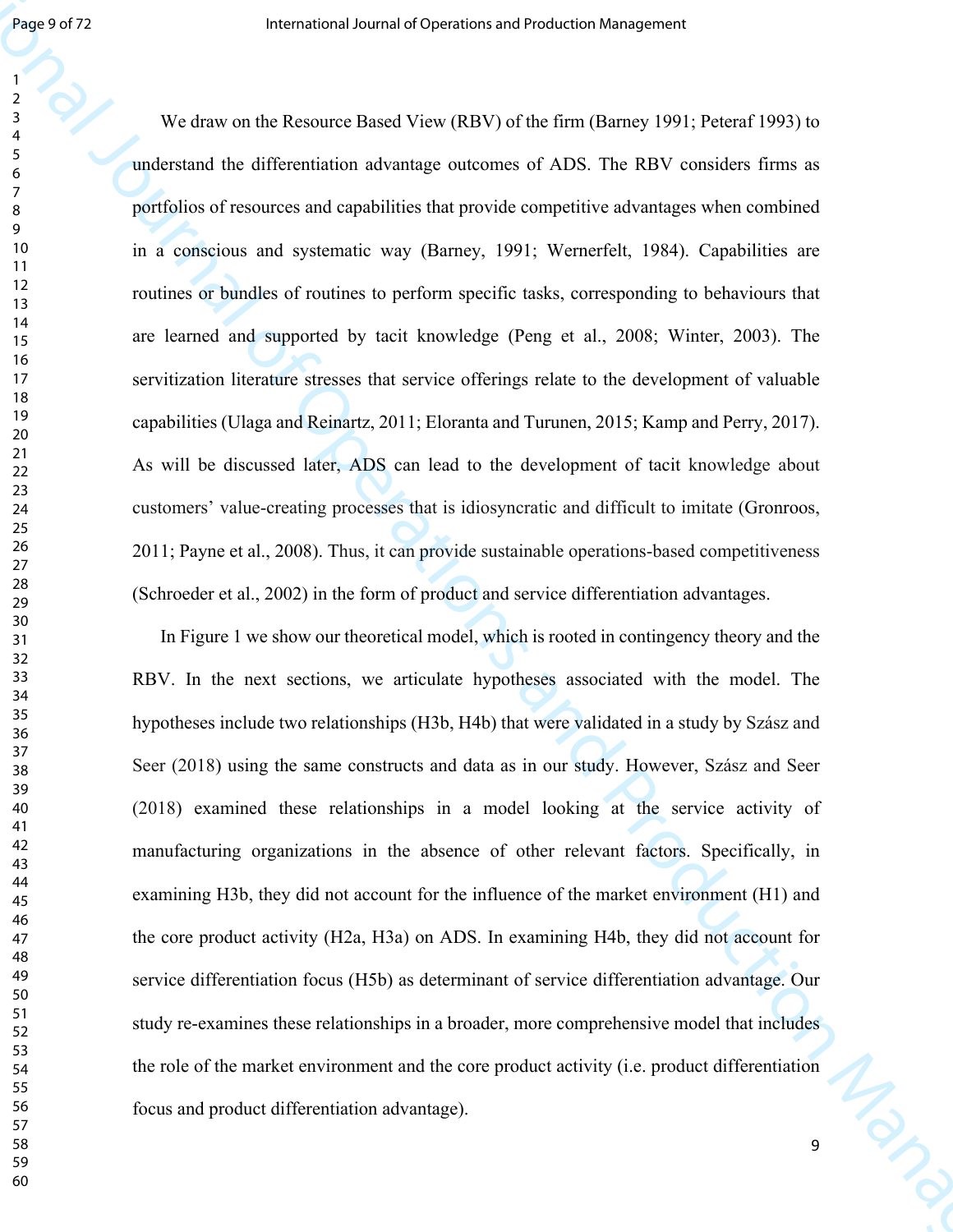--- Figure 1 about here ---

#### *2.2 Market complexity and advanced services*

**International Journal of Operations are freedomics variances of the Barton Company (Although Control Company)**<br> **International Control of Operation Activity and Activity and Activity and Production Management We define<br>** In our study, we focus on markets as a key aspect of the external environment. We define market environment based on Neu and Brown's (2005) concept of "market complexity", which is relevant to assess the impact of markets on servitization. This concept draws on Dess and Beard's (1984) three seminal environmental dimensions: *munificence* (from tame to hostile), *complexity* (from homogeneous to heterogeneous) and *dynamism* (from stable to dynamic). These have been considered the most critical dimensions of environment with respect to strategy (Keats and Hitt, 1988; Lawless and Finch, 1989) and have been employed in contingency research in manufacturing strategy (Ward et al., 1996). *Munificence* refers to the availability of resources that allow an organization to survive and grow. *Complexity* pertains to the heterogeneity of the factors that drive an organization's activities. To avoid confusion with the market complexity construct label in our study, we use the term *heterogeneity* for this dimension. *Dynamism* refers to the degree and nature of change in factors of the external environment.

T Manis Neu and Brown's (2005) concept of "market complexity" reflects the extent to which market environments are hostile, heterogeneous and dynamic. In the servitization literature, munificence is typically associated with competition intensity, which results in reduced product margins and sales growth (Neu and Brown, 2005; Gebauer, 2008). Heterogeneity is related to multiple customer segments with different needs and various product use scenarios (Neu and Brown, 2005; Green et al., 2017). Dynamism is most often associated with technological change (Neu and Brown, 2005).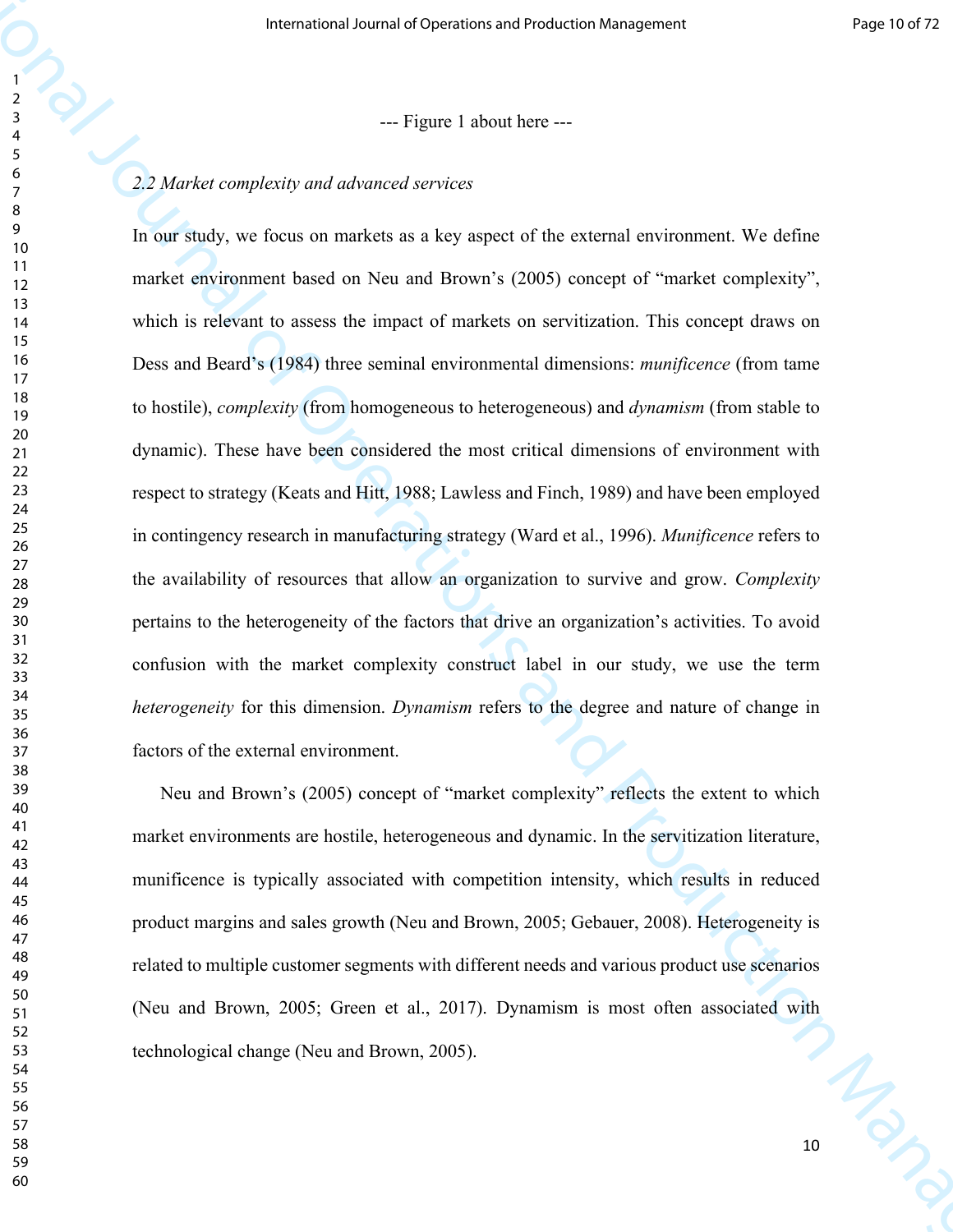**Example 18 of 22**<br>
International de Schwisselhe Schwaces market complexity (competition moosity,<br>
18 of dream the collisional Collision and ADS direction on this secretization confidence<br>
Internation Considered and Detec We discuss the relationship between market complexity (competition intensity, heterogeneity and technological change) and ADS drawing on the servitization contingency literature. Mirroring the manufacturing strategy contingency literature, the servitization literature considers a two-pronged effect of market characteristics on manufacturing servitization (Fliess and Lexutt, 2019). There is a direct effect with service offerings being a response to, or aligned with complex markets (Vandermerwe and Rada, 1988; Neu and Brown, 2005; Gebauer, 2008; Neely, 2008; Ceci and Masini, 2011; Visnjic et al., 2019). There is an indirect effect through strategic priorities as complex markets incentivize strategic focus on differentiation, which is supported by servitization (Wise and Baumgartner, 1999; Oliva and Kallenberg, 2003; Matthyssens and Vandenbempt, 2008). We discuss how these two effects may apply with ADS.

With the direct effect, highly competitive or hostile environments may favor the provision of services to create new revenue streams along the product lifecycle, and improve profit margins (Baines et al., 2017). Specifically, ADS have been shown to increase revenue and profitability due to their high-value and differentiated nature (Eggert et al., 2014; Sousa and da Silveira, 2017). Intense competition is also associated with more demanding and sophisticated customers who may prefer to outsource non-core activities (Baines and Shi, 2015). Since ADS involve the management of customer processes, they may be especially adequate to fulfill these needs.

Highly heterogeneous markets may also favor the provision of customized services targeting needs which are not met by existing offers (Neu and Brown, 2005; Gebauer et al., 2011). Customers in these markets may also be more open to engage in long-term relational exchanges with the manufacturer because (i) there may be fewer alternative suppliers and (ii) switching costs may be high because of co-specialization of resources and capabilities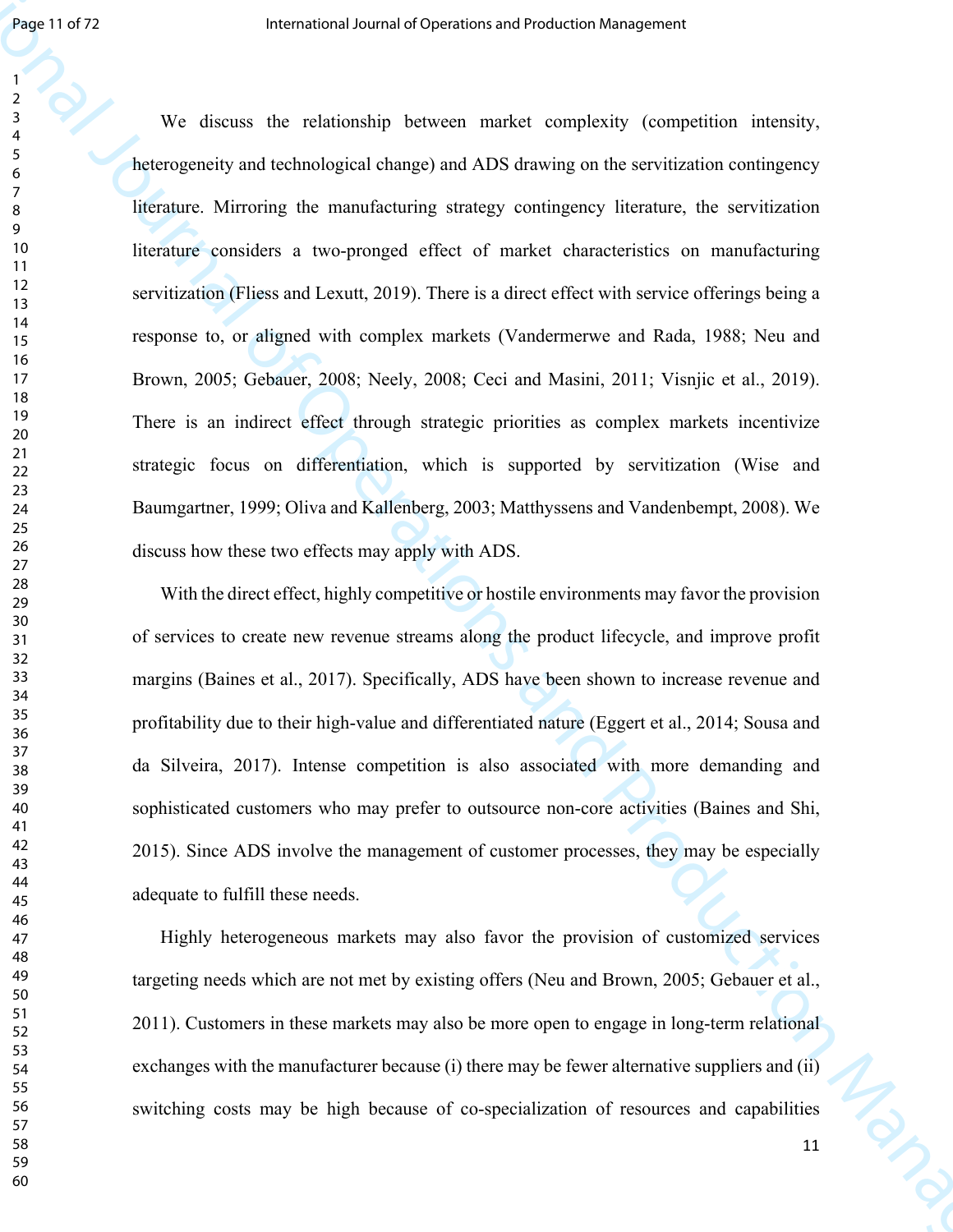(Sjodin et al., 2019). These requirements have a good fit with the customized and relational nature of ADS.

**International Journal of Operators are freedomics are productional many the set of Theorem (Sheet of The American State Content of American Content of American Content of The Content of The Content of The Content of The** Highly dynamic markets may lend themselves to value-added services that help customers exploit the full potential of product technological innovations (Visnjic et al., 2016; Baines et al., 2019). In these markets, customers adopt new technologies differently and their needs evolve rapidly (Neu and Brown, 2005; Gebauer et al., 2011). Consequently, manufacturers may benefit from providing customized and adaptable services, and introducing new services more frequently (Morgan et al., 2019). These services are more appropriately provided in a relational mode with high customer involvement than through transactional, rigid arrangements (Sjodin et al., 2016). Again, all these requirements have a good fit with ADS.

These arguments lead to our first hypothesis:

H1. Market complexity is positively associated with the offering of ADS by manufacturing business units.

We now discuss the indirect effects of market complexity on ADS, starting with the effect of market complexity on strategic focus on product and on service differentiation. Manufacturers operating in highly competitive markets may focus on product and on service differentiation to build barriers to entry and create customer lock-in (Miller, 1988; Wise and Baumgartner, 1999). Both differentiated products (e.g. via customization) and services (e.g. via customer interactions) may lead to stronger relationships with customers (Sousa and da Silveira, 2019; Vandermerwe and Rada, 1988) which are more difficult to disrupt by competitors (Kohli and Jaworski, 1990). Services may be even more difficult to imitate than products, for example due to their labor-intensity and intangible nature (Oliva and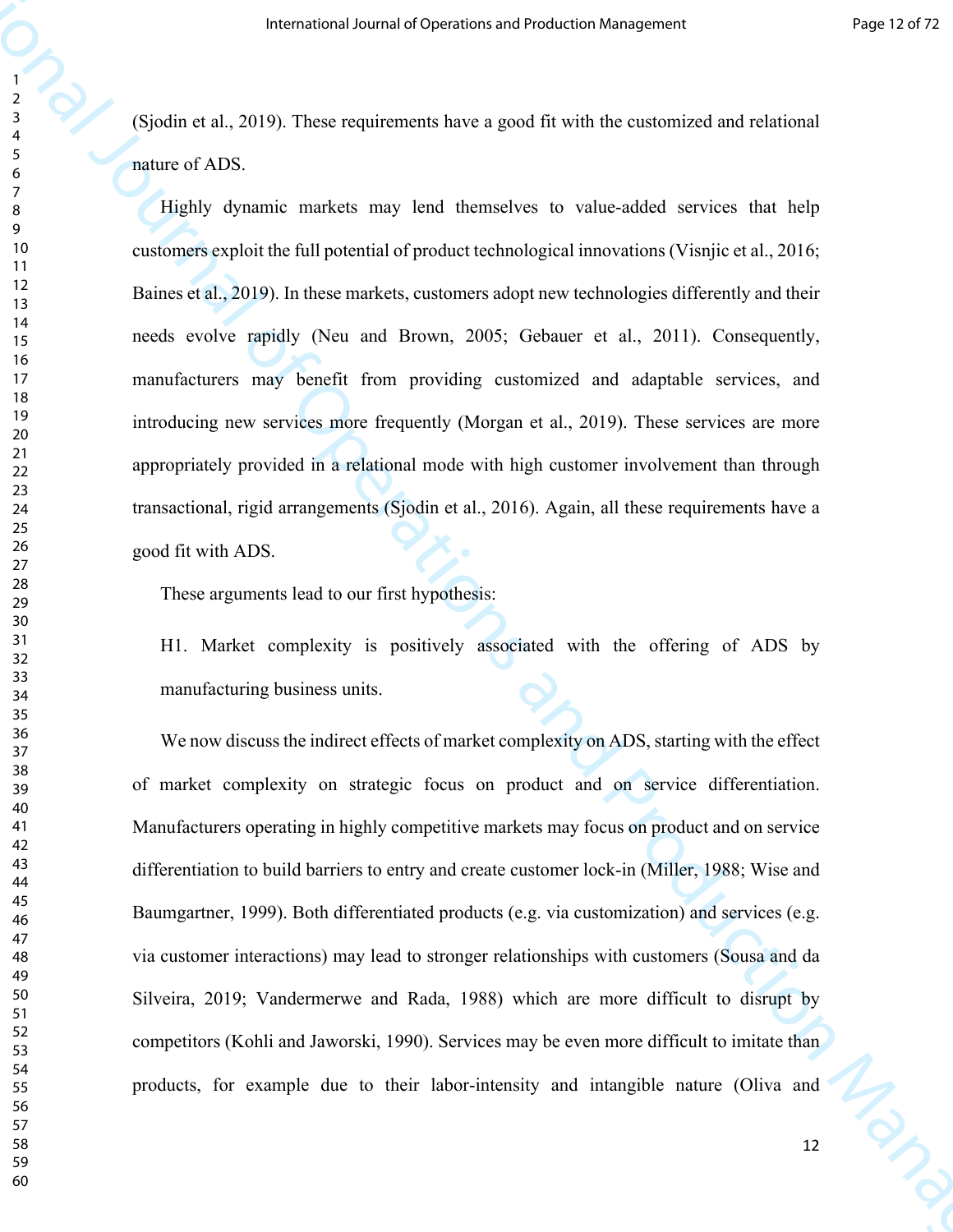**Example 26**<br> **Example 26**<br> **Example 26**<br> **Example 26**<br> **Example 26**<br> **Example 36**<br> **Example 36**<br> **Example 36**<br> **Example 36**<br> **Example 36**<br> **Example 36**<br> **Example 36**<br> **Example 36**<br> **Example 36**<br> **Example 36**<br> **Example 36** Kallenberg, 2003). Heterogeneous markets may provide more opportunities to compete based on differentiated products and services due to more unsatisfied needs and more niche segments where manufacturers can build advantages over competitors (Miller, 1988; Gebauer, 2008). Markets with high levels of technological change may also provide opportunities for innovating and customizing (differentiating) products through technology because of uncertainty in designs and how customers may use new product technologies (Anderson and Tushman, 1990; Ward and Duray, 2000). There may be also more opportunities for manufacturers to differentiate through services. In the context of a servitized manufacturer, services relate to the product. In dynamic environments, product technology is often uncertain and specific to the manufacturer (rather than being an industry standard). Hence, the manufacturer that sells the product is in a privileged position relative to other manufacturers or independent service providers to offer services that help customers to deal with the technological uncertainty of products (Sjodin et al., 2019; Visnjic et al., 2019). Thus:

H2a/H2b. Market complexity is positively associated strategic focus on product differentiation/service differentiation in manufacturing business units.

The second indirect effect of market complexity concerns the relationship between strategic focus on product and on service differentiation and ADS. Service differentiation requires the provision of services which are hard to imitate by competitors and independent providers (Matthyssens and Vandenbempt, 2008; Kastalli and van Looy, 2013). Because of their customized and complex nature, ADS are especially appropriate for this purpose (Sousa and da Silveira, 2017; Eggert et al., 2014; Green et al., 2017). Strategic focus on product differentiation also aims to provide solutions to specific needs (Hill, 1985). A challenge in competing with highly differentiated products is that customers may have difficulties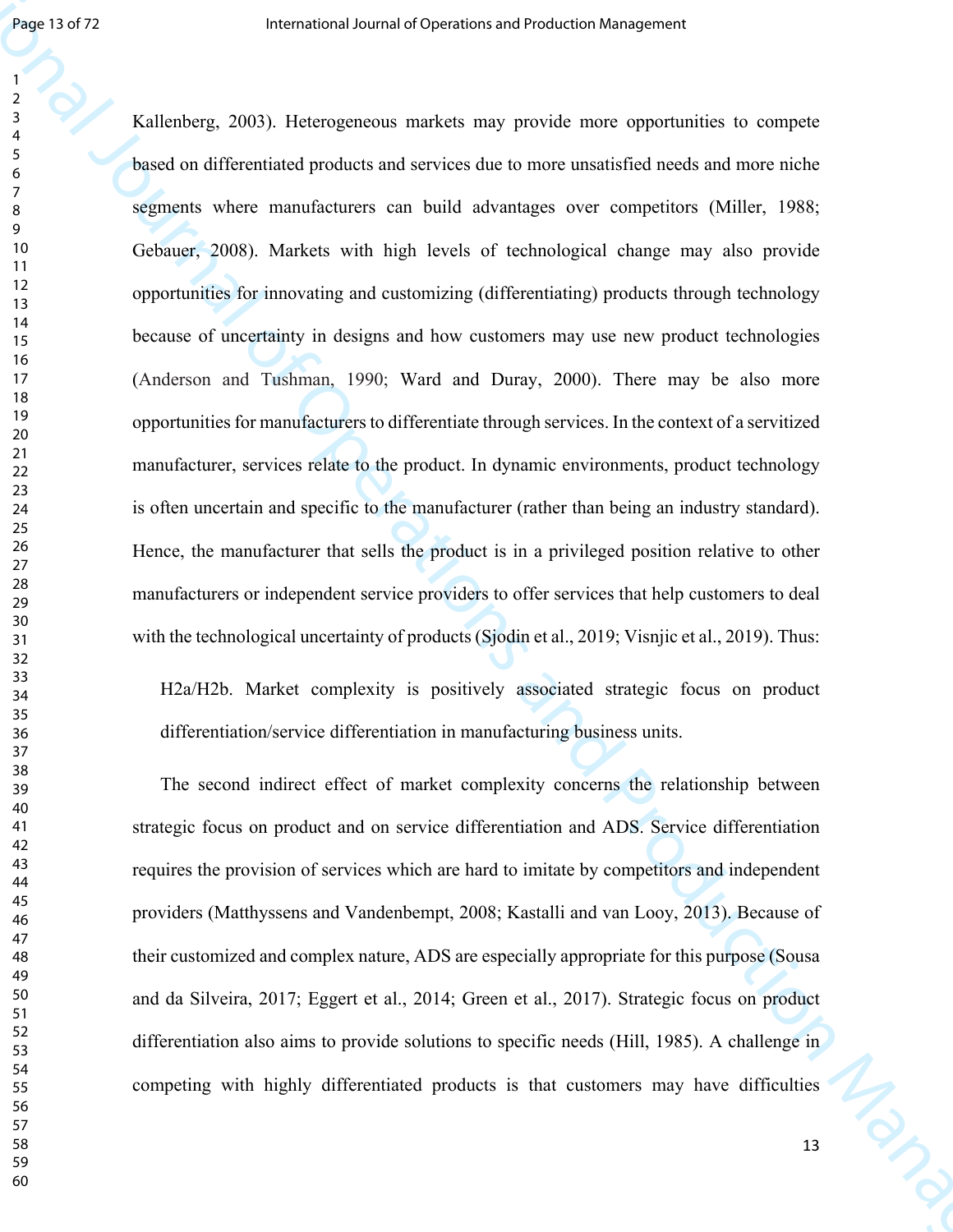exploring product benefits because they may lack a frame of reference to understand the products and their use (McNally et al., 2010). In this context, ADS may be important mechanisms to align products to a customer's unique needs (e.g. through context-based user training), not only at commissioning but also over the product lifecycle (Davies, 2004; Sousa and da Silveira, 2019). Thus:

H3a/H3b. Strategic focus on product differentiation/service differentiation is positively associated with the offering of ADS in manufacturing business units.

# *2.3 Advanced services and differentiation advantage*

**Example 12**<br> **Example 18**<br> **Example 18**<br> **Example 18**<br> **Example 18**<br> **Example 18**<br> **Example 18**<br> **Example 18**<br> **Example 18**<br> **Example 18**<br> **Example 18**<br> **Example 18**<br> **Example 18**<br> **Example 18**<br> **Example 18**<br> **Example 18** To discuss the differentiation advantage outcomes of ADS, we draw on the literature on servitization associated with the RBV. According to this literature, service offerings relate to the development of valuable capabilities that provide competitive advantage (Ulaga and Reinartz, 2011; Eloranta and Turunen, 2015). Specifically, learning about customers and their value-creating processes is considered a fundamental source of advantage associated with service provision (Bustinza al., 2015; Gronroos, 2011; Payne et al., 2008; Schaarschmidt et al., 2018). Customer knowledge has been addressed in the literature through several concepts including customer centricity (Antioco et al., 2008; Gebauer et al., 2011), customer proximity (Kastalli and van Looy, 2013) and relational capital (Kohtamäki and Partanen, 2016; Spring and Araujo, 2013). To become a valuable and difficult to imitate capability, this knowledge must be based not only on report data such as customer satisfaction, but also on deep understanding of customer experiences and processes (Payne et al., 2008). This includes information about user context, tacit elements and unconscious behaviors, all obtained via intense interactions which go beyond the traditional concept of customer orientation (Payne et al., 2008; Zhang and Chen, 2008; Raddats et al., 2017).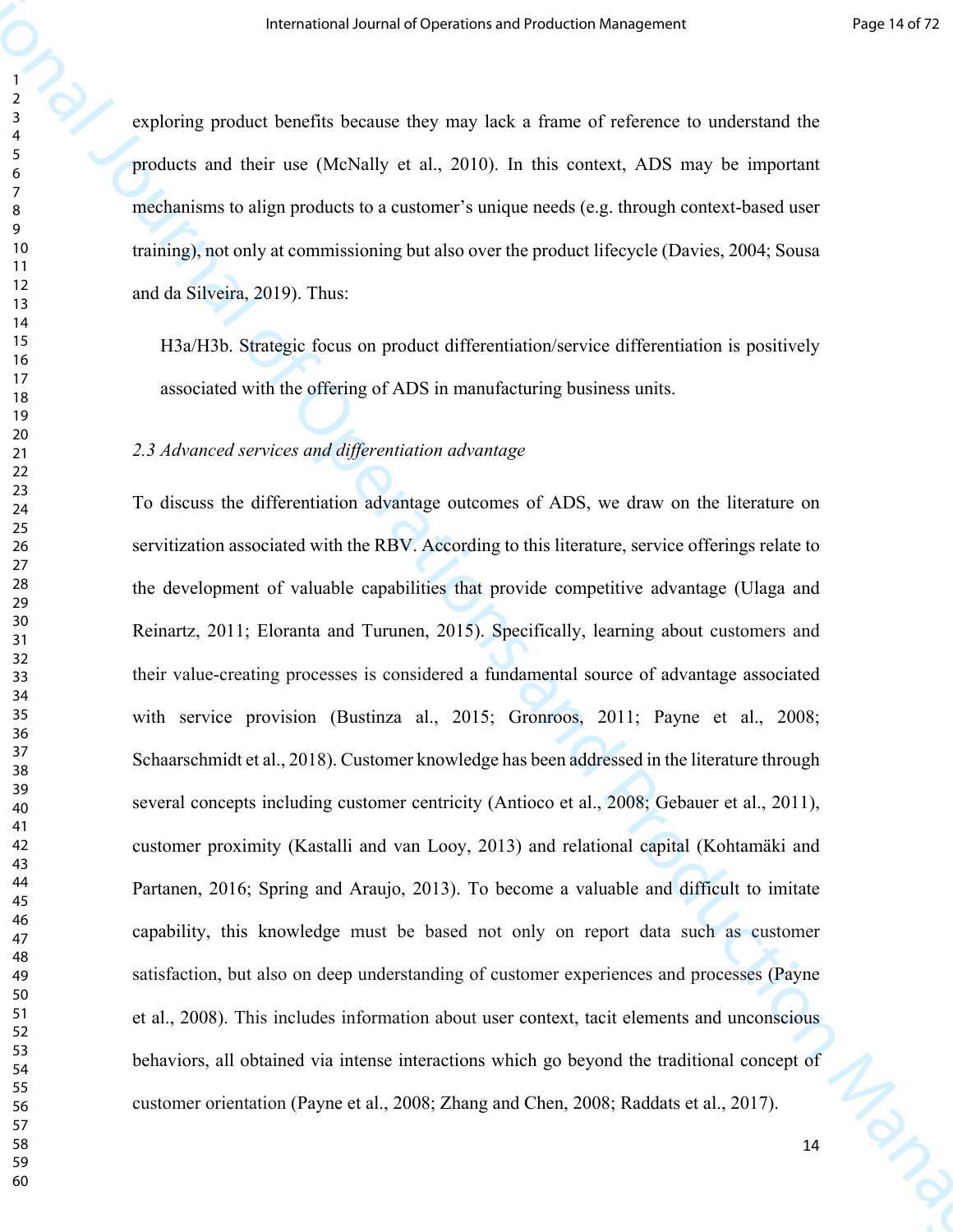**Example 26**<br> **Example 26**<br> **Example 26**<br> **Example 26**<br> **Example 26**<br> **Example 26**<br> **Example 26**<br> **One developeration of exertence interesting inter-national advertiser by several and<br>**  $\epsilon$  **interfamental Final ADS involve** We argue that ADS can lead to product and service differentiation advantages through the development of customer knowledge as a capability. This can occur by several mechanisms. First, ADS involve understanding how customers use products in their context (Smith et al., 2014). This contextual knowledge can be valuable for designing new products or modifying/upgrading existing products towards unique customer needs (product differentiation advantage) (Baines and Lightfoot, 2014; Visnjic et al., 2017). It may also lead to higher quality service (e.g. customer support and training) grounded on the product usage context (service differentiation advantage). Second, the relational approach and intense customer interactions associated with ADS can help the manufacturer to observe customer behaviors and processes closely, tapping into tacit knowledge. This "relationship learning" (Kohtamäki and Partanen, 2016) may assist the manufacturer in anticipating future product and service needs and facilitate the co-development of new products and services with customers (Johansson et al., 2019; Yiu et al., 2019). Third, ADS relational approach can provide the manufacturer with the opportunity to influence customer processes (Payne et al., 2008) as if they were endogenous (Green et al., 2017). This ability fosters improved alignment between manufacturer and customer processes (Baines and Lightfoot, 2014; Rabetino et al., 2017), which may lead to reduced variability and improved service quality to the customer (Smith et al., 2014; Batista et al., 2017).

The strength of ADS benefits due to customer knowledge may depend on two factors. The first is how effectively the manufacturer can harness customer knowledge via ADS provision. This may depend on external capabilities (Paiola et al., 2013), particularly customer capabilities, i.e., capabilities inherent to the customer (Story et al., 2017). Acquiring deep customer knowledge may require customers to co-develop new capabilities with the manufacturer (Brax and Jonnson, 2009; Paiola et al., 2013; Raddats et al., 2017). It may also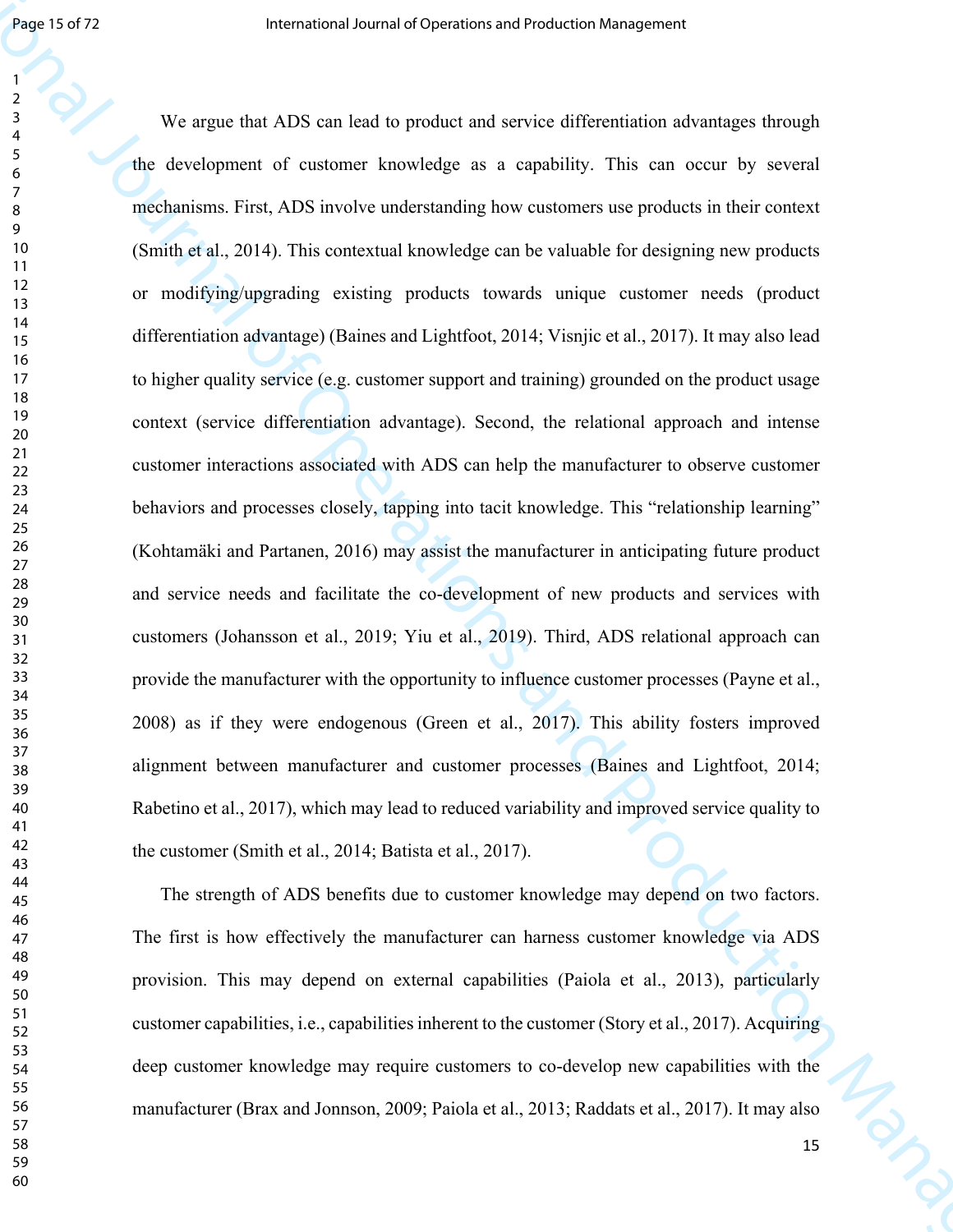require customer willingness to share information about their operations (Selviaridis et al., 2013), which involves issues of risk and data privacy. Similarly, the extent to which the manufacturer can influence customer processes depends of the latter's willingness and ability to adapt to the former's service processes (Matthyssens and Vendenbempt, 2010; Tuli et al., 2007).

**International Journal of Geometric and Production**<br> **Example 2018**<br> **Example 2019**, which involves instes of this and data privacy. Similarly, the create to which the<br>
Journal Journal Journal process and Provider, Simila The second factor is how effectively the manufacturer can turn customer knowledge accrued via ADS into differentiated products and services. Of importance is the development of knowledge integration mechanisms in the organization (Antioco et al., 2008; Foss et al., 2011; Schaarschmidt et al., 2018). These include processes and structures to capture, analyze, interpret, and integrate customer knowledge within and among different functional areas in the organization. Examples include information-sharing meetings, cross-functional teams, intensive vertical and lateral communication, and incentives for employees to share knowledge (Fliess and Lexutt, 2019; Foss et al., 2011). These mechanisms correspond to "inward-looking" absorptive capacity (Foss et al., 2011), enabling the organization to identify and exploit useful customer knowledge. Critically for product and service differentiation advantage is the integration of customer knowledge into and among the product-related and the service functions (Schaarschmidt et al., 2018).

Despite these challenges, the above discussion implies that ADS can not only support service differentiation, but also create synergies with the core product activity leading to further product differentiation. An alternative perspective is that tensions between the service function and the core manufacturing function might hurt product-based advantage (Josephson et al., 2016). There are two main sources of tensions. The first is the coherence between the two functions (Fang et al., 2008; Josephson et al., 2016). Incompatible goals, capabilities or even cultural values between the two functions may lead to internal conflicts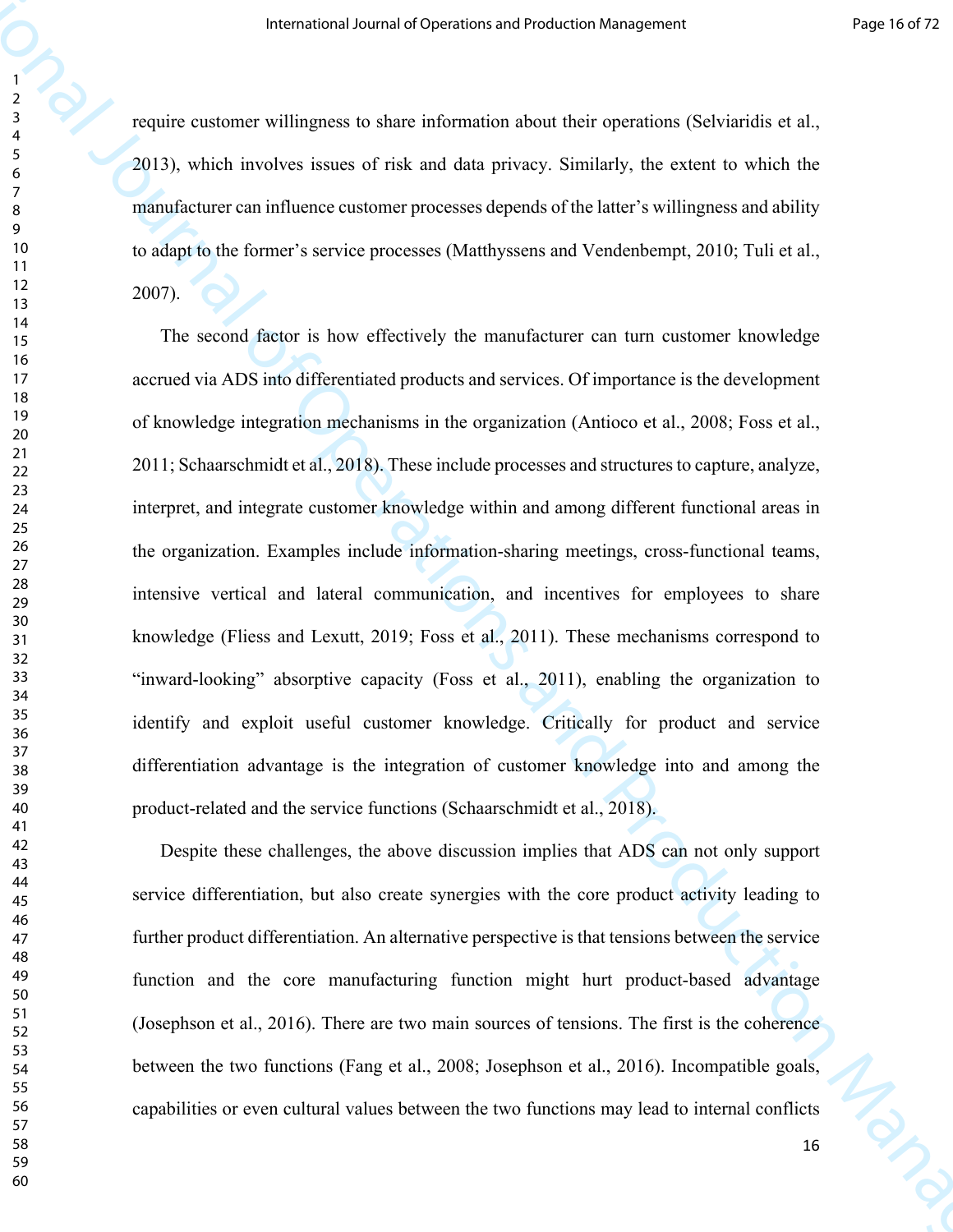and disrupt the core manufacturing function (Gebauer et al., 2005; Martinez et al., 2010; Neu and Brown, 2005). A typical incompatibility is between the manufacturing function's classic goal of isolating the "technical core" from customers (Chase and Tansik, 1983) and service's goal of catering to heterogeneous needs through collaboration with customers. However, ADS might still fit with a manufacturing function that was focused on product differentiation because, contrary to that classic goal, providing differentiated products also relies on significant interactions with customers and flexibility orientation (Salvador et al., 2007; Sousa and da Silveira, 2019).

**Example 21**<br>
International or the content of Operation and Production Scheme et al., 2005; Vannine et al., 2010; Novel<br>
21<br>
22<br>
and Brown, 2005). A repital tacconomistical victoric and Production functions and Production The second source of tension is competition for resources. Building capabilities for servitization may divert resources from the manufacturing function (Fang et al., 2008; Josephson et al., 2016). However, this risk might be mitigated with ADS because they have been shown to lead to higher sales and profitability, resulting from their high-value nature and, consequently, the ability to drive customer loyalty and command premium prices (Eggert et al., 2014; Sousa and da Silveira, 2017; Visnjic et al., 2017). In fact, ADS are often provided by service functions that operate as profit centers (Oliva et al., 2012; Fliess and Lexutt, 2019). Thus, ADS may not necessarily be a drain on manufacturing resources. From these arguments, we do not expect ADS to harm product differentiation advantage.

Based on the discussion, we put forward the following hypotheses:

H4a/H4b. The offering of ADS is positively associated with product differentiation advantage/service differentiation advantage in manufacturing business units.

Following strategic management theories, strategic focus on differentiation leads to suitable resource allocation and configuration policies that promote differentiation advantage (Porter, 1980). Such focus provides clear organizational priorities, directs scarce resources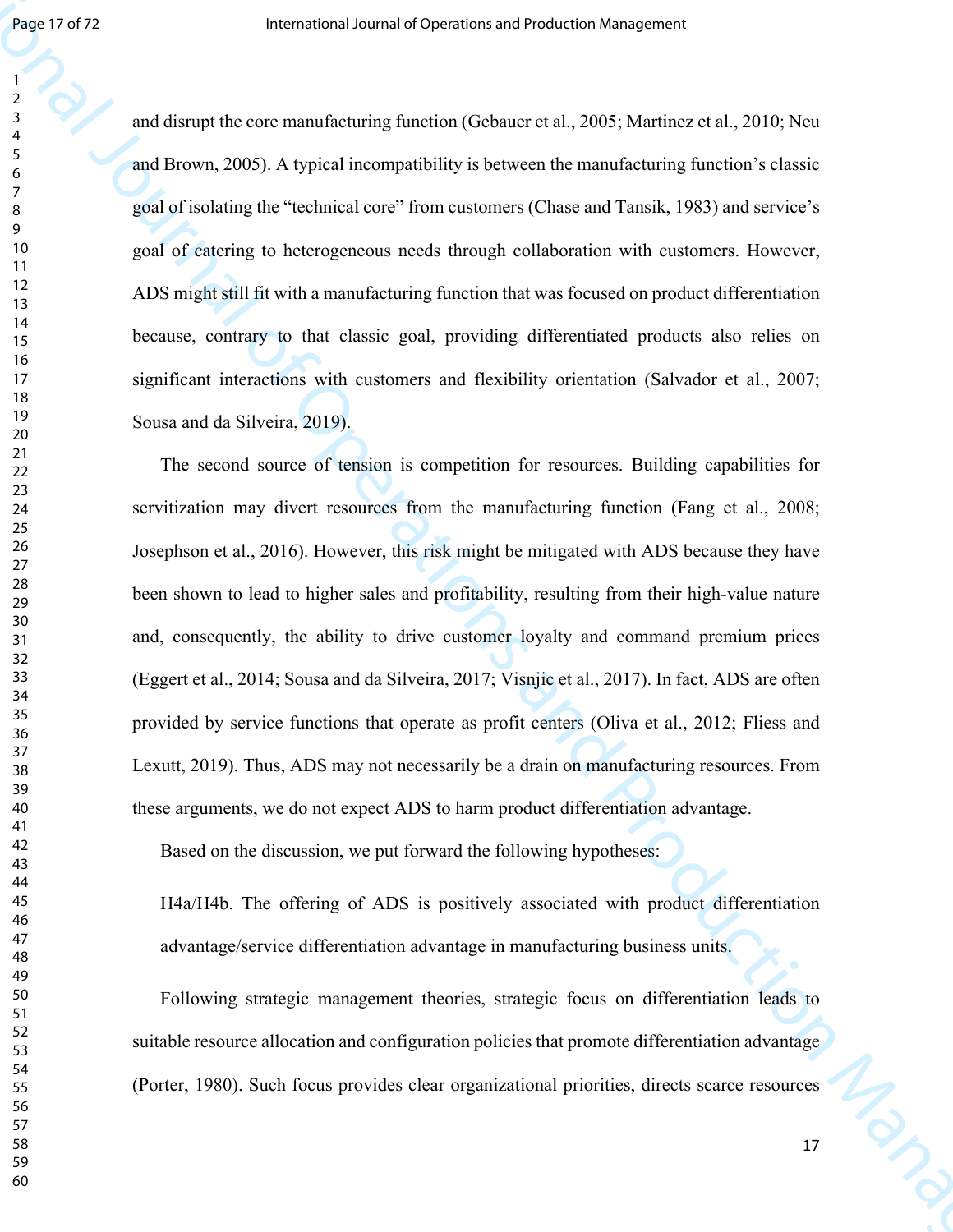to specific ends (e.g. appropriate equipment and skills), and fosters consistent image and reputation, leading to competitive advantage (Porter, 1980). This logic applies to service offers (e.g. Neu and Brown, 2005; Roth and Menor, 2003), as well as to product offers (e.g. Hill, 1985; Skinner, 1974). We submit the following hypotheses:

H5a/H5b Strategic focus on product differentiation/service differentiation is positively associated with product differentiation advantage/service differentiation advantage in manufacturing business units.

#### **3. Methods**

#### *3.1 Research data*

We tested our model with data from the 2013/2014 International Manufacturing Strategy Survey (IMSS-VI). The dataset included measures operationalized at our target level of analysis (business unit) and with excellent match to our theoretical constructs.

**International Journal of Operations are locations and properties and Production Management (APS)**<br> **In the state of C<sub>L</sub> measurement of the SN and Production According to acceler the production Management of Control (198** IMSS includes a large, representative sample of manufacturers worldwide. The survey is designed and carried out by an international network of scholars, and data is collected prior to, and independently from any specific study. Thus, the potential for researcher biases such as in sample selection, fieldwork and measurement is greatly reduced (Calantone and Vickery, 2010; Rabinovich and Cheon, 2011). Moreover, the use of a large instrument with hundreds of items may greatly reduce some causes of common method bias such as *consistent motif* and *implicit theories* (Podsakoff et al., 2003), as respondents have limited indication of what models of exogenous and endogenous variables may be explored by researchers. Finally, the data are commonly available to a large network of researchers, which facilitates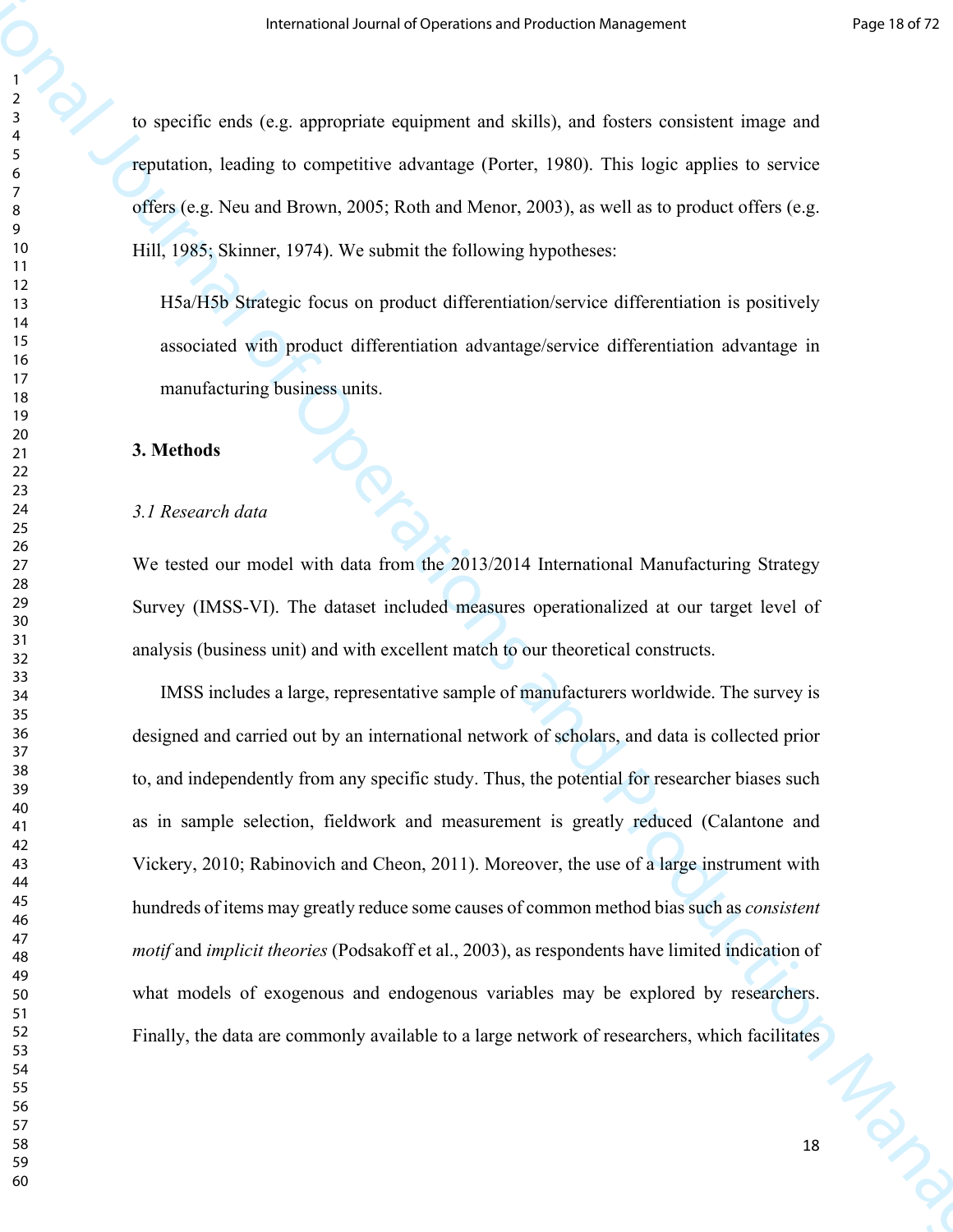replication (Calantone and Vickery, 2010; Rabinovich and Cheon, 2011) and increases trust in results.

The following information about the survey was available from the network (IMSS, 2015) and appeared in previous studies, e.g. Sousa and da Silveira (2017) and Demeter et al. (2017). The survey was carried out in 22 countries by local researchers. It assessed the strategies, practices, and performances of manufacturing business units from ISIC sectors 25-30, which includes manufacturers of fabricated metal products, instruments, equipment, and machinery. Survey administration in 11 countries used the original questionnaire in English. In the remaining 11 countries, versions mainly given by double parallel translations were used.

**Example 19872**<br>
International and Visbery, 2011): Rabinovich and Cheor, 2011) and increases rms:<br>
Interstitutional Columbrica and Visbery, 2016; Rabinovich and Cheor, 2011) and Berenses rms:<br>
Interstitutional System and TIMPTER The researchers initially contacted 7167 units; 2586 agreed to participate and received questionnaires; 1003 returned answers, of which 931 were considered complete for the purposes of the survey (response rate  $= 13\%$ ). Responses were given by directors of manufacturing/operations, or related functions. Valid responses were obtained from Belgium (29), Brazil (31), Canada (30), China (128), Denmark (39), Finland (34), Germany (15), Hungary (57), India (91), Italy (48), Japan (82), Malaysia (14), The Netherlands (49), Norway (26), Portugal (34), Romania (40), Slovenia (17), Spain (29), Sweden (32), Switzerland (30), Taiwan (28) and USA (48). Measured by the number of employees, responses included a diverse range of small, medium, and large sized units with quantiles 155 (25%), 300 (50%) and 1000 (75%). On average, 9.8% of the business unit turnover of the 931 companies was based on sales of services, while the remaining 90.2% was due to sales of parts/components or assembled products. This is consistent with our focus on manufacturing business units for whom product sales are the core of the business.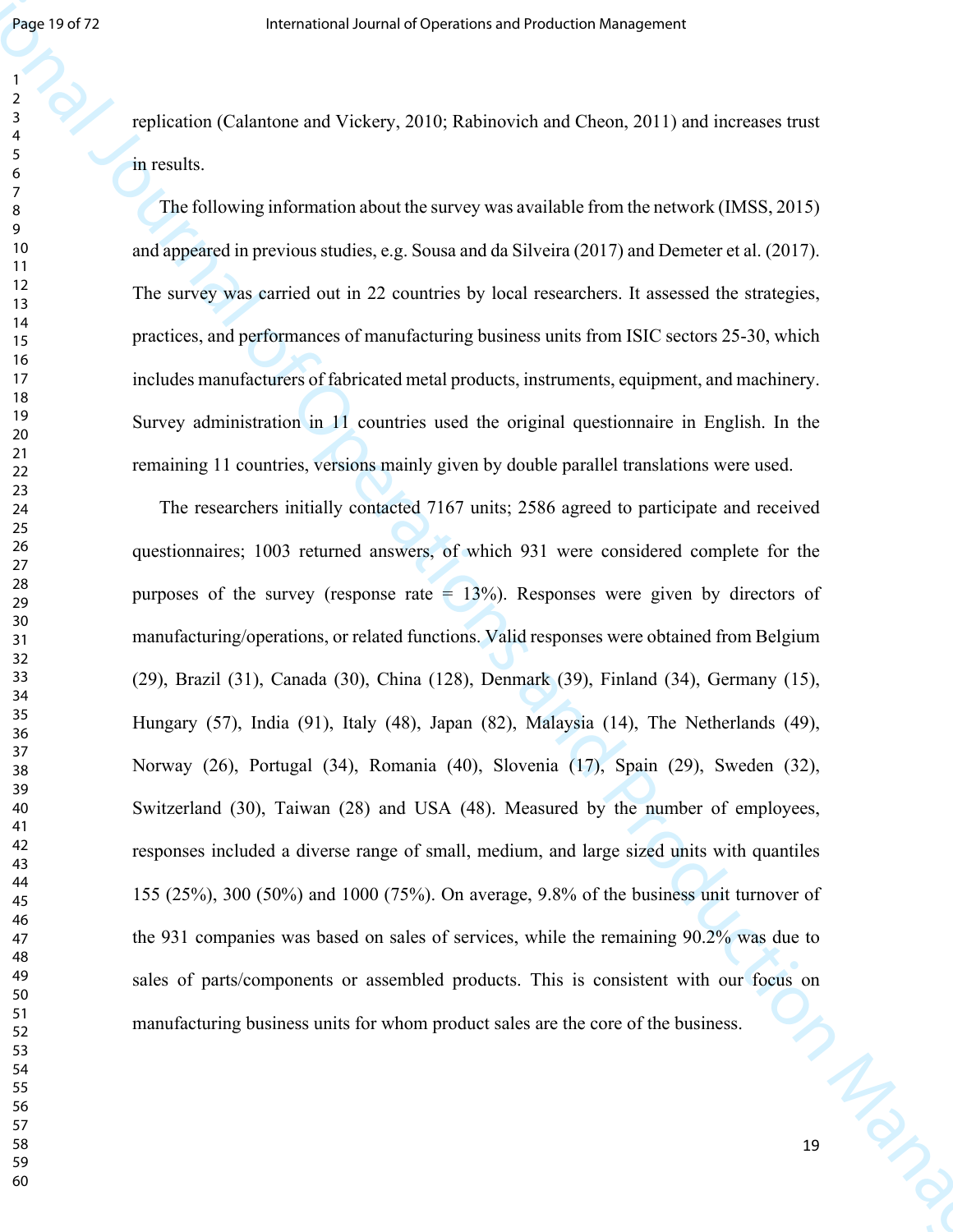Researchers from all except two countries carried out non-response bias tests based on publicly available market performance indicators between respondents and non-respondents; no significant differences were reported.

#### *3.2 Measures development*

**INTERFERIMENT ACCONSULT AND EXCURP CONTINUE CONSULTER CONTINUE CONTINUE CONTINUE CONTINUE CONTINUE CONTINUE CONTINUE CONTINUE CONTINUE CONTINUE CONTINUE CONTINUE CONTINUE CONTINUE CONTINUE CONTINUE CONTINUE CONTINUE CONT** The model included four sets of variables, namely market complexity, product and service differentiation focus, ADS, and product and service differentiation advantage (see Appendix). We developed market complexity as formative as in our view it was caused by indicators representing independent aspects of the external environment (munificence, heterogeneity, and dynamism), which were not necessarily correlated. The remaining variables were developed as reflective as in our view they were the causes of their multiple indicators that according to theory should be correlated in the real world. These choices and guidelines followed the rationale in Diamantopoulos and Siguaw (2006).

Market complexity was given by three formative indicators measuring the munificence, heterogeneity and dynamism faced by business units (Dess and Beard, 1984; Neu and Brown, 2005). Technological change (by Chaudhuri and Boer, 2016) and competitive rivalry (by Sreedevi and Saranga, 2017) had been used previously as control variables in IMSS-VI studies.

Following Diamantopoulos and Winklhofer (2001) and Diamantopoulos and Siguaw (2006), we validated the formative scale through a Multiple Indicators, Multiple Causes (MIMIC) model. The model included the three formative indicators, the latent variable, and two reflective indicators to identify the latent variable. The reflective indicators measured the perceived threats (i) that new players could enter the market ("market entry") and (ii) that products made by the business unit were replaceable ("products will become substituted").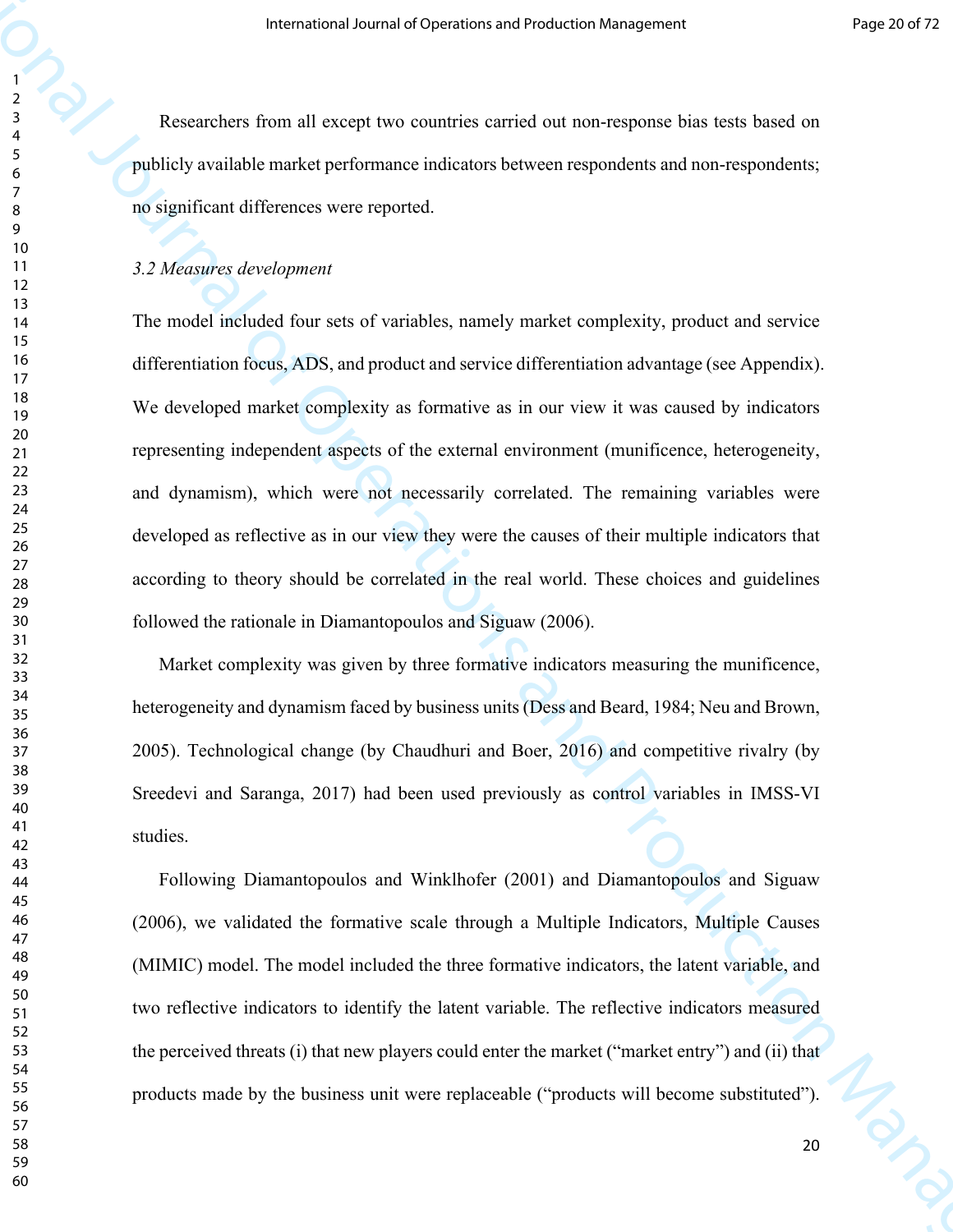**Example 21**<br> **International of Operation and Production System Constrained System Constrained Chemical Dock (Fig. 2013).<br>
The MDMC model had proof the** *G***-31 (Fig. 2017). NRT-1 0.932, NTI = 0.932, TLI = 0.932,<br>
<b>ENISEA** The MIMIC model had good fit  $(\chi^2/\text{df} = 5.580, \text{CFI} = 0.947, \text{NFI} = 0.939, \text{TLI} = 0.737,$ RMSEA =  $0.071$  [0.035; 0.114]) except for the  $\chi^2$ /df and TLI (Tucker Lewis Index) indicators. This was expected, as one assumption in formative scales is that formative indicators are not expected to be correlated (Diamantopoulos and Siguaw, 2006) and according to Kenny (2015) such low correlations lead to low TLI estimates. Bivariate correlations between formative indicators were indeed low (0.245, 0.124, 0.173) and the maximum variance inflation factor among them was 1.09 so multicollinearity was not problematic (Diamantopoulos and Winklhofer, 2001). The formative indicators had significant ( $p < 0.01$ ) path loadings to the latent variable, which indicates convergent validity. Reflective indicators loadings were low (0.326, 0.464) but significant ( $p < .001$ ) suggesting the latent scale could be identified. Following these results, we estimated market complexity by the average of the three formative indicators.

i Manie Focus on product and service differentiation were operationalized by "order-winner" (Hill, 1985) indicators at the business unit level. The product differentiation scale included four indicators with close match to three of Gerwin's (1993) dimensions of "required manufacturing flexibility" at the product level (i.e. mix, changeover and modification flexibility). Some of these indicators were previously used in IMSS-VI studies as part of "innovation order winners" (Chaudhuri and Boer, 2016) and "product variety" (Shou et al., 2017) scales. Focus on service differentiation indicators matched closely the two most commonly found strategic types ("after-sales service provider" and "customer support service provider") in Gebauer's (2008) services configurations framework (thus, the scale did not include content relating to Gebauer's two least common configurations, namely "outsourcing partner" and "development partner").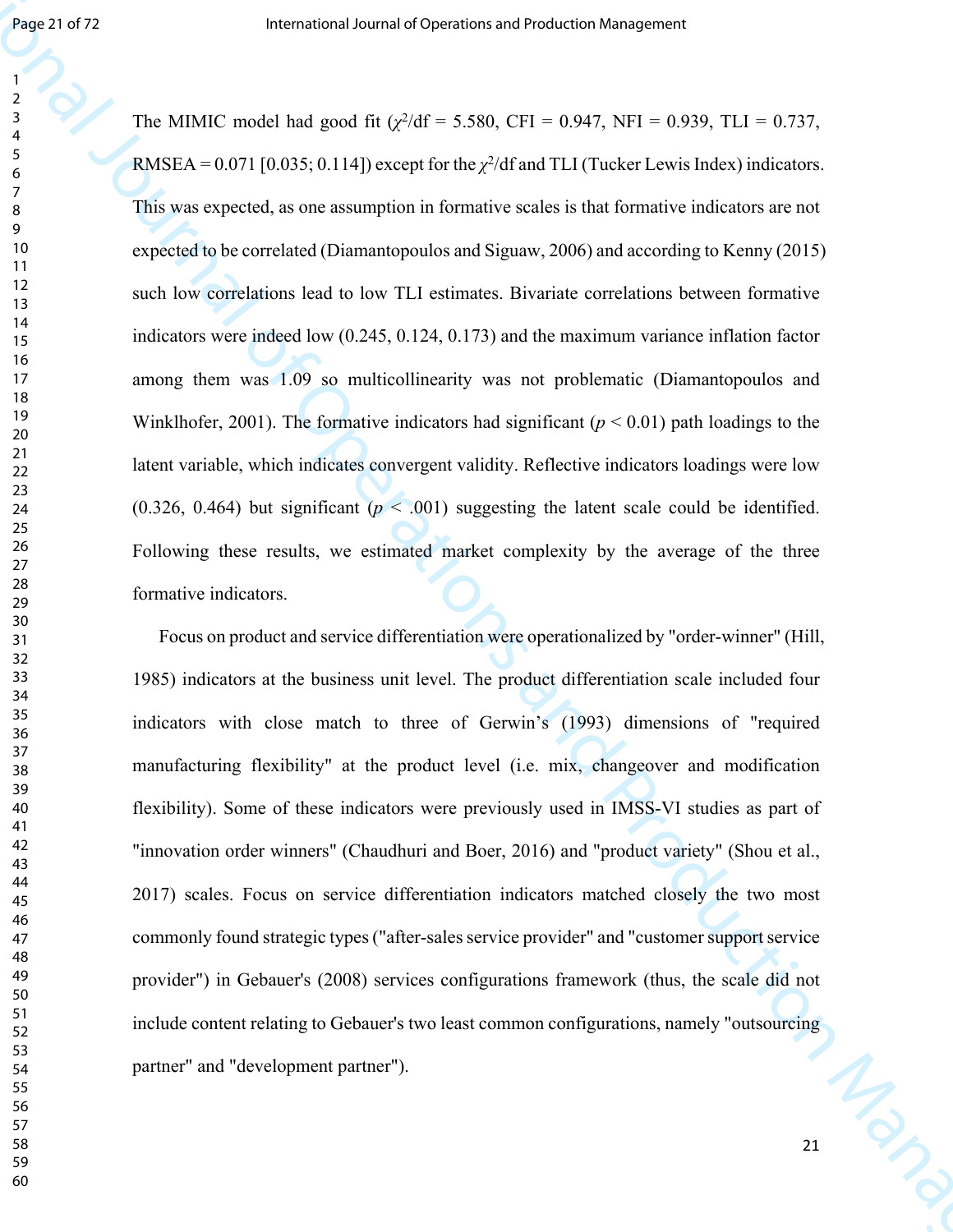ADS was operationalized as in Sousa and da Silveira (2017), who also used indicators from IMSS-VI. Szász et al. (2017) used three of those five indicators to build a "service provision" scale. However, their scale included also services such as maintenance and installation, which Sousa and da Silveira (2017) classified as "basic", and Gebauer et al. (2005) called "product-related" due to their association orientation to product functionality.

**International Journal of Geometrics and Production 2011**<br> **Example 10**<br> **International System and An Source and Production Management Control of Operation Management Production Management Production Management Production** Product and service differentiation advantage were measured by performance relative to main competitors. Both scales were symmetric in content with the product and service differentiation "focus" scales. The same indicators from the dataset were used in three previous studies. Wiengarten and Longoni (2015) and Cheng et al. (2016) used flexibility advantage scales containing volume and mix flexibility only. Chaudhuri and Boer (2016) used a scale including customization ability and new product introduction.

Consistent with previous studies, e.g. Chaudhuri and Boer (2016) and Sreedevi and Saranga (2017), all models controlled for business unit size. This was measured by the lntransformed number of employees in the unit. Organization size is a well-known predictor of practices adoption and performance in manufacturing (Chaudhuri and Boer, 2016).

#### *3.3 Measures validation*

Table 1 presents the means, standard deviations, and case numbers of all observed indicators. We built market complexity as formative as we considered that its three components could vary independently from each other (Diamantopoulos and Siguaw, 2006). All other indicators were used as exogenous factors of reflective latent variables. The maximum variance inflation factor across all 18 observed indicators was 2.22, indicating that multicollinearity was not problematic in the sample. Cronbach's alphas of all reflective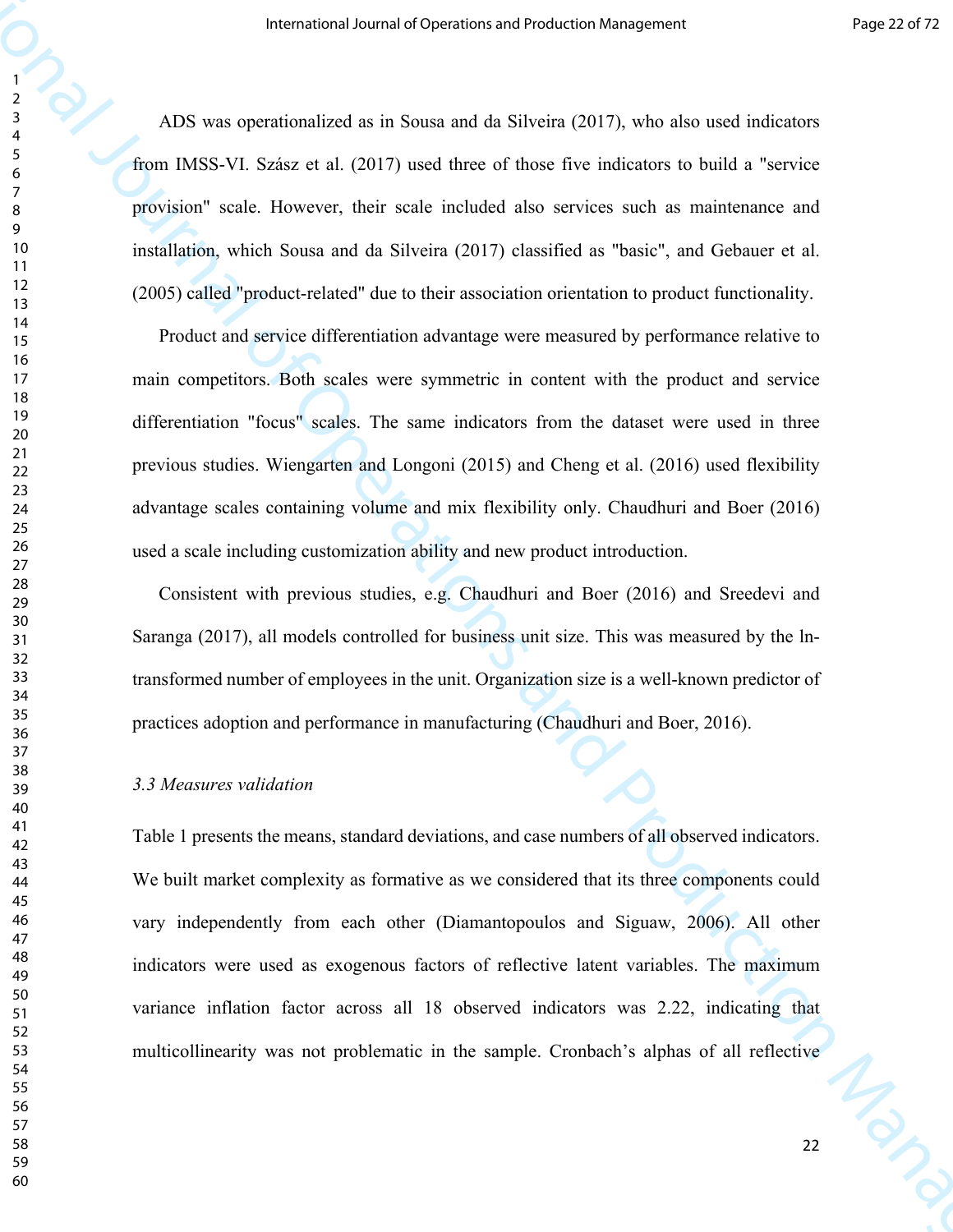variables were near to, or greater than 0.70, indicating they were reliable (Nunnally and Bernstein, 1994).

--- Table 1 about here ---

We carried out analyses in R version 3.4.3 (R Core Team, 2017) using RStudio desktop version 1.1.419 (RStudio Team, 2015) in a GNU/Linux system. We tested measurement and structural equation models with the lavaan package (Rosseel, 2012) using maximum likelihood estimates, which is the recommended approach for cases with missing data (Peters and Enders, 2002). All latent variables, except market complexity, were built as reflective.

We tested the unidimensionality, validity, and reliability of scales with confirmatory factor analysis (CFA) of the complete measurement model. Initial fit statistics were satisfactory ( $\chi^2$ /df = 3.587, CFI = 0.929, NFI = 0.905, TLI = 0.906, RMSEA = 0.058 [0.052; 0.065]) (Bagozzi and Yi, 1988; Hair et al., 2010) but some standardized loadings λ were low. We refined the model by dropping three indicators including product customization (product differentiation focus), rental/lease of products (ADS) and mix flexibility (product differentiation advantage).

**Example 20**<br> **Example 20**<br> **Example 20**<br> **Example 20**<br> **Example 20**<br> **Example 20**<br> **Example 20**<br> **Example 20**<br> **Example 20**<br> **Example 20**<br> **Example 20**<br> **Example 20**<br> **Example 20**<br> **Example 20**<br> **Example 20**<br> **Example 20** The refined model had satisfactory fit  $(\chi^2/df = 2.412, CFI = 0.971, NFI = 0.953, TLI =$ 0.958, RMSEA = 0.043 [0.035; 0.051]) and all exogenous indicators  $R^2$  were greater than 0.30, which is evidence of unidimensionality (Kumar and Dillon, 1987; Carr and Pearson, 1999; Liu et al., 2016). As shown in Table 2, convergent validity was supported as λ values were significant ( $p < 0.001$ ) and average variance extracted (AVE) values were near to or greater than 0.50 (Fornell and Larcker, 1981; Bagozzi and Yi, 1988). The product differentiation advantage scale was marginally below the convergence threshold  $(AVE =$ 0.49). However, we maintained that scale because overall model fit was satisfactory, and it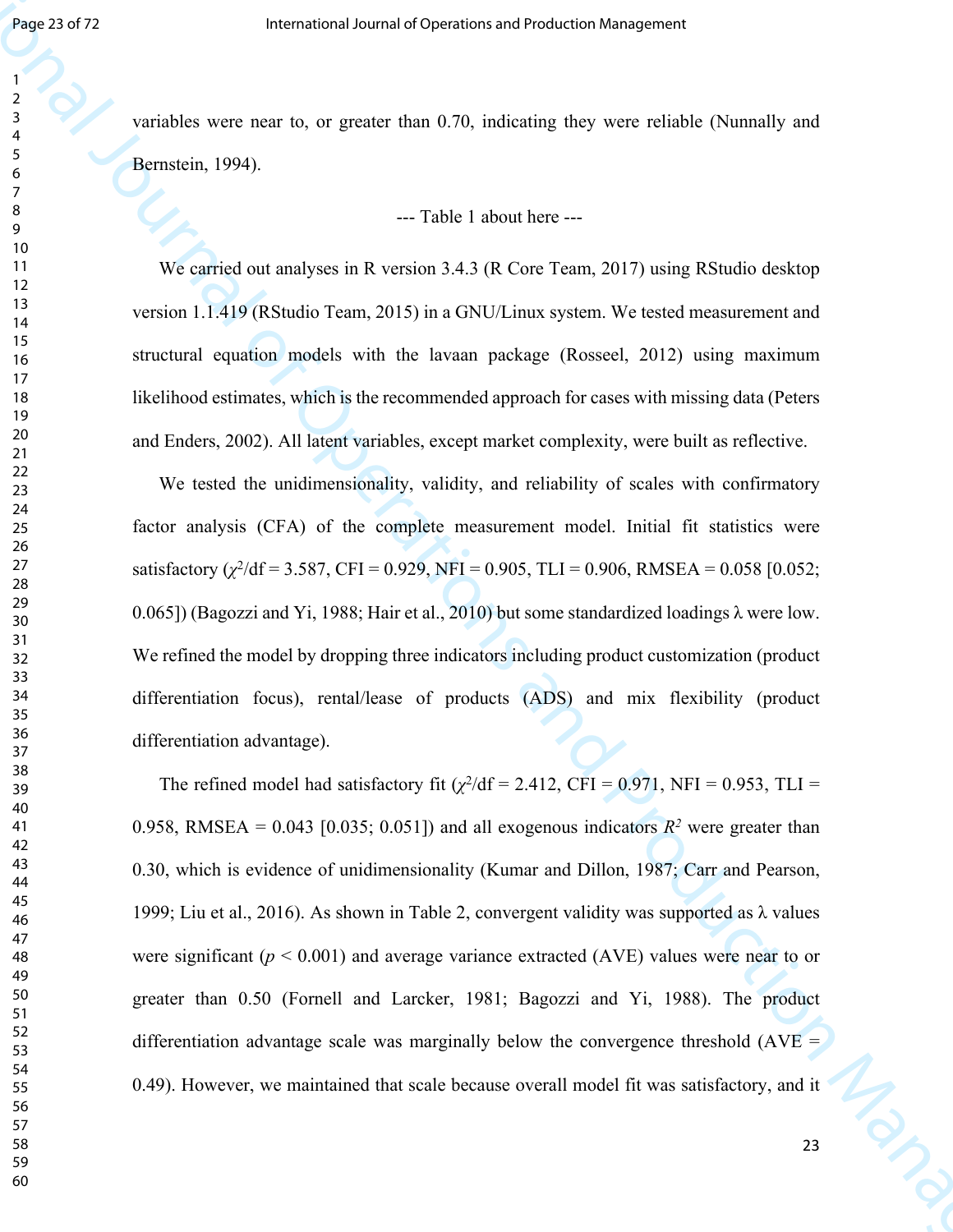had good conceptual symmetry with the product differentiation focus scale. Scales reliability was supported as all composite reliability (CR) values were greater than 0.60 (Bagozzi and Yi, 1988).

# --- Table 2 about here ---

**International Journal of Geometric and Procedures and Productional Chemistry and Production Section 2013**<br>
Independent of Operational Schemester with the product differentiation forces and Productions and Production Mana Discriminant validity is supported when pairwise correlations between latent variables are lower than the squared root of their respective AVEs (Fornell and Larcker, 1981). This was observed in all cases except in the correlation between service differentiation advantage and product differentiation advantage (Table 3). This could be explained by the slightly low convergence in the product differentiation advantage discussed earlier. So, we carried a nested models comparison test (Anderson and Gerbing, 1988) with unconstrained and constrained models of the two scales. In the constrained model the covariance between the two variables, and their own variances were fixed to one, and all indicator loadings were set free. The constrained model had significantly worse fit than the unconstrained model  $(\chi^2)$ difference = 47.06,  $df = 1$ ,  $p < 0.001$ ), which is evidence to discriminant validity (Anderson and Gerbing, 1988).

# --- Table 3 about here ---

#### *3.4 Common method bias*

The data were potentially subject to common method bias (CMB) as all variables were obtained with single respondents and (except business unit size) based on perceptual scales. However, and as indicated in studies such as Sousa and da Silveira (2017) and Longoni and Cagliano (2015), IMSS surveys incorporate well-known design strategies to minimize that threat. As recommended by Podsakoff et al. (2003), questions and scales were presented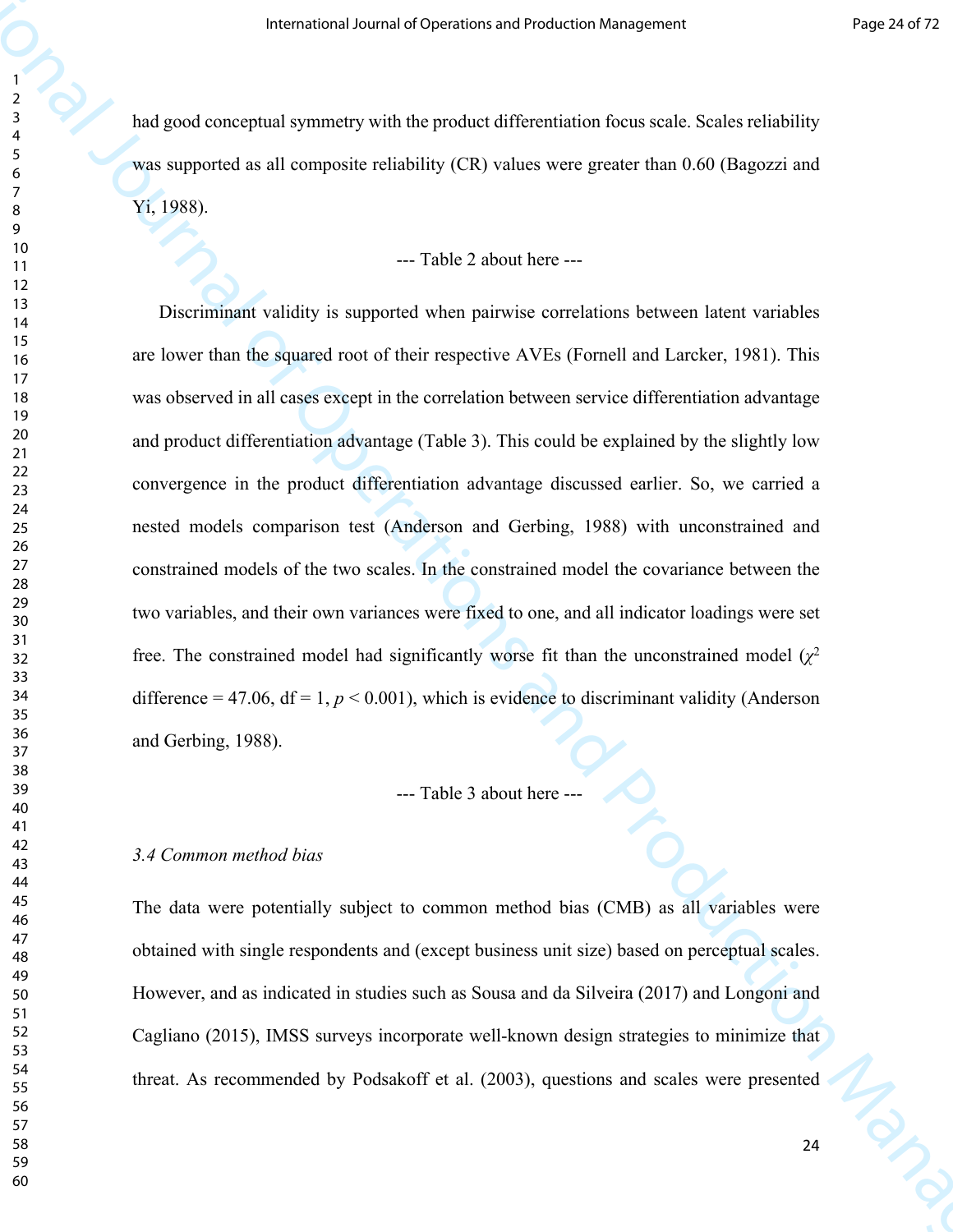using clear language, with careful translation when the questionnaire was not applied in English. There was explicit indication that responses would be treated anonymously, with neither individuals nor business units being identified in the consolidated dataset. Finally, the questionnaire included nine pages and almost three hundred items, which minimized the chance of "common rater effects" (Podsakoff et al., 2003: 882) across responses.

**Example 20**<br> **Example 20**<br> **Example 20**<br> **Example 20**<br> **Example 20**<br> **Example 20**<br> **Example 20**<br> **Example 3**<br> **Example 3**<br> **Example 3**<br> **Example 3**<br> **Example 3**<br> **Example 3**<br> **Example 3**<br> **Example 3**<br> **Example 3**<br> **Examp** We implemented two methods in Podsakoff et al. (2003) to estimate the likelihood of CMB in our study data. First, we used principal component analysis to carry Harman's test of a single factor explaining most of the variance across measures. This was not supported as the scree plot indicated that four components described best the data structure, and the minimum mean square error of prediction (MSEP) (Josse and Husson, 2012) was given by two components. Second, and following recommendations in Podsakoff et al. (2003) and Brown (2006), we specified a correlated uniqueness measurement model. In the lavaan package (Rosseel, 2012), that specification consisted in allowing covariances among residuals of all first factors of latent variables, then among residuals of all second factors of latent variables, and so on. While trait loadings remained high  $(\lambda > 0.505)$ , standardized residual covariances were relatively low (between -0.193 and 0.069), indicating low method effects in the model.

#### **4. Results**

We developed a structural model to test hypotheses H1 to H5. The measurement section was specified as indicated in Table 2 (refined measurement model). The structural section included five equations predicting service differentiation focus, product differentiation focus, ADS, service differentiation advantage, and product differentiation advantage. The model allowed direct correlations between service differentiation focus and product differentiation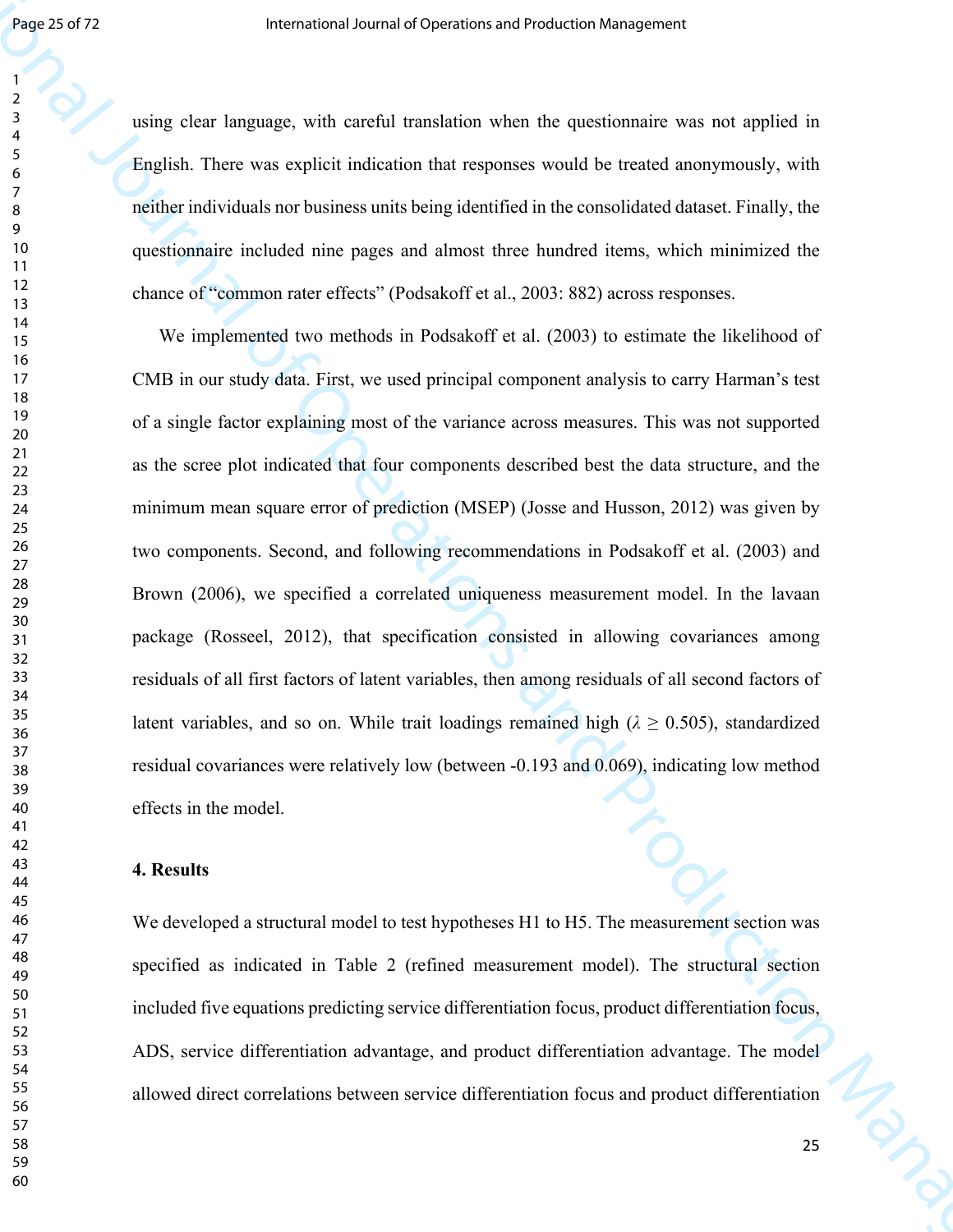focus, and between service differentiation advantage and product differentiation advantage. As indicated earlier, the model used maximum likelihood estimates due to missing values in the dataset.

Table 4 presents the path estimates and overall model fit. Fit statistics were all satisfactory (Bagozzi and Yi, 1988). Market complexity was not significantly related with ADS ( $p =$ 0.056), failing to provide support to H1. However, it was positively associated with product differentiation and service differentiation focus, supporting H2a and H2b. Thus, business units operating in markets of greater complexity (i.e. greater competitive rivalry, broader market span, and frequent technology change) provided more emphases on both product (product range, innovation, and new product introduction) and service differentiation (product assistance and support, customer services).

International Journal of Operators are freedominal or the magnitude of Production<br>
2 Accor, and between tervides differentiation advantage and product differentiation misters in<br>
3 As indicates calibre the condition miste MARIA Both product differentiation and service differentiation focus were positively associated with ADS, supporting H3a and H3b. Thus, product and service differentiation were not only impacted by market complexity, but also appeared to incentivize the offering of advanced services such as consultancy, training, help desk, and product upgrades. Differentiation focus variables also related positively with their advantage correspondents, supporting H5a and H5b. Thus, there was a direct link between the "importance" given to product and service differentiation, and their advantage correspondents in service (product assistance, customer service) and product differentiation advantage (product customization and new product introduction). Finally, ADS was positively associated with service differentiation advantage but not with product differentiation advantage ( $p = 0.076$ ), supporting H4b but not H4a. Thus, service differentiation advantage was higher in units with greater offering of advanced services.

--- Table 4 about here ---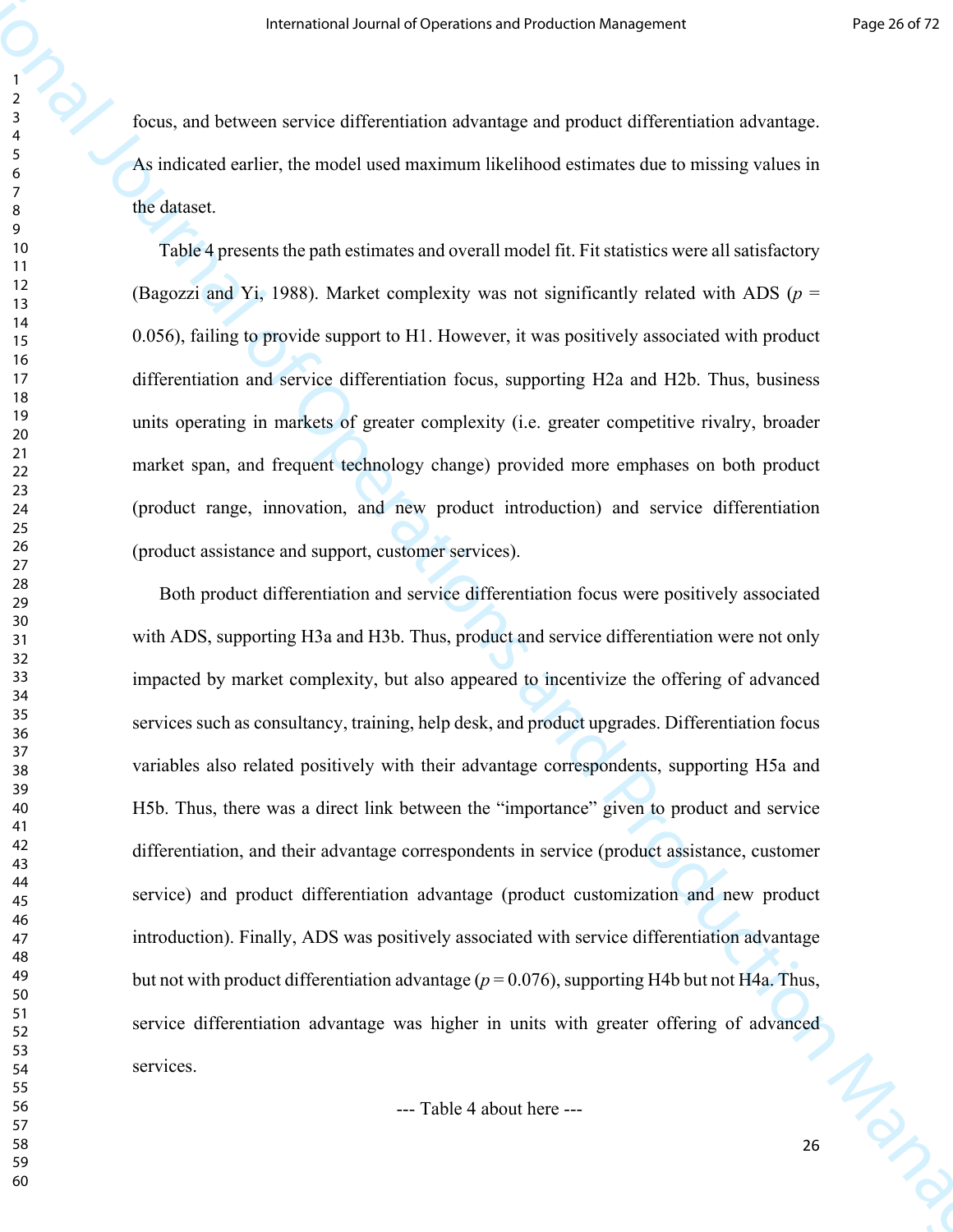# **5. Discussion and implications**

# *5.1 Implications for theory*

**Example 27 of 72**<br> **Example and implications**<br> **Example and implications**<br> **Example and implications**<br> **Example and implications**<br> **Example and international of Operation** Management Community and internation Management We examined antecedents (market complexity and strategic focus on product and service differentiation) and outcomes (product and service differentiation advantage) of ADS offerings by manufacturing business units. Regarding antecedents, the findings contribute to the manufacturing strategy literature by suggesting the decision to offer ADS aligns with markets only indirectly via strategy formulation processes (H2a, H2b, H3a, H3b), rather than being a direct response to markets (H1). Thus, the strategy formulation processes must include (i) evaluating markets intensity of competition, heterogeneity and technological change, and setting strategic differentiation priorities accordingly; (ii) translating differentiation priorities into an adequate ADS porftolio. Accordingly, manufacturing strategy content and process frameworks (e.g. Hayes and Wheelwright, 1984; Hill, 1985) – which focus primarily on product-related decisions - would benefit from being extended and further developed to explicitly include the alignment between markets and ADS. The findings also contribute to the literature on servitization contingencies (Baines et al., 2017; Forkmann et al., 2017; Kowalkowski et al., 2017) by increasing knowledge about how market complexity and strategic focus on product and service differentiation shape ADS offerings. They provide large-scale empirical support for the notion that ADS provision may be part of a deliberate strategy to compete based on differentiation in complex markets (Eggert et al., 2014; Baines et al., 2019; Zeithaml et al., 2014).

Against the background of contingency theory, our findings provide support for strategic choice in ADS, in detriment of "deterministic" market-structure influences (Miller, 1988). Thus, a manufacturer's decision to offer ADS may give more weight to the strategy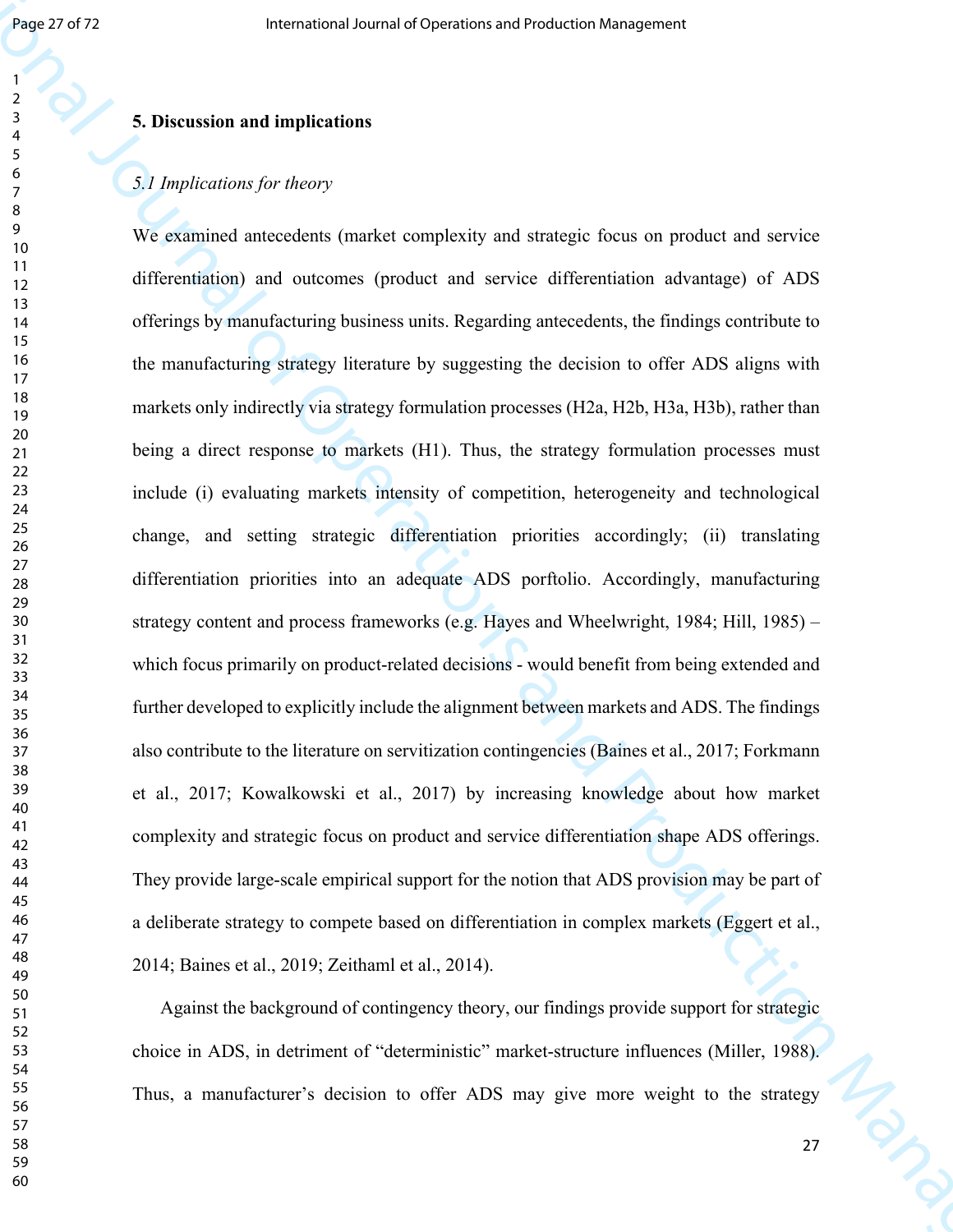formulation processes than (directly) to factors of market complexity. Deviations from market incentives might occur in market-strategy alignment (e.g. units operating in complex markets might not compete based on product and service differentiation) and/or strategy-ADS alignment (e.g. a manufacturer might focus on product and service differentiation, but not deploy ADS). Although our results do show strong evidence of market-strategy-ADS alignment, the absence of a direct effect market-ADS opens the possibility for the existence of equifinality in ADS decisions, that is, manufacturing units may compete in similar markets (e.g. complex markets) but still offer different levels of ADS (Miller, 1988).

**International Journal of Operation:** or Procedure The Production Formula Complete Constant Complete Constant Complete Constant Complete Constant Complete Constant Complete Constant Complete Constant Complete Constant Com Regarding outcomes, we posited that ADS would impact differentiation advantage via knowledge about customers' value-creating processes involving the product. We found that ADS had a positive impact on service differentiation advantage (H4b), even after controlling for strategic focus on service differentiation (H5a). We also found that ADS did not relate to product differentiation advantage (H4a), after controlling for the effects of strategic focus on product differentiation (H5b). This latter finding is consistent with the notion that ADS impact on product differentiation advantage may depend on additional capabilities beyond customer knowledge. Integration between service and product-related functions (Bustinza et al., 2015; Schaarschmidt et al., 2018) may be especially critical, because customer knowledge is generated primarily via customer interactions in the service function. For this knowledge to result in product differentiation advantage, it may need to be shared with product-related functions, namely, design/engineering and manufacturing (Thomé and Sousa, 2016). On the contrary, new service development in servitized units can be usually carried out within the service function (Eggert et al., 2014). Thus, customer knowledge accrued via customer interactions might be adequately absorbed by the service function and leveraged to obtain service differentiation advantage without the need for substantial knowledge integration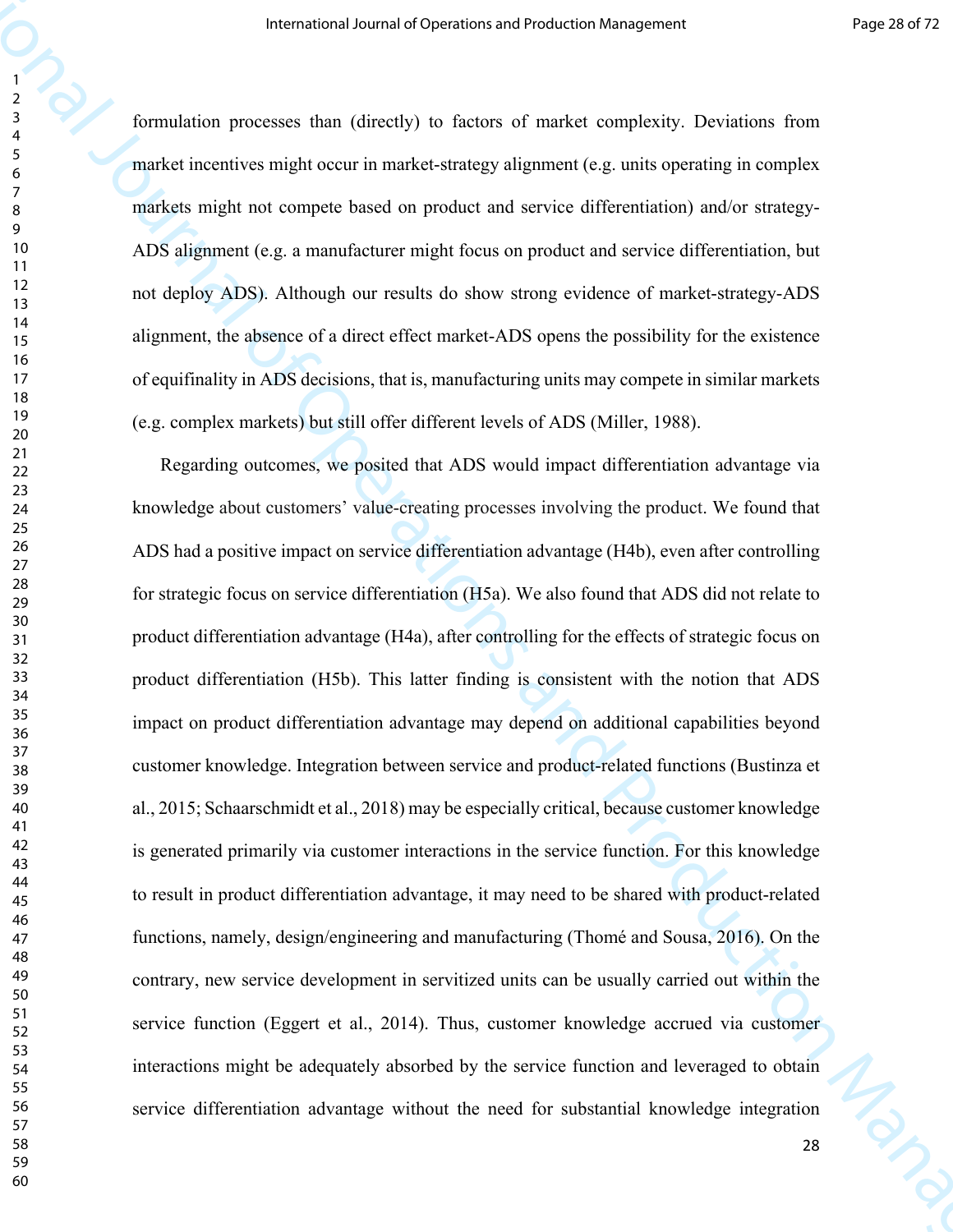mechanisms. Another possibility is of a significant time lag between offering ADS and obtaining product differentiation advantage, which our cross-sectional study could not capture. Thus, the relationship between ADS and product differentiation appears to be more complex than in the case with service differentiation. Overall, the findings on ADS outcomes inform the literature on capabilities associated with ADS (Ulaga and Reinartz, 2011; Story et al., 2017).

**Example 20 of 72**<br>
International Another possibility is of a significant time lag between offering ADS and<br> **Consistence** Another Symbolical accountage, which are consistened anoto consider a<br>
Consisting recoluncial dist The study's findings may also shed light on the debate on whether servitization can disrupt strategic focus in manufacturing (Neu and Brown, 2015; Josephson et al., 2016; Schaarschmidt et al., 2018) and contribute to the literature on servitization risks (Benedettini et al., 2015; Reim et al., 2016). Specifically, we found that ADS seemed coherent with strategic focus on product differentiation and no evidence of risks to product differentiation advantage. Overall, our study provides large-scale empirical support to the view that ADS is consistent with product differentiation (Eggert et al., 2015; Biemans and Griffin, 2018).

Finally, the study contributes to the servitization-performance literature, by showing that ADS have a positive impact on operations-based differentiation advantage. These findings complement prior research indicating that ADS lead to increased profitability (e.g. Eggert et al., 2014; Sousa and da Silveira, 2017). Altogether, they suggest that operations-based differentiation advantage may be an important mediator from ADS to financial performance.

#### *5.2 Implications for practice*

Our study has implications for manufacturers considering offering ADS as a lever for differentiation. It supports the integration of ADS with manufacturing strategy formulation, and alignment between market complexity, product and service differentiation focus, and ADS. Managers would be encouraged to assess the intensity of competition, heterogeneity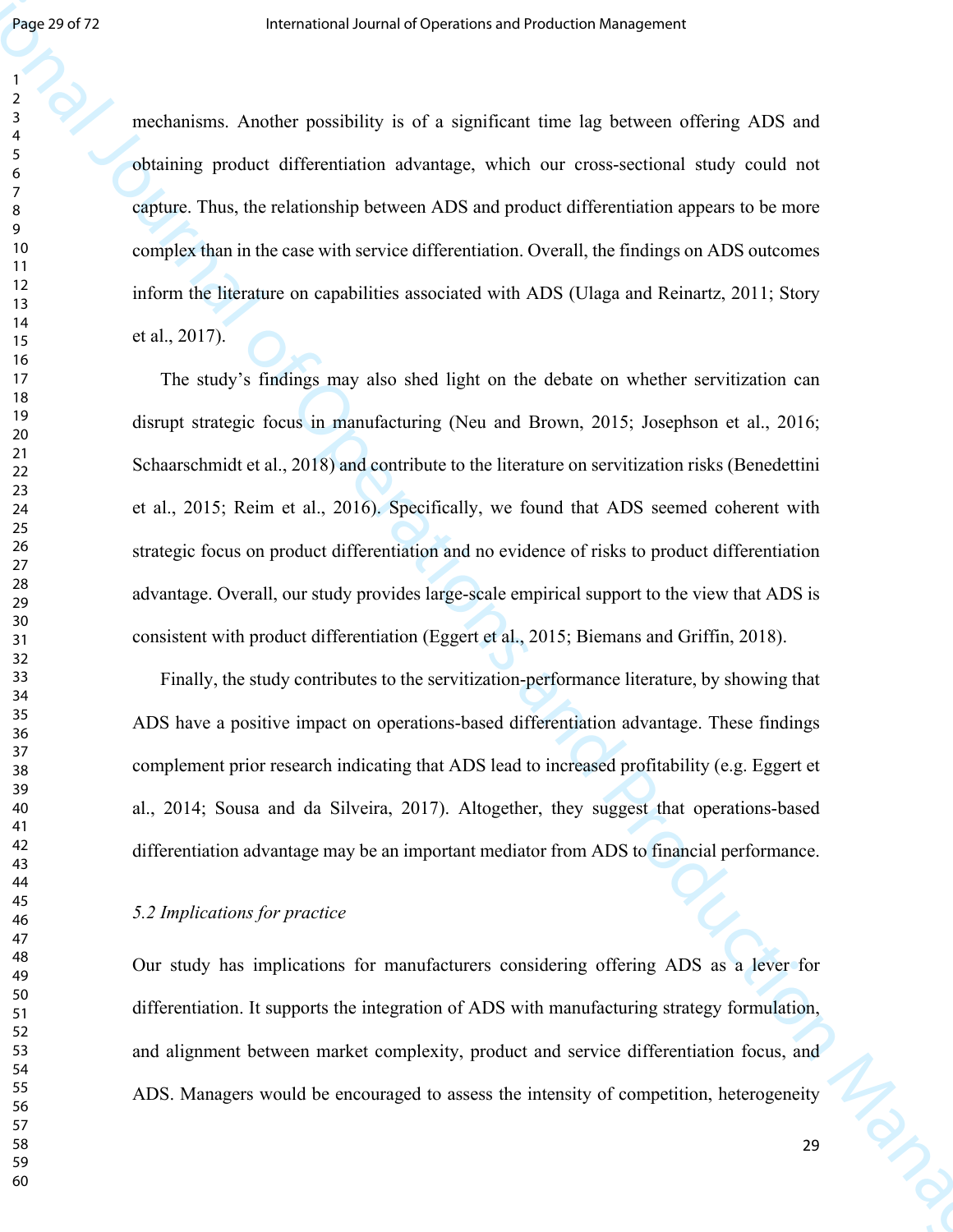and degree of technological change in their markets. The more their markets cumulatively exhibit these characteristics, the more suitable they may be for manufacturing strategies focused on product and service differentiation and ADS offerings.

**International Journal of Operation:** are Proceeding Nanaparty:<br> **Example 18**<br> **International of Operation** Scheme in their markets, the more their market annual<br>theory of the Management and ADS of Damps.<br>
The manufacturi On manufacturing strategy content, our theorizing suggests that in highly competitive markets business units may emphasize product and service differentiation to build barriers to entry and develop stronger relationships with customers (e.g. long-term service contracts associated with the products). In heterogeneous markets, managers may channel differentiation efforts to meet unfulfilled niche demands. In technologically dynamic markets, units may benefit from differentiating products through technology and competing with services that help customers deal with technological uncertainty. In developing new ADS offerings, units would be encouraged to emphasize services drawing on deep customer knowledge, making them harder to imitate by competitors and independent service providers. For example, they may focus on services such as context-based user training that help customers adapt differentiated products to their unique needs.

The strategy formulation process may benefit from close integration between business unit strategy and the functional strategies of marketing, manufacturing and service functions. In addition, managers are encouraged to set clear product and service differentiation priorities for the manufacturing and service functions, to guarantee appropriate resource allocation within the organization.

Our findings also assist managers in assessing the benefits and risks of ADS. Managers may not need to be discouraged by the view that ADS provision might be detrimental to product differentiation advantage – a significant concern given that product sales usually account for a major share of a manufacturer's business. However, our results do not directly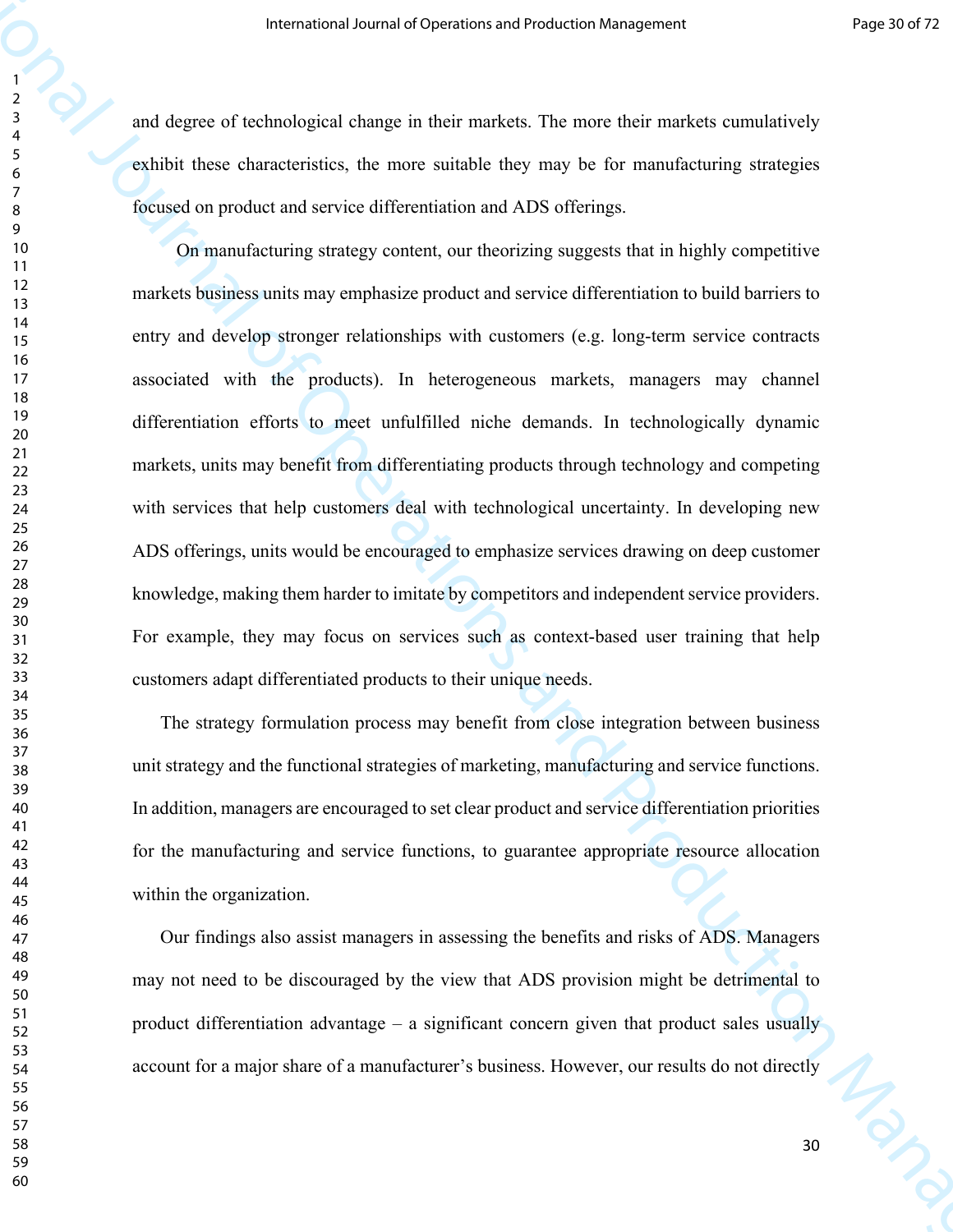support expectations that ADS may contribute to product differentiation advantage either. Overall, managers may consider ADS as an appropriate lever for market differentiation.

**Example 21**<br> **Example 18 The Constrainer of Constrainer and Production Constrainer and American Constrainer and American Department<br>
21 Operation management and ADS provides a Law of Operation Constrainer and<br>
22 Operati** We identified the development of customer knowledge as a key source of differentiation advantage accruing from ADS provision. Based on our theorizing, two areas would require management attention to enhance the differentiation advantage benefits of ADS. The first is to promote the development of customer capabilities in order to effectively tap onto customer knowledge. This might naturally occur as part of providing ADS to their customers. Manufacturers can work with customers to develop their ability to share information and adapt their processes to the manufacturer, for example via shared strategy discussions, process development meetings and relationship steering meetings (Kohtamaki et al., 2013). Alternatively, manufacturers could offer ADS primarily to customers already having appropriate capabilities (Story et al., 2017). The second area is to promote knowledge integration inside the organization between the service function - as the major customerfacing functional area - and product-related functions. Examples include cross-functional teams for new product and service design, with the inclusion of front-line employees; ICTbased information sharing processes between customers, the service and product-related functions; intensive vertical and lateral communication; and rewarding employees for sharing knowledge (Fliess and Lexutt, 2019; Foss et al., 2011).

#### *5.3 Study limitations and future research*

The study has limitations to be addressed in future research. Our construct of market complexity aggregated Dess and Beard's (1984) three dimensions of munificence, heterogeneity and dynamism. Future studies could examine the impact on ADS of other relevant environmental contingencies such as uncertainty (Kreye et al., 2019) and legal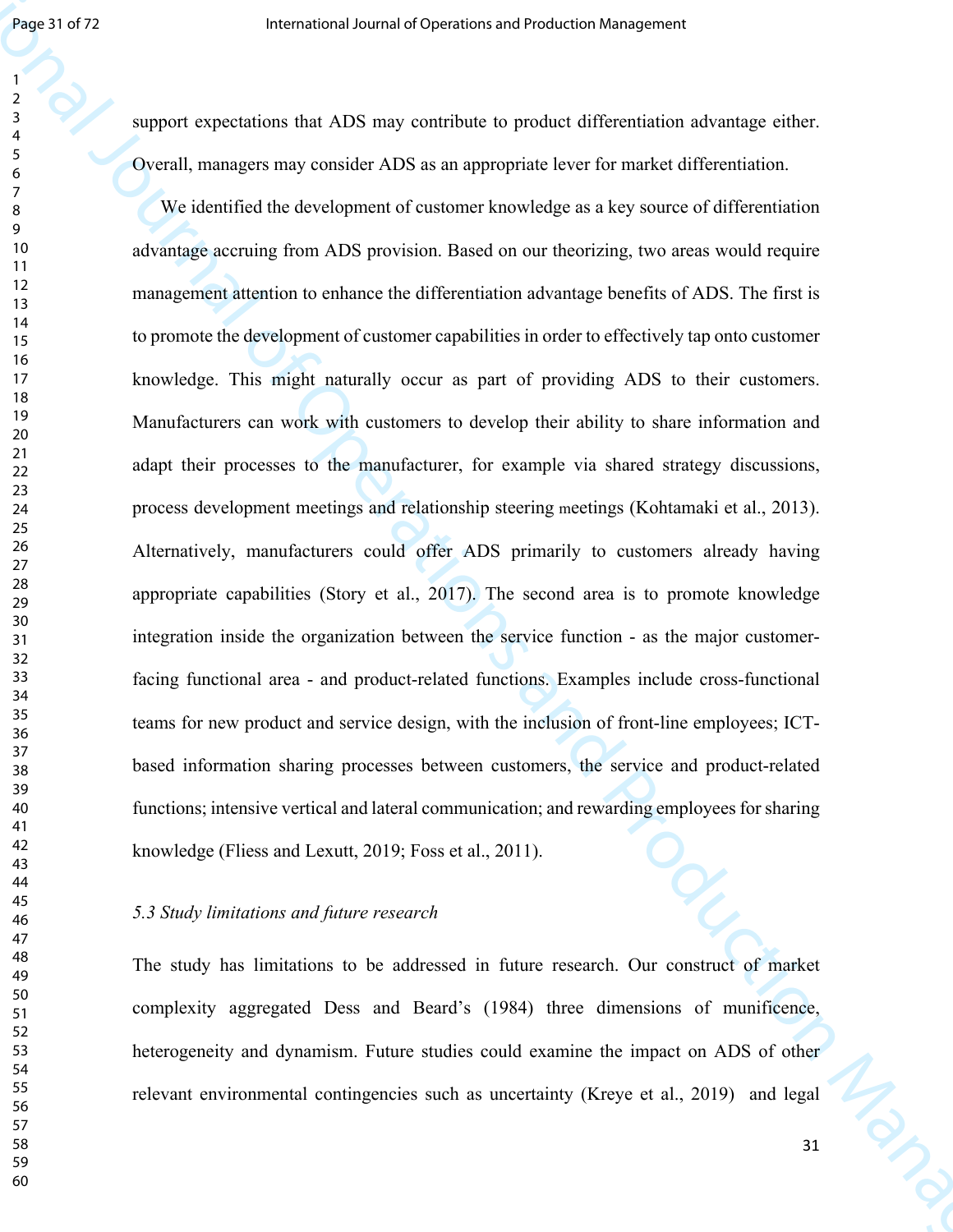factors (Franco et al., 2017). We were not able to measure the degree of customer knowledge capability in the business units. This was because of the complex and tacit nature of this construct, as well as data limitations. Future studies should develop scales to assess this construct at the business unit level. Finally, our manufacturing dataset included units with a relatively low share (9.8%) of service business. Future research should investigate industries with higher levels of servitization intensity (Franco et al., 2017).

International Journal of Geometrics and Production Christian Figure 1982<br>
1982<br>
1982<br>
1982<br>
1992<br>
1992<br>
1992<br>
1993<br>
1993<br>
1993<br>
1993<br>
1993<br>
1993<br>
1993<br>
1993<br>
1993<br>
1993<br>
1993<br>
1993<br>
1993<br>
1993<br>
1993<br>
1993<br>
1993<br>
1993<br>
199 Our findings also point to promising research avenues. Although we found that focus on both product and service differentiation might lead to ADS, ADS had different effects on product and service differentiation advantage. This gives further incentive to address relationships between servitization and both the product and service activity in tandem, as we did and was suggested in previous studies (Fang et al., 2008; Visnjic et al., 2016; Josephson et al., 2016). Moreover, this indicates that the relationship between ADS and product differentiation may depend on knowledge integration mechanisms between service and product related functions. Thus, future research could examine the role of these mechanisms in moderating relationships between servitization and differentiation advantage (Schaarschmidt et al., 2018; Johansson et al., 2019).

TOMBON Future studies should also empirically examine how and why ADS might affect product and service differentiation advantage. In-depth or longitudinal case studies could explore different types of relationships between customers and servitized manufacturers, and how customer knowledge accrued by servitization is co-created, absorbed and leveraged by the manufacturer to sustain differentiation advantage.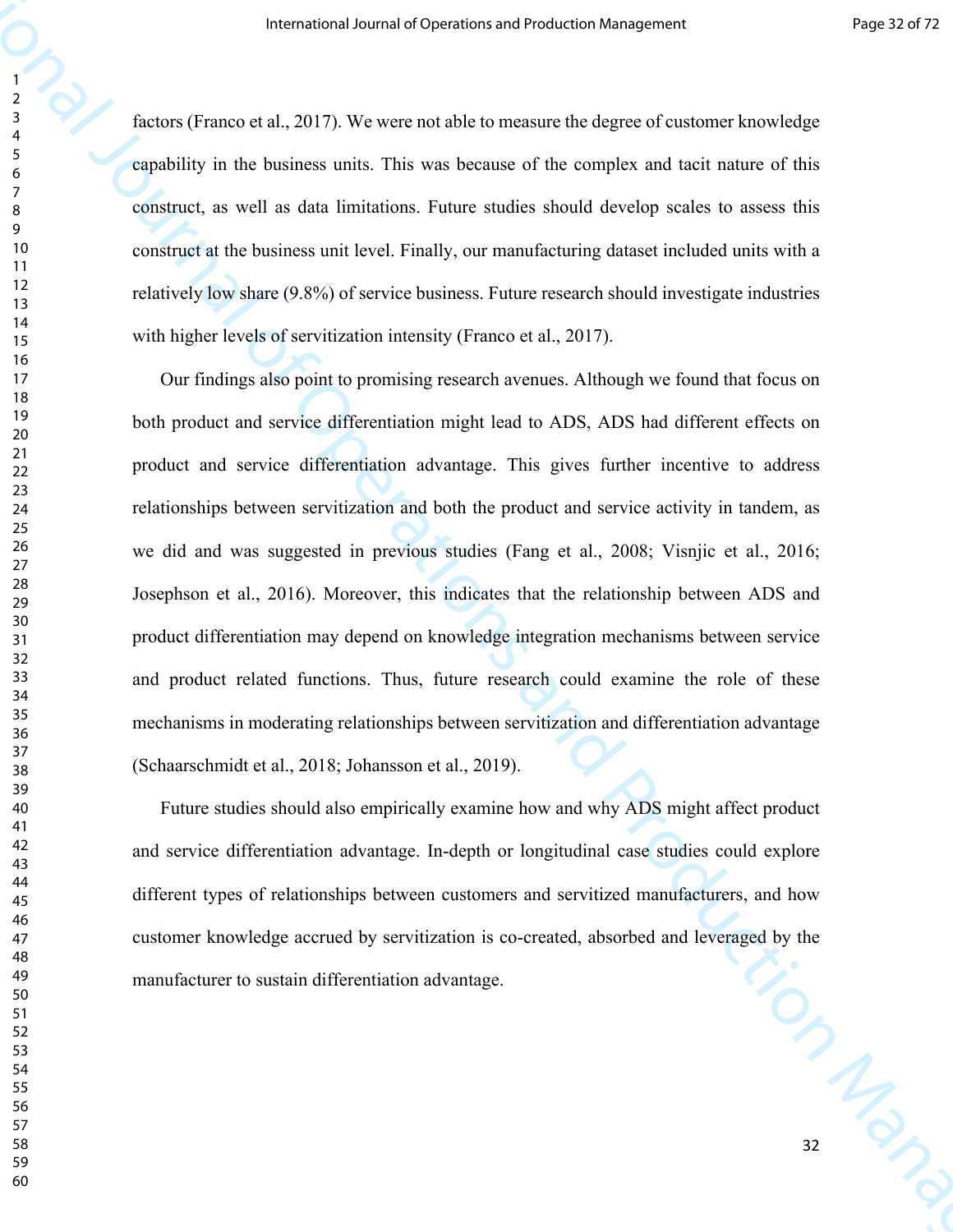# *5.4 Data limitations*

IMSS is a global study of manufacturing strategies, practices and performance that includes multiple variables and single respondents. Its use in our study involves significant benefits but also limitations, which must be addressed carefully (Caniato et al., 2018).

**Example 22**<br>
International of Operations are Freedom interactions and problements that monitors and problements that monitors and the controller interactions the controller specificant benefits but also functions which m Limitations are mainly due to the multi-national nature of the survey and use of single respondents. Data was collected in 2013/2014, so estimates particularly regarding the provision of advanced services might be below current (i.e. 2020) levels. Data were collected in multiple countries, which might lead to variance in construct measurement due to interpretation differences (Behr et al., 2014). This threat exists even though the measurement model fit estimates indicated good convergence validity, discriminant validity, and reliability of responses across the survey. Also, and even though country offices followed centrallydeveloped procedures for testing of non-response and late response biases, and the use of national industry databases for recruiting, convenience sampling have also occurred in a few countries to maximize longitudinality, i.e. obtain repeated responses from previous survey participants.

Important Since data were collected for general purposes, they qualify as "secondary" as opposed to primary. That involves a threat to construct validity, i.e. correspondence between variables and constructs of interest (Houston, 2004). This threat must be addressed by a three-pronged approach, as was done in our study, including (i) asserting the theoretical relationship between constructs and variables, (ii) assessing the validity and reliability of scales, and (iii) estimating the nomological fit of data to a structural model (O'Leary-Kelly and Vokurka, 1998; Houston, 2004).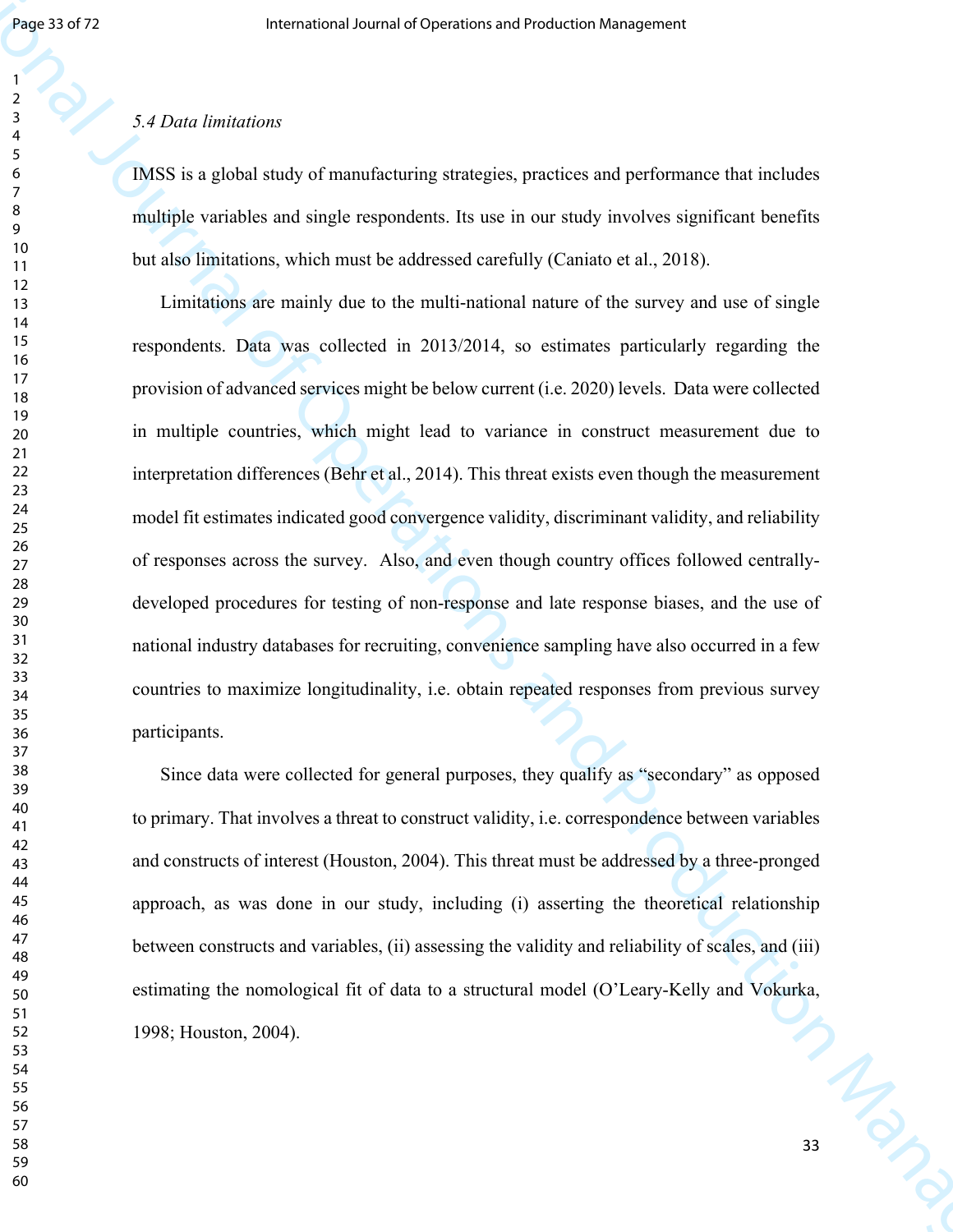**International Journal of Operation:** are Protocotion Nanoparters<br> **Example 18**<br>
As indicated by Flyen at al. (2018), the cheral of Franchette hairs international probability<br>
which the unit of Management Management Manag As indicated by Flynn et al. (2018), the threat of respondent bias increases particularly when the unit of analysis includes multiple organizations, as a single respondent may be unable to assess them all precisely, or when constructs are of polyadic nature (i.e. may be viewed differently by different respondents). However, and following their guidelines, such risks could be minimized (and the use of single respondents justified) in our case due to factors including (a) the use of well-specified constructs that in theory should be perceived similarly by different individuals, (b) the focus on the operations function of a single business unit and (c) the large share of small and medium-sized enterprises in the sample (47% of business units had 250 or fewer employees), where single respondents can be the only reliable option (Kull et al., 2018). Finally, the IMSS clearly indicated that questionnaires must be answered by knowledgeable individuals, mainly "the Director of Operations/Manufacturing (or equivalent)" (IMSS, 2015), which might go a long way to reduce the threat of unreliable responses (Krause et al., 2018).

# **6. Conclusion**

THE R This study theoretically articulates and empirically validates a model of relationships between market complexity, strategic focus on product and service differentiation, ADS offerings and differentiation advantage. The model considers both the product and service activity of manufacturing units, and integrates contingency theory and the RBV. In doing so, it answers calls for a more holistic, theory-based understanding of servitization (Baines et al., 2017: Rabetino et al., 2017). By providing large-scale empirical evidence on these relationships, the study addresses calls for better validation of servitization theory (Kowalkowski et al., 2017; Gebauer et al., 2012).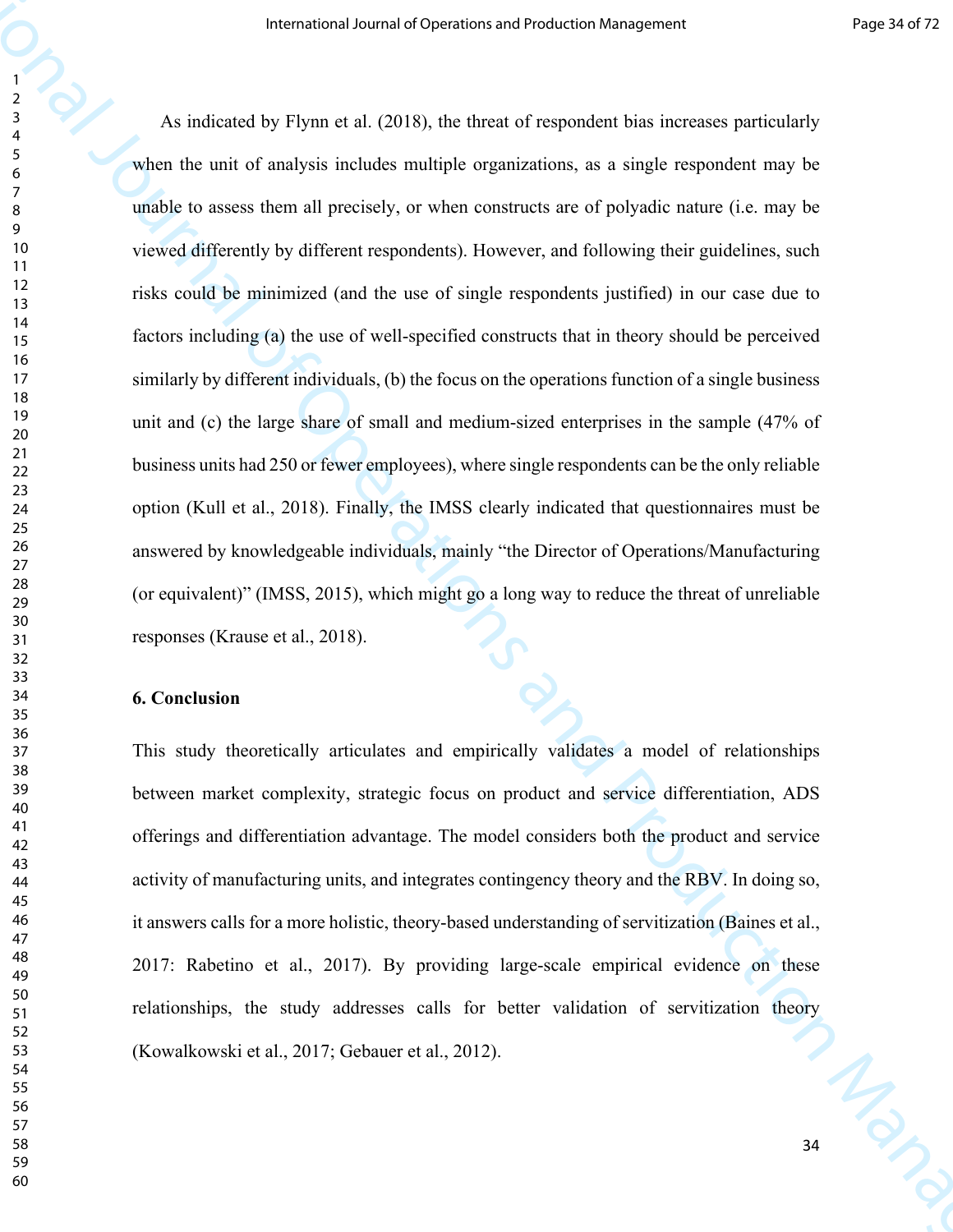**Example 22 of 72**<br>
The findings support that ATS provides in manufacturity units may be positively<br>
The findings support that ATS provides in manufacturity units may be positively<br>
Journal of the matter strengths energy The findings suggest that ADS provision in manufacturing units may be positively influenced by market complexity. However, this effect appears to be indirect, via strategic focus on product and service differentiation. This supports the notion that the provision of ADS may follow a deliberate strategic move, rather than a mere reaction to the market environment. ADS seem to contribute to service differentiation advantage without damaging product differentiation advantage. Thus, they appear to be an effective means to achieve differentiation advantage in complex markets.

#### **References**

Anderson, J. and Gerbing, D. (1988), "Structural equation modeling in practice: A review and recommended two-step approach", *Psychological Bulletin*, Vol. 103 No. 3, 411-423.

- Anderson, P. and Tushman, M. (1990), "Technological discontinuities and dominant designs: A cyclical model of technological change", *Administrative Science Quarterly*, Vol. 35 No. 4, 604-633.
- Antioco, M., Moenaert, R., Lindgreen, A. and Wetzels, M. (2008), "Organizational antecedents to and consequences of service business orientations in manufacturing companies", *Journal of the Academy of Marketing Science*, Vol. 36 No. 3, 337-358.
- Bagozzi, R. and Yi, Y. (1988), "On the evaluation of structural equation models", *Journal of the Academy of Marketing Science*, Vol. 16 No. 1, 74-94.
- Baines, T. and Lightfoot, H. (2014),"Servitization of the manufacturing firm", *International Journal of Operations & Production Management*, Vol. 34 No. 1, 2-35.
- Baines, T. and Shi, V. (2015), "A Delphi study to explore the adoption of servitization in UK companies", *Production Planning & Control*, Vol. 26 No. 14-15), 1171-1187.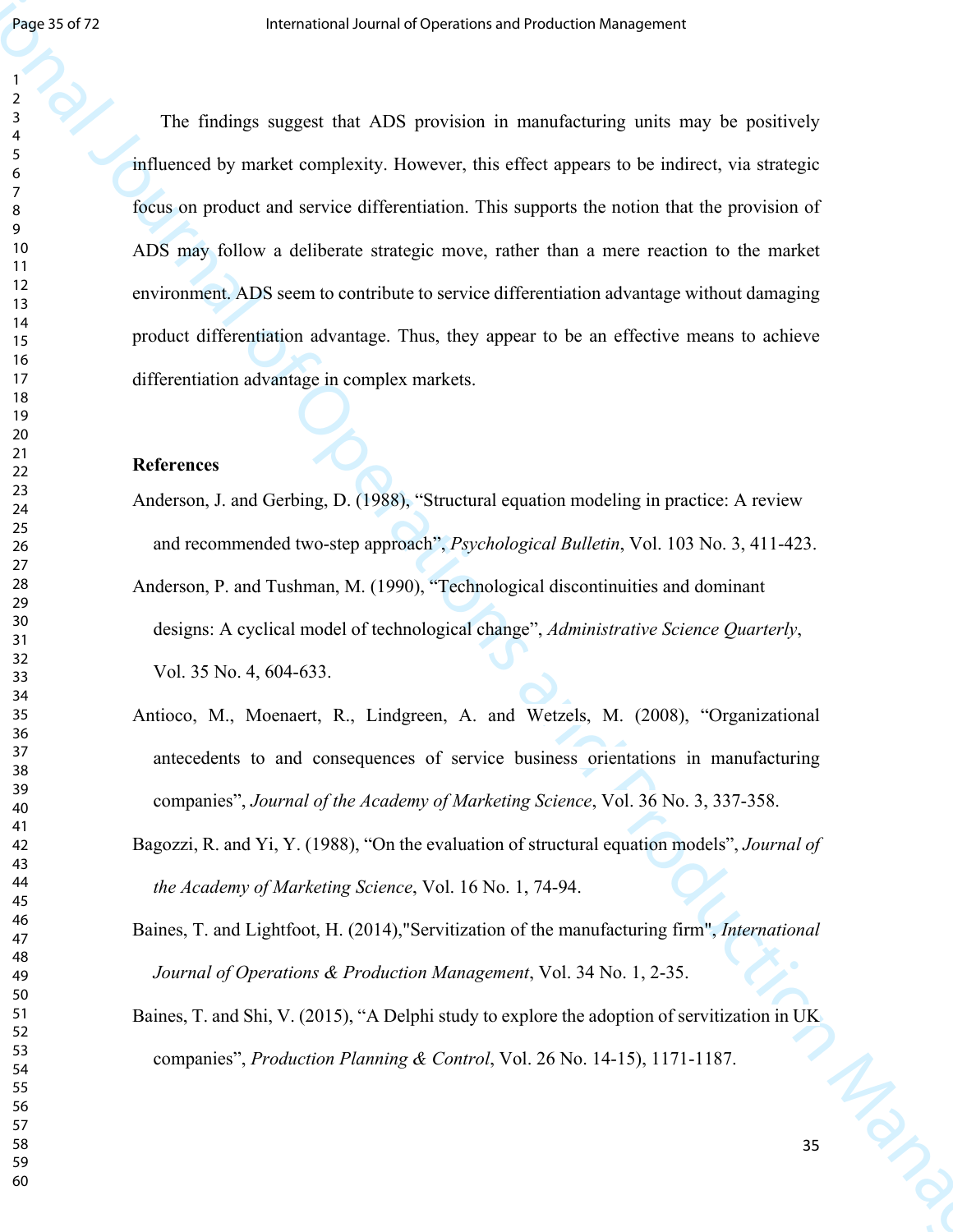- Baines, T., Bigdeli, A., Bustinza, O., Shi, V., Baldwin, J., and Ridgway, K. (2017), "Servitization: revisiting the state-of-the-art and research priorities", *International Journal of Operations & Production Management*, Vol. 37 No. 2, 256-278.
- Baines, T., Bigdeli, A., Sousa, R. and Schroeder, A. (2019), "Framing the servitization transformation process: A model to understand and facilitate the servitization journey", *International Journal of Production Economics*.
- Barnes, D. (2002), "The complexities of the manufacturing strategy formation process in practice", *International Journal of Operations & Production Management*, Vol. 22 No. 10, 1090-1111.
- Barney, J. (1991), "Firm resources and sustained competitive advantage", *Journal of Management*, Vol. 17 No. 1, 99-120.
- Barquet, A., de Oliveira, M., Amigo, C., Cunha, V. and Rozenfeld, H. (2013), "Employing the business model concept to support the adoption of product–service systems (PSS)", *Industrial Marketing Management*, Vol. 42 No. 5, 693-704.
- Batista, L., Davis-Poynter, S., Ng, I. and Maull, R. (2017), "Servitization through outcomebased contract–A systems perspective from the defence industry", *International Journal of Production Economics*, Vol. 192, 133-143.
- **Example 22**<br>
International Journal of Operation are Procedures and Polymeum (R. 2017),<br> **Pairing, T.**, Riggleb, A., Reunice, O., Sal, V., Reubert, D., and Ridgewer, K. (2017),<br>
Servicestone, existing the anti-sel-functio Behr, D., Braun, M., Kaczmirek, L. and Bandilla, W. (2014), "Item comparability in crossnational surveys: results from asking probing questions in cross-national web surveys about attitudes towards civil disobedience", *Quality & Quantity*, Vol. 48, 127–148.
	- Benedettini, O., Neely, A. and Swink, M. (2015), "Why do servitized firms fail? A risk-based explanation", *International Journal of Operations & Production Management*, Vol. 35 No. 6, 946-979.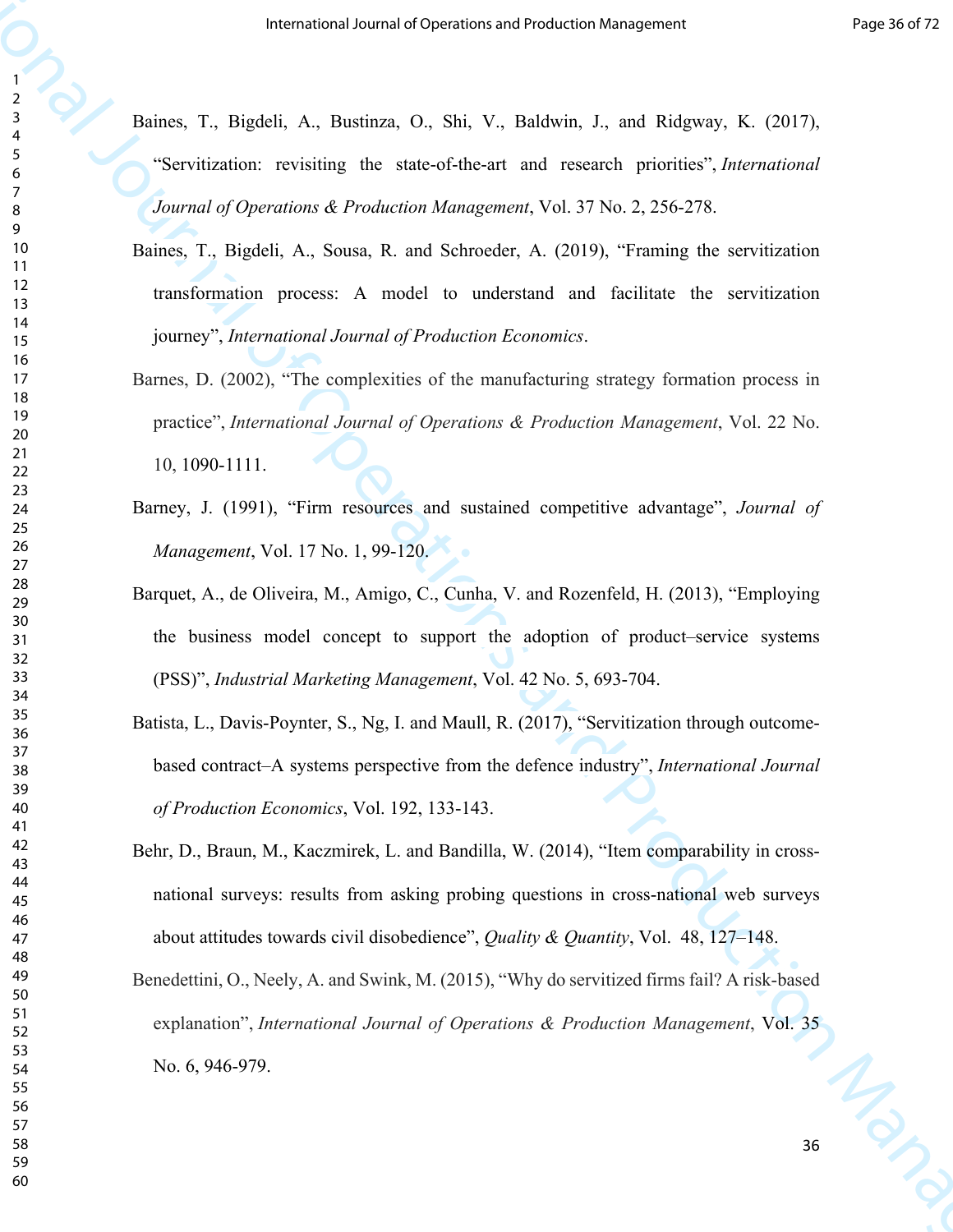Benedettini, O., Swink, M. and Neely, A. (2017), "Examining the influence of service additions on manufacturing firms' bankruptcy likelihood", *Industrial Marketing Management*, Vol. 60, 112-125.

- Biemans, W. and Griffin, A. (2018), "Innovation practices of B2B manufacturers and service providers: Are they really different?", *Industrial Marketing Management*, Vol. 75, 112- 124.
- **Frage 27 d 72**<br> **International Alexander State And North, A. (2012), The annihing the followers of service<br>
2. A fluencement Vol. 60, 112-125,<br>
<b>International Management Vol. 60, 112-125**,<br> **International Management Vol.** Böhm, E., Eggert, A. and Thiesbrummel, C. (2017), "Service transition: A viable option for manufacturing companies with deteriorating financial performance?", *Industrial Marketing Management*, Vol. 60, 101-111.
	- Bourgeois III, L. (1980), "Strategy and environment: A conceptual integration", *Academy of Management Review*, Vol. 5 No. 1, 25-39.
	- Brax, S. and Jonsson, K. (2009), "Developing integrated solution offerings for remote diagnostics.

A comparative case study of two manufacturers", *International Journal of Operations and Production Management*, Vol. 29 No. 5, 539-560.

Brown, T. (2006), *Confirmatory Factor Analysis for Applied Research*, Guilford, New York.

- Bustinza, O., Bigdeli, A., Baines, T. and Elliot, C. (2015), "Servitization and competitive advantage: the importance of organizational structure and value chain position", *Research-Technology Management*, Vol. 58 No. 5, 53-60.
- man of Calantone, R. and Vickery, S. (2010), "Introduction to the special topic forum: Using archival and secondary data sources in supply chain management research", *Journal of Supply Chain Management*, Vol. 46 No. 4, 3-11.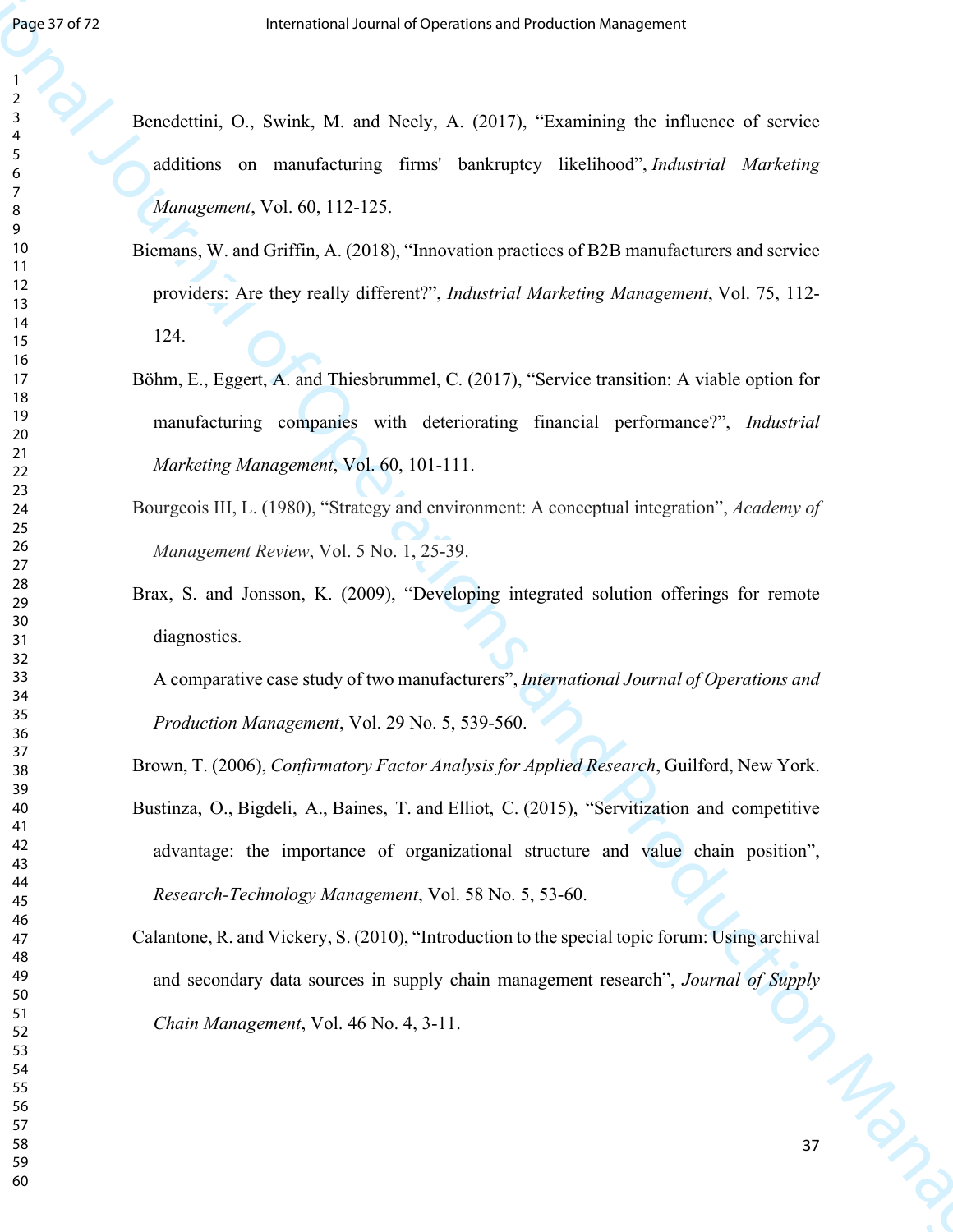Caniato, F., Doran, D., Sousa, R. and Boer, H. (2018) "Designing and developing OM research – from concept to publication", *International Journal of Operations & Production Management*, Vol. 38 No. 9, 1836-1856.

- Carr, A. and Pearson, J. (1999), "Strategically managed buyer-supplier relationships and performance outcomes", *Journal of Operations Management*, Vol. 17 No. 5, 497-519.
- Ceci, F. and Masini, A. (2011), "Balancing specialized and generic capabilities in the provision of integrated solutions", *Industrial and Corporate Change*, Vol. 20 No. 1, 91- 131.
- Chase, R.. and Tansik, D. (1983), "The customer contact model for organization design", *Management Science*, Vol. 29 No. 9, 1037-1050.
- Chaudhuri, A. and Boer, H. (2016), "The impact of product-process complexity and new product development order winners on new product development performance: The mediating role of collaborative competence", *Journal of Engineering and Technology Management*, Vol. 42, 65-80.
- **Example 20.** Example 20. Example 20. Example 20. Example 20. Example 20. Example 20. Controller Controller 20. Example 20. Controller 20. Alternative 20. The Controller 20. The Controller 20. The Controller 20. The Contr Cheng, Y., Chaudhuri, A. and Farooq, S. (2016), "Interplant coordination, supply chain integration, and operational performance of a plant in a manufacturing network: a mediation analysis", *Supply Chain Management: An International Journal*, Vol. 21 No. 5, 550-568.
	- Davies, A. (2004), "Moving base into high-value integrated solutions: a value stream approach", *Industrial and Corporate Change*, Vol. 13 No. 5, 727-756.
	- Demeter, K., Szász, L. and Boer, H. (2017), "Plant role and the effectiveness of manufacturing practices", *International Journal of Operations & Production Management,* Vol. 37 No. 12, 1773-1794.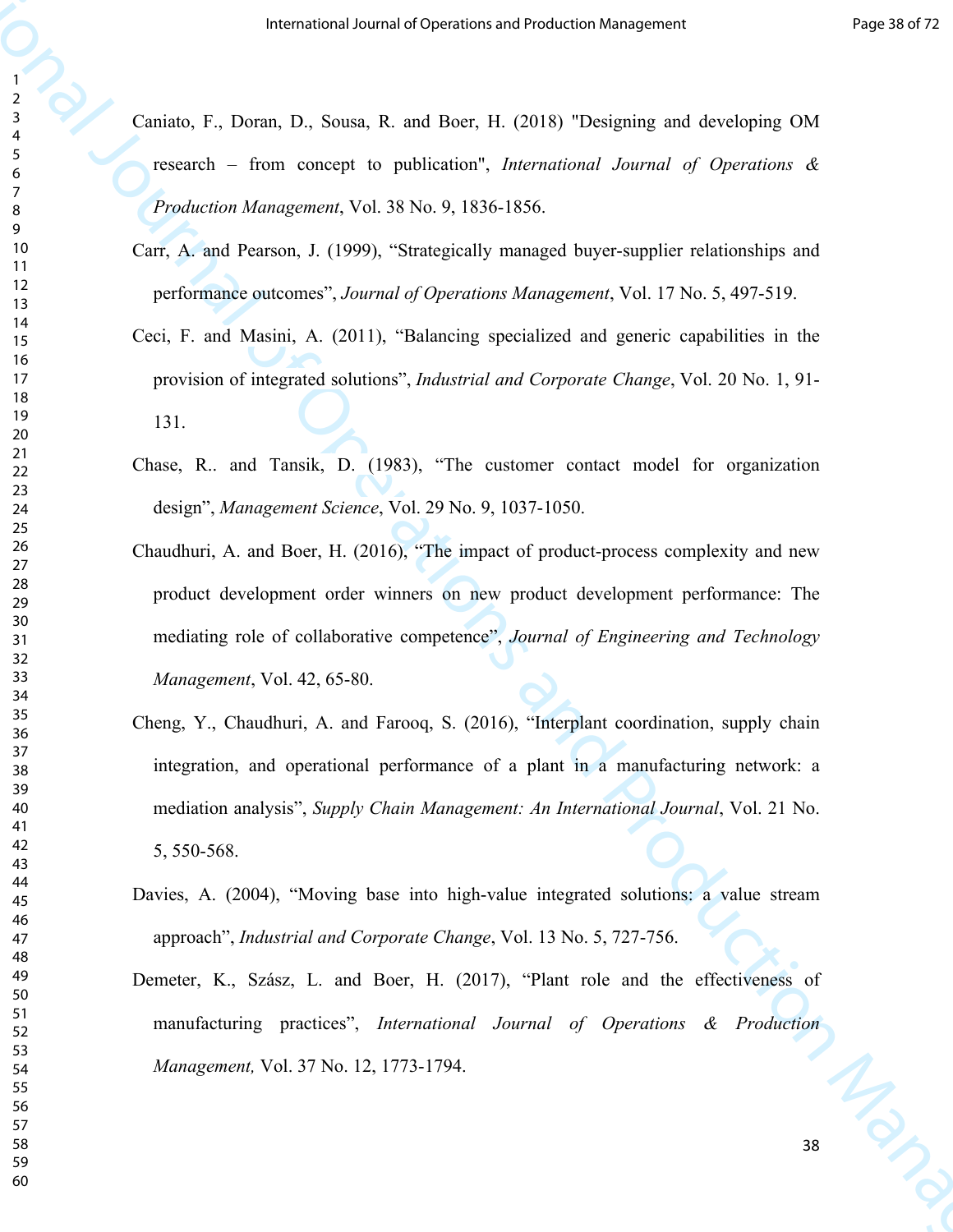Dess, G. and Beard, D. (1984), "Dimensions of organizational task environments", *Administrative Science Quarterly*, Vol. 29 No. 1, 52-73.

- Diamantopoulos, A. and Siguaw, J. (2006), "Formative versus reflective indicators in organizational measure development: a comparison and empirical illustration", *British Journal of Management*, Vol. 17 No. 4, 263-282.
- **IFACTION**<br>
International or Hammel of Operation and Program and Program and Theorem Contains and Theorem 2014<br> **IDENTIFY**<br>
The managements and Hammel Scheme Queensely, Vol. 29 No. 1, 52-75,<br> **During the production Manage** Diamantopoulos, A. and Winklhofer, H. (2001), "Index construction with formative indicators: an alternative to scale development", *Journal of Marketing Research*, Vol. 38 No. 2, 269-277.
	- Donaldson, L. (2001), *The Contingency Theory of Organizations*. Sage Publications.
	- Drazin, R. and van de Ven, A. (1985), "Alternative forms of fit in contingency theory", *Administrative Science Quarterly*, Vol. 30 No. 4, 514–539.
	- Eggert, A., Hogreve, J., Ulaga, W. and Muenkhoff, E. (2014), "Revenue and profit implications of industrial service strategies", *Journal of Service Research*, Vol. 17 No. 1, 23-39.
	- Eggert, A., Thiesbrummel, C. and Deutscher, C. (2015), "Heading for new shores: Do service and hybrid innovations outperform product innovations in industrial companies?", *Industrial Marketing Management*, Vol. 45, 173-183.
	- Eloranta, V. and Turunen, T. (2015),"Seeking competitive advantage with service infusion: a systematic literature review", *Journal of Service Management*, Vol. 26 No. 3, 394-425.
	- Fang, E., Palmatier, R. and Steenkamp, J. (2008), "Effect of service transition strategies on firm value", *Journal of Marketing*, Vol. 72 No. 5, 1-14.
	- Fliess, S. and Lexutt, E. (2019), "How to be successful with servitization Guidelines for research and management", *Industrial Marketing Management*, Vol. 78, 58-75.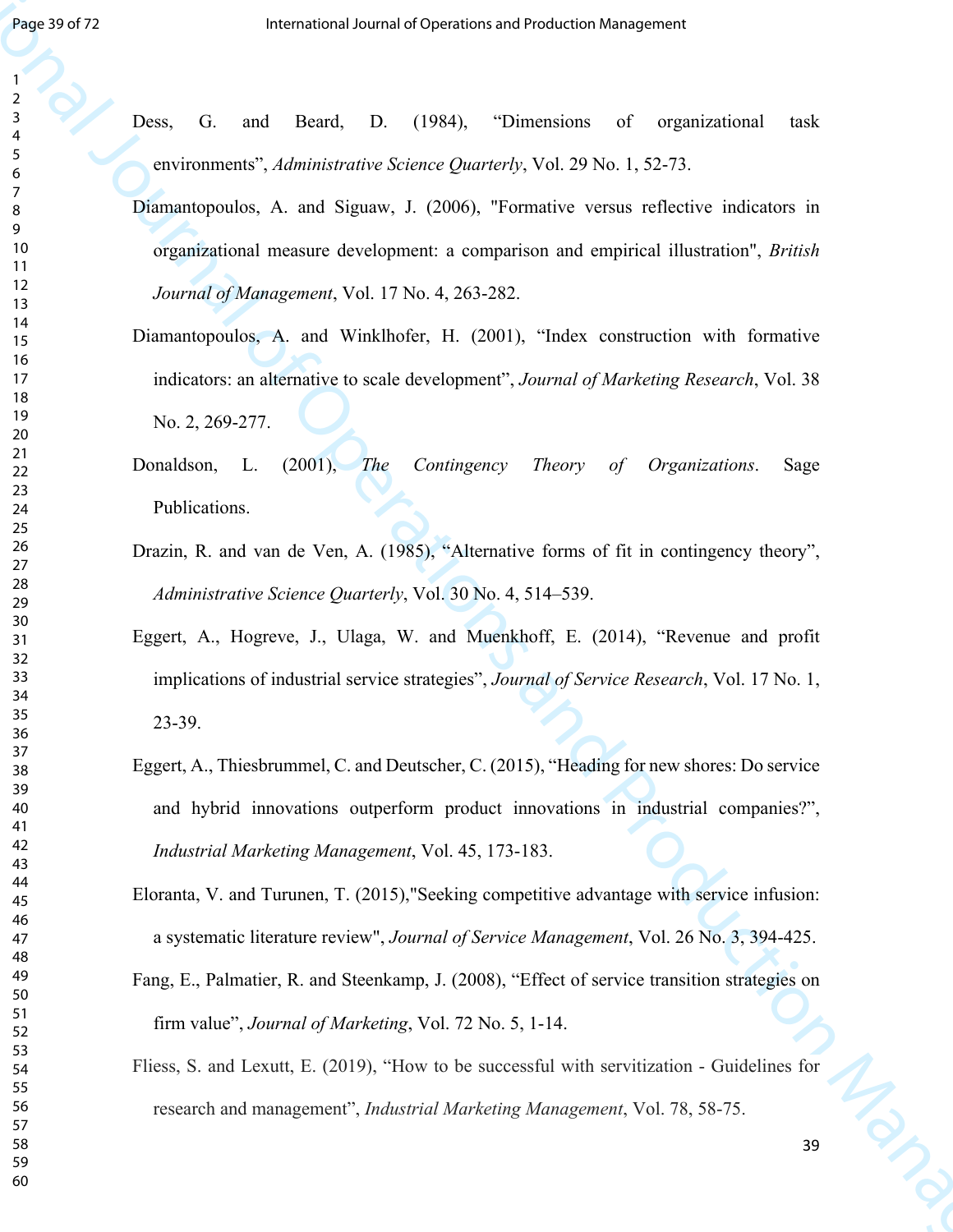- Flynn, B., Pagell, M. and Fugate, B. (2018), "Editorial: Survey research design in supply chain management: The need for evolution in our expectations", *Journal of Supply Chain Management*, Vol. 54 No. 1, 1-15.
- Forkmann, S., Henneberg, S., Witell, L. and Kindström, D. (2017), "Driver configurations for successful service infusion", *Journal of Service Research*, Vol. 20 No. 3, 275-291.
- Fornell, C. and Larcker, D. (1981), "Evaluating structural equation models with unobservable variables and measurement error", *Journal of Marketing Research*, Vol. 18 No. 1, 39-50.
- Foss, N., Laursen, K. and Pedersen, T. (2011), "Linking customer interaction and innovation: The mediating role of new organizational practices", *Organization Science*, Vol. 22 No. 4, 980-999.
- **Example 12.** The method of Contains and Production Survey research design is analyzed and Production Management Val. 54 No. 1, 1-15.<br>
International Survey and Production Management Val. 2010, "Deliveration", Journal of S Franco, M., Almada-Lobo, B. and Sousa, R. (2017), "Factors that affect servitization intensity over time: An empirical investigation in the elevator industry". In S. West, H. Gebauer, & T. Baines, eds. *Proceedings of the Spring Servitization Conference - Lucerne, Switzerland*, 2-11.
	- Gebauer, H. (2008), "Identifying service strategies in product manufacturing companies by exploring environment–strategy configurations", *Industrial Marketing Management*, Vol. 37 No. 3, 278-291.
	- Gebauer, H., Fleisch, E. and Friedli, T. (2005), "Overcoming the service paradox in manufacturing companies", *European Management Journal*, Vol. 23 No. 1, 14-26.
	- Gebauer, H., Gustafsson, A. and Witell, L. (2011), "Competitive advantage through service differentiation by manufacturing companies", *Journal of Business Research*, Vol. 64 No. 12, 1270-1280.
	- Gebauer, H., Paiola, M. and Saccani, N. (2013), "Characterizing service networks for moving from products to solutions", *Industrial Marketing Management*, Vol. 42 No. 1, 31-46.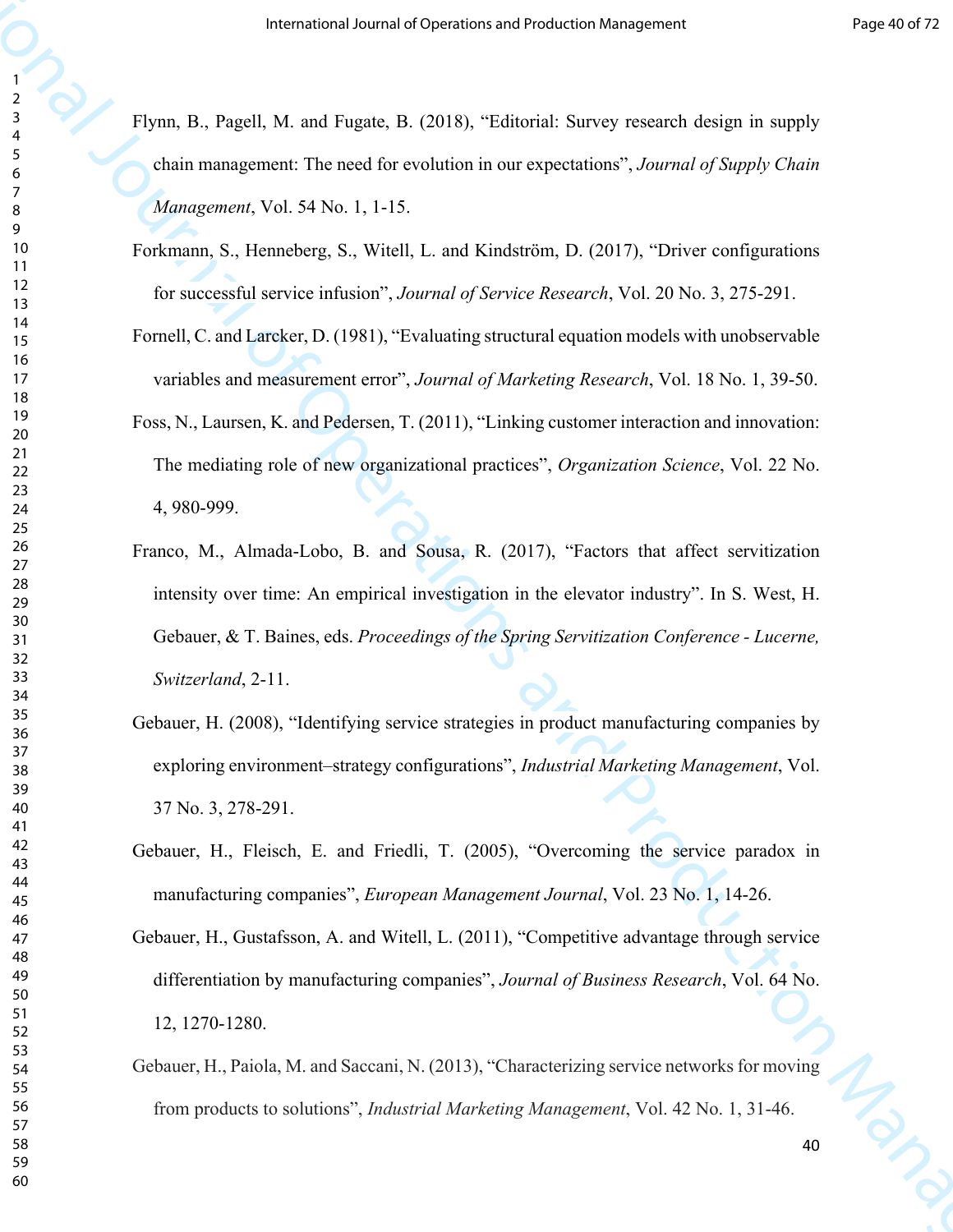- Gebauer, H., Ren, G., Valtakoski, A., Reynoso, J. (2012),"Service-driven manufacturing", *Journal of Service Management*, Vol. 23 No. 1, 120-136.
- Gerwin, D. (1993), "Manufacturing flexibility: A strategic perspective', *Management Science*, Vol. 39 No. 4, 395-410.
- **Example 1872**<br>
International Journal of Operations and Production Management<br>
1932<br>
Coleman, D. (1993). "Manufacturing Eccating, A strategie prospective, Management<br>
1933<br>
Survey, D. (1993). "Manufacturing Eccating, A st Green, M., Davies, P. and Ng, I. (2017), "Two strands of servitization: A thematic analysis of traditional and customer co-created servitization and future research directions", *International Journal of Production Economics*, Vol. 192, 40-53.
	- Gronroos, C. (2011), "Value co-creation in service logic: a critical analysis", *Marketing Theory*, Vol. 11 No. 3, 279-301.
	- Hair, J., Black, W., Babin, B. and Anderson, R. (2010*), Multivariate Data Analysis*. Pearson, Upper Saddle River, NJ.
	- Hayes, R. and Wheelwright, S. (1984). *Restoring our Competitive Edge: Competing through Manufacturing.* New York, Wiley.
	- Hill, T. (1985), *Manufacturing Strategy: The Strategic Management of the Manufacturing Function*. MacMillan, London.
	- Houston, M. (2004), "Assessing the validity of secondary data proxies for marketing constructs", *Journal of Business Research*, Vol. 57 No. 2, 154–161.
	- IMSS (2015), "The International Manufacturing Strategy Survey", accessed February 11, 2018.
	- T May Johansson, A., Raddats, C. and Witell, L. (2019), **"**The role of customer knowledge development for incremental and radical service innovation in servitized manufacturers", *Journal of Business Research*, 98, 328-338.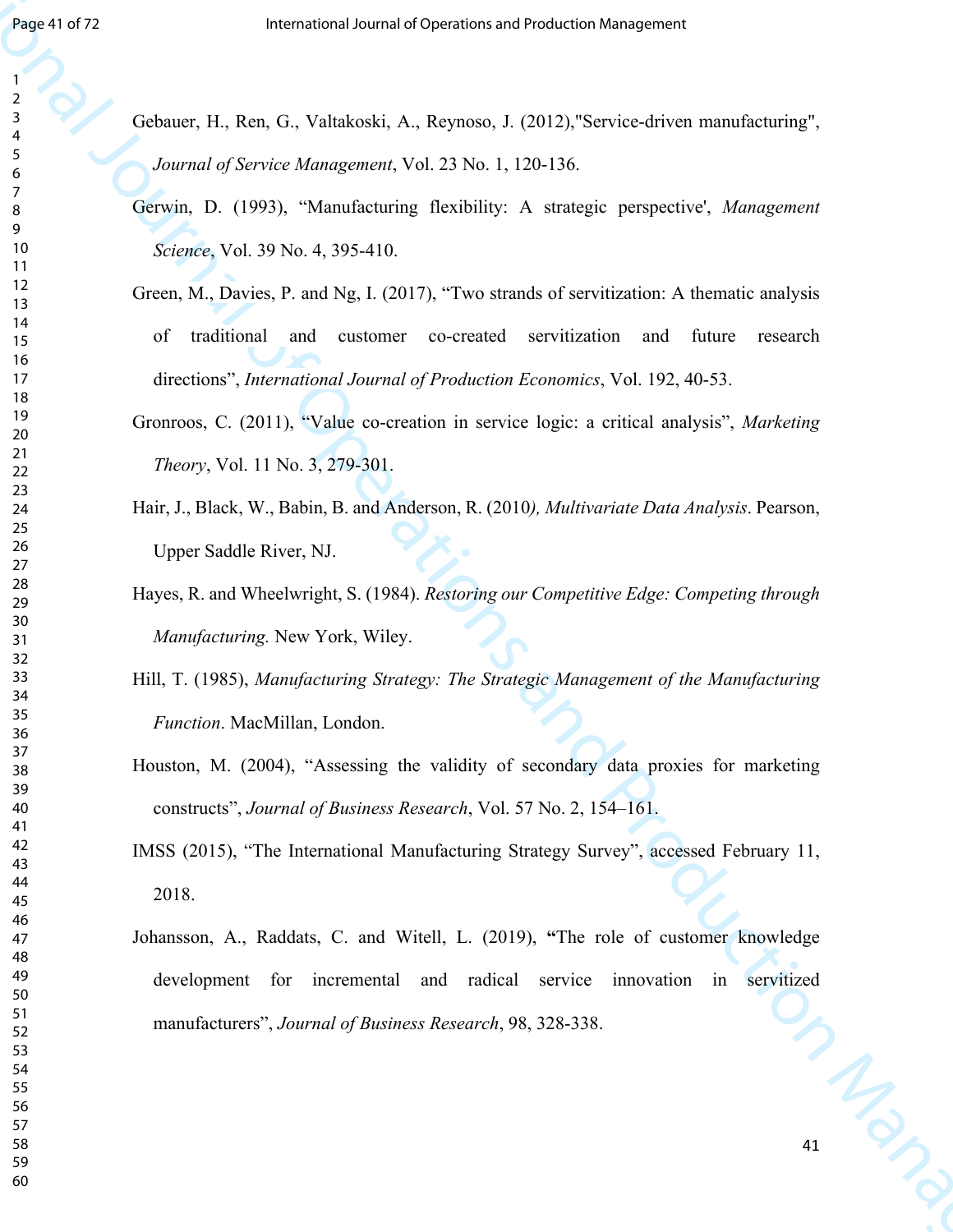Josephson, B., Johnson, J., Mariadoss, B. and Cullen, J. (2016), Service transition strategies in manufacturing: Implications for firm risk, *Journal of Service Research*, Vol. 19 No. 2, 142-157.

- **International Journal of Georgian Street Experiment Street Experiment Street Experiment Street Experiment Street Experiment Street Experiment Street Experiment Street Experiment Street Experiment Street Experiment Street** Josse, J. and Husson, F. (2012), "Selecting the number of components in principal component analysis using cross-validation approximations", *Computational Statistics and Data Analysis,* Vol. 56 No. 6, 1869-1879.
	- Kamp, B. and Parry, G. (2017), "Servitization and advanced business services as levers for competitiveness", *Industrial Marketing Management*, Vol. 60, 11-16.
	- Kastalli, I. and van Looy, B. (2013), "Servitization: Disentangling the impact of service business model innovation on manufacturing firm performance", *Journal of Operations Management*, Vol. 31 No. 4, 169-180.
	- Keats, B. and Hitt, M. (1988), "A causal model of linkages among environmental dimensions, macro-organizational characteristics and performance", *Academy of Management Journal*, Vol. 31 No. 3, 570-598.
	- Kenny, D. (2015), *Measuring Model Fit*, available from http://davidakenny.net/cm/fit.htm, accessed on May 1, 2018
	- Kohli, A. and Jaworski, B. (1990), "Market orientation: The construct, research propositions, and managerial implications", *Journal of Marketing*, Vol. 54 No. 2, 1-18.
	- Kohtamäki, M. and Partanen, J. (2016), "Co-creating value from knowledge-intensive business services in manufacturing firms: The moderating role of relationship learning in supplier–customer interactions", *Journal of Business Research*, Vol. 69 No. 7, 2498-2506.
	- Kohtamäki, M., Partanen, J. and Möller, K. (2013), "Making a profit with R&D services— The critical role of relational capital", *Industrial Marketing Management*, Vol. 42 No. 1, 71-81.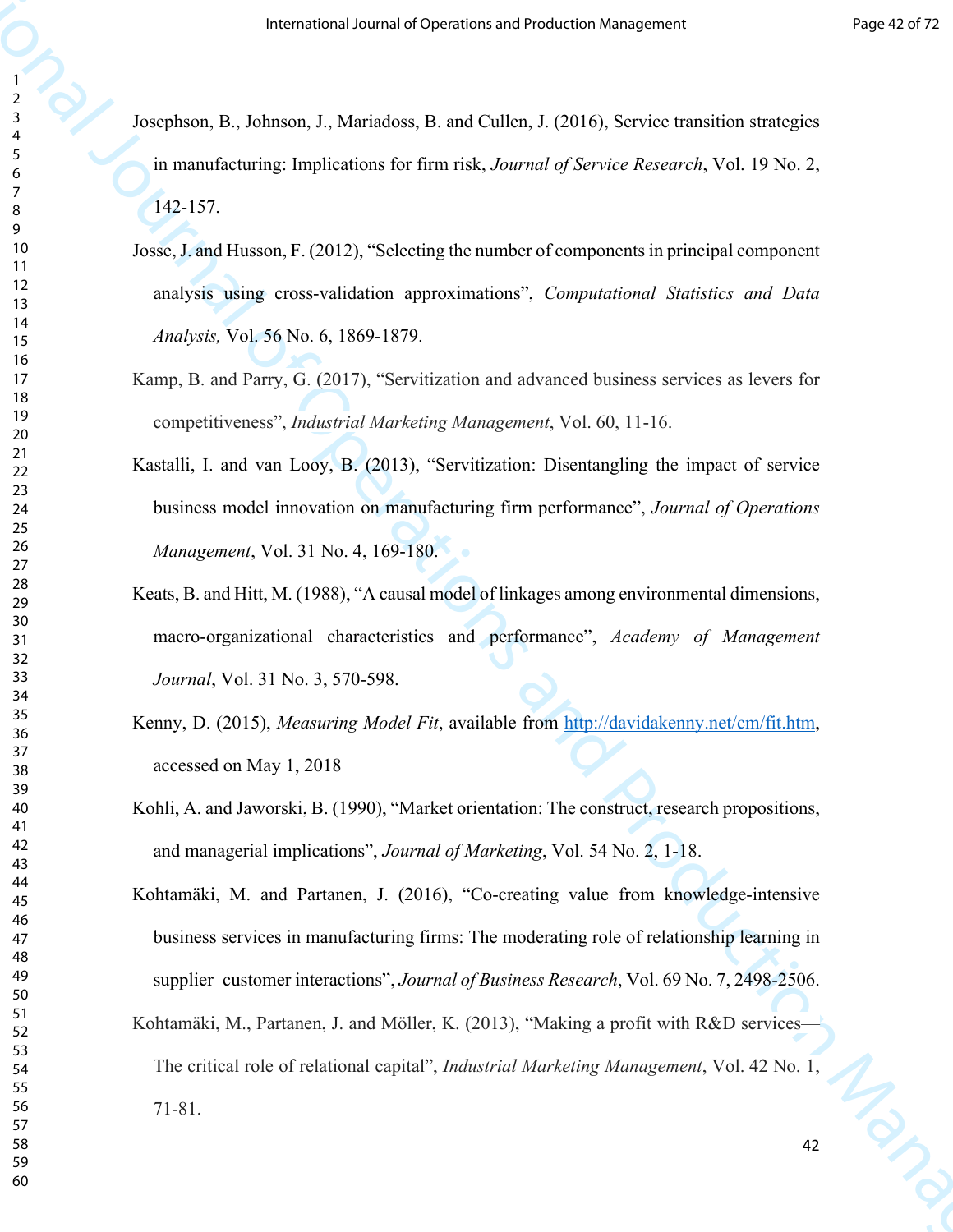Kowalkowski, C., Gebauer, H. and Oliva, R. (2017), "Service growth in product firms: Past, present, and future", *Industrial Marketing Management*, Vol. 60, 82-88.

- Krause, D., Luzzini, D. and Lawson, B. (2018), "Building the case for a single informant in supply chain management survey research", *Journal of Supply Chain Management*, Vol. 54 No. 1, 42–50.
- **Example 0172**<br>
International Let, Gebourer, H. and Olivin, R. (2012), "Service proveds in product from: Past,<br>
process, and future,", Joshua Gal Mordovez Mesogravent, Vol. 60, 30-83.<br>
Example chain management survey rese Kreye, M. (2019), "Does a more complex service offering increase uncertainty in operations?", *International Journal of Operations & Production Management*, Vol. 39 No. 1, 75-93.
	- Kull, T., Kotlar, J. and Spring, M. (2018), "Small and medium enterprise research in supply chain management: The case for single-respondent research designs", *Journal of Supply Chain Management*, Vol. 54 No. 1, 23–34.
	- Kumar, A. and Dillon, W. (1987), "Some further remarks on measurement-structure interaction and the unidimensionality of constructs", *Journal of Marketing Research*, Vol. 24 No. 4, 438-444.
	- Lawless, M. and Finch, L. (1989), "Choice and determinism: A test of Hrebiniak and Joyce's framework on strategy-environment fit", Strategic *Management Journal,* Vol. 10 No. 4, 351-365.
	- Lawrence, P. and Lorsch, J. (1967), *Organization and Environment: Managing Differentiation and Integration*. Division of Research, Graduate School of Business Administration, Harvard University, Boston.
	- Liu, H., Wei, S., Ke, W., Wei, K. and Hua, Z. (2016), "The configuration between supply chain integration and information technology competency: A resource orchestration perspective", *Journal of Operations Management*, Vol. 44, 13-29.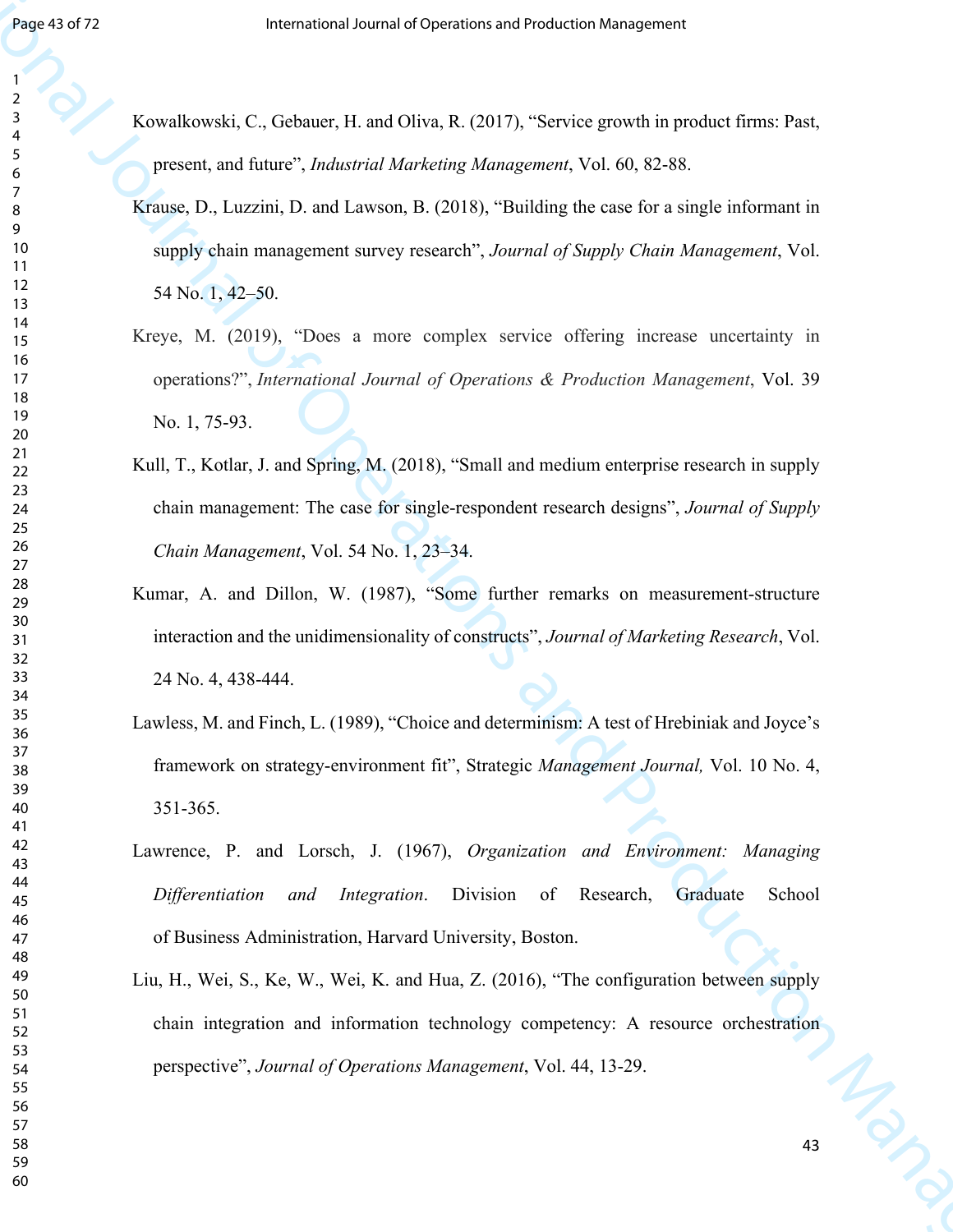Longoni, A. and Cagliano, R. (2015), "Environmental and social sustainability priorities: Their integration in operations strategies", *International Journal of Operations & Production Management*, Vol. 35 No. 2, 216-245.

- Lütjen, H., Tietze, F. and Schultz, C. (2017), "Service transitions of product-centric firms: An explorative study of service transition stages and barriers in Germany's energy market", *International Journal of Production Economics*, Vol. 192, 106–119.
- Martinez, V., Bastl, M., Kingston, J. and Evans, S. (2010), "Challenges in transforming manufacturing organisations into product-service providers", *Journal of Manufacturing Technology Management*, Vol. 21 No. 4, 449-469.
- **International Journal of Operations are freedomics Management Provides (A)**<br> **Example 1** Conservation is a constrained and production of Operations and Production Management Vol. 33 No. 2, 216-245.<br> **International Accoun** Matthyssens, P. and Vandenbempt, K. (2008), "Moving from basic offerings to value-added solutions: Strategies, barriers and alignment", *Industrial Marketing Management,* Vol. 37 No. 3, 316-328.
	- Matthyssens, P. and Vandenbempt, K. (2010), "Service addition as business market strategy: Identification of transition trajectories", *Journal of Service Management*, Vol. 21 No. 5, 693–714.
	- McNally, R., Cavusgil, E. and Calantone, R. (2010), "Product innovativeness dimensions and their relationships with product advantage, product financial performance, and project protocol", *Journal of Product Innovation Management*, Vol. 27 No. 7, 991-1006.
	- Miller, D. (1988), "Relating Porter's business strategies to environment and structure: Analysis and performance implications", *Academy of Management Journal*, Vol. 31 No. 2, 280–308.
	- Morgan, T., Anokhin, S. and Wincent, J. (2019), "New service development by manufacturing firms: Effects of customer participation under environmental contingencies", *Journal of Business Research*.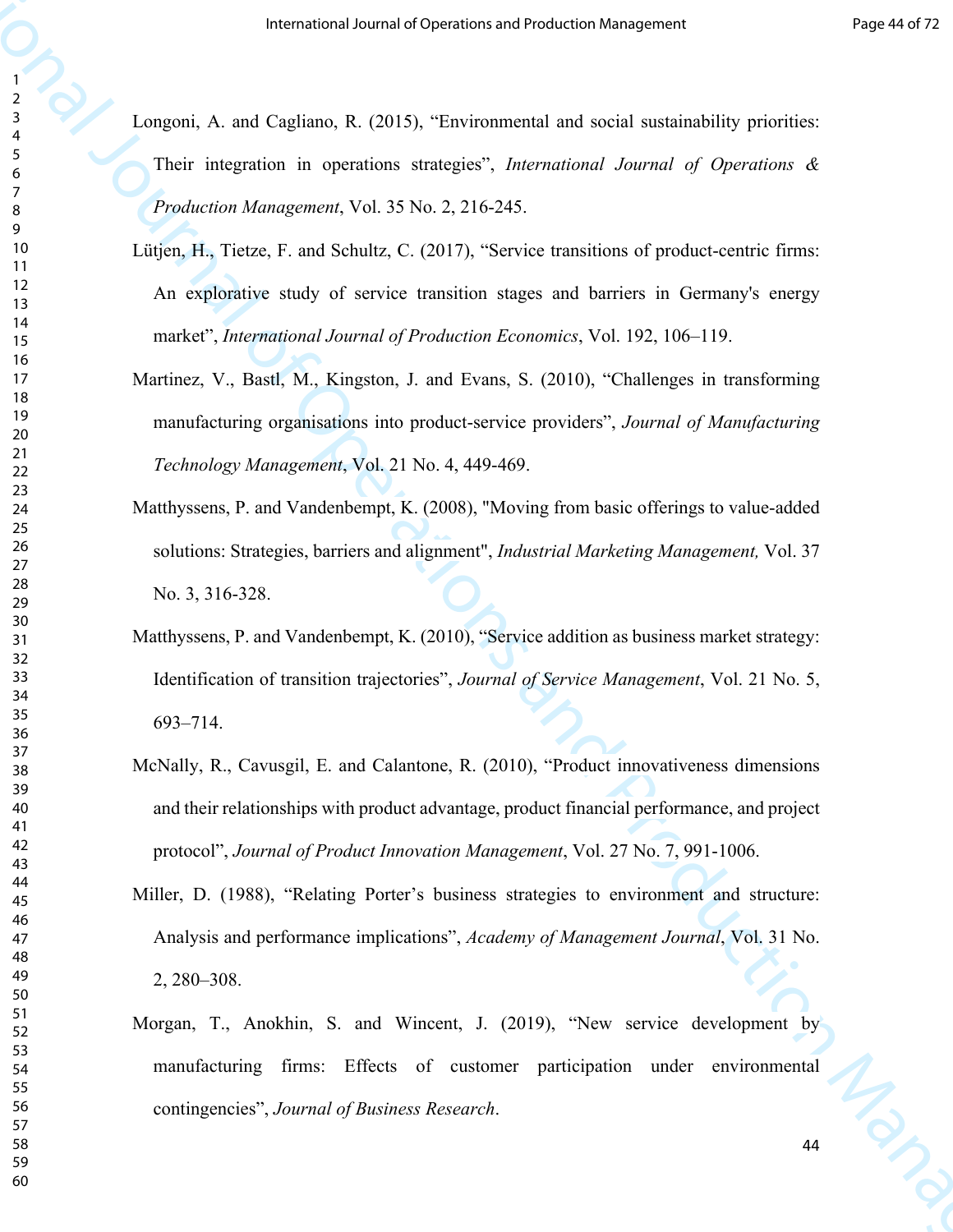Neely, A. (2008), "Exploring the financial consequences of the servitization of manufacturing", *Operations Management Research*, Vol. 1 No. 2, 103-118.

Nunnally, J. and Bernstein, I. (1994), *Psychometric Theory*, McGraw-Hill, New York.

- O'Leary-Kelly, S. and Vokurka, R. (1998), "The empirical assessment of construct validity", *Journal of Operations Management*, Vol. 16 No. 4, 387-405.
- Oliva, R. and Kallenberg, R. (2003), "Managing the transition from products to services", *International Journal of Service Industry Management*, Vol. 14 No. 2, 160-172.
- **Example 672**<br>
International Journal of Operations are freedomics of the servicionism of<br>  $\frac{1}{2}$ <br>
North, W. and Howe, S. (2005), Taryloring the financial consequences of the servicionism of<br>
Production Management *Kenn* Oliva, R., Gebauer, H. and Brann, J. (2012), "Separate or integrate? Assessing the impact of separation between product and service business on service performance in product manufacturing firms", *Journal of Business-to-Business Marketing*, Vol. 19 No. 4, 309- 334.
	- Paiola, M., Saccani, N., Perona, M. and Gebauer, H. (2013), "Moving from products to solutions: Strategic approaches for developing capabilities", *European Management Journal*, Vol. 31, 390-409.
	- Payne, A., Storbacka, K. and Frow, P. (2008), "Managing the co-creation of value", *Journal of the Academy of Marketing Science*, Vol. 36 No. 1, 83-96.
	- Peng, D., Schroeder, R. and Shah, R. (2008), "Linking routines to operations capabilities: A new perspective", *Journal of Operations Management*, Vol. 26 No. 6, 730-748.
	- in Manic Peteraf, M. (1993), "The cornerstones of competitive advantage: A resource-based view", *Strategic Management Journal*, Vol. 14 No. 3, 179-192.

Neu, W. and Brown, S. (2005), "Forming successful business-to-business services in goodsdominant firms", *Journal of Service Research*, Vol. 8 No. 1, 3-17.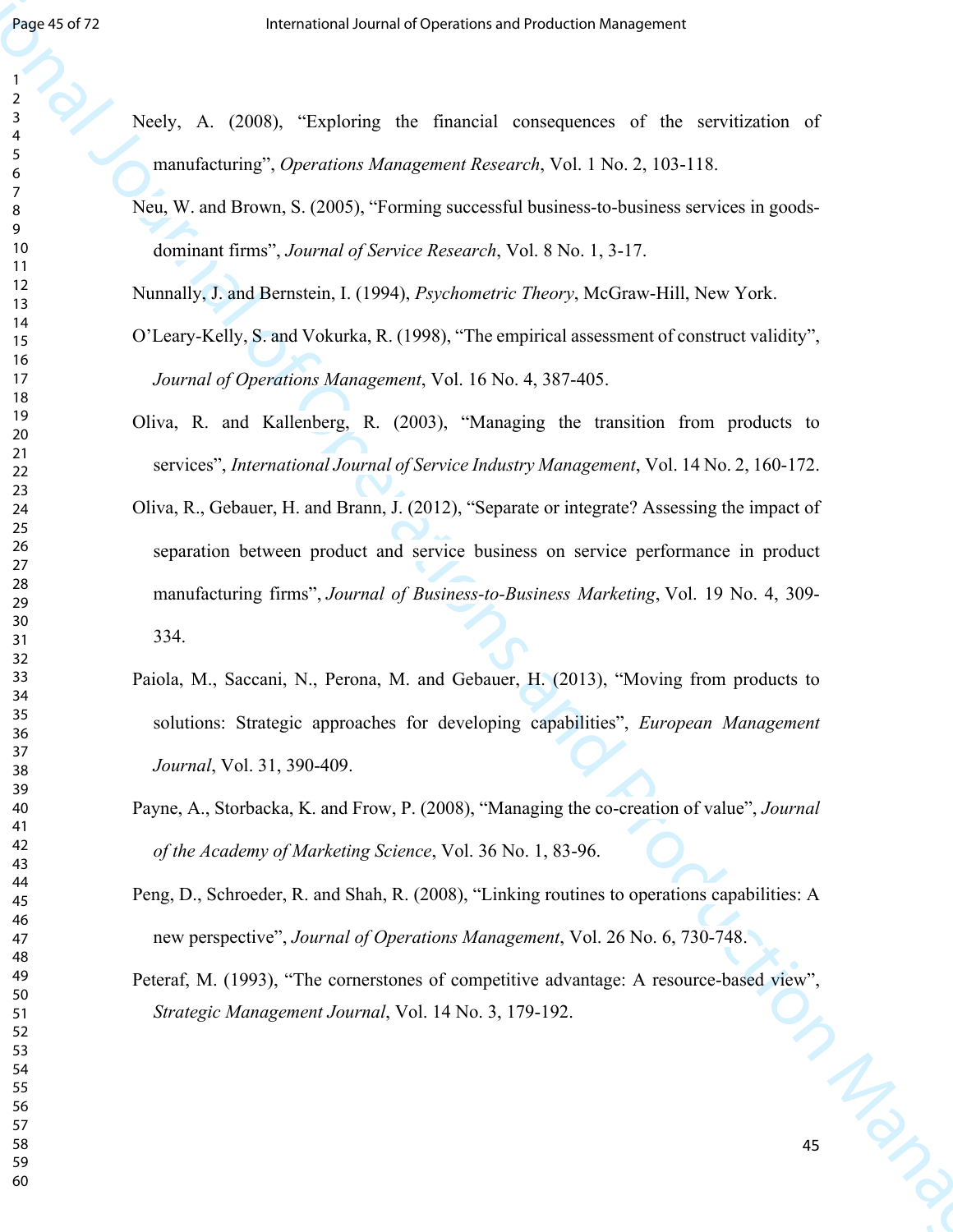- Peters, C. and Enders, C. (2002), "A primer for the estimation of structural equation models in the presence of missing data: Maximum likelihood algorithms", *Journal of Targeting, Measurement and Analysis for Marketing*, Vol. 11 No. 1, 81-95.
- Podsakoff, P., Mackenzie, B., Lee, J.-Y. and Podsakoff, N. (2003), "Common method biases in behavioral research: A critical review of the literature and recommended remedies", *Journal of Applied Psychology*, Vol. 88 No. 5, 879–903.
- Porter, M. (1980), *Competitive Strategy: Techniques for Analyzing Industries and Competitors*, FreePress, New York, NY.
- R Core Team (2017), "R: A language and environment for statistical computing", *R Foundation for Statistical Computing*, Vienna, Austria.
- Rabinovich, E. and Cheon, S. (2011), "Expanding horizons and deepening understanding via the use of secondary data sources", *Journal of Business Logistics*, Vol. 32 No. 4, 303–316.
- **Example 20 Example 20 Example 20 Example 20 Example 20 Example 20 Example 20 Example 20 Example 20 Example 20 Example 20 Example 20 Example 20 Example 20 Example 20 Example 20 Example 20** Raddats, C., Zolkiewski, J., Story, V., Burton, J., Baines, T. and Bigdeli, A. (2017), "Interactively developed capabilities: Evidence from dyadic servitization relationships", *International Journal of Operations & Production Management*, Vol. 37 No. 3, 382-400.
	- Raja, J., Bourne, D., Goffin, K., Çakkol, M. and Martinez, V. (2013), "Achieving customer satisfaction through integrated products and services: An exploratory study", *Journal of Product Innovation Management*, Vol. 30 No. 6, 1128–1144.
	- Reim, W., Parida, V. and Sjödin, D. (2016), "Risk management for product-service system operation", *International Journal of Operations & Production Management*, Vol. 36 No. 6, 665-686.
	- Rosseel, Y. (2012), "lavaan: An R package for structural equation modeling", *Journal of Statistical Software*, Vol. 48 No. 2, 1-36.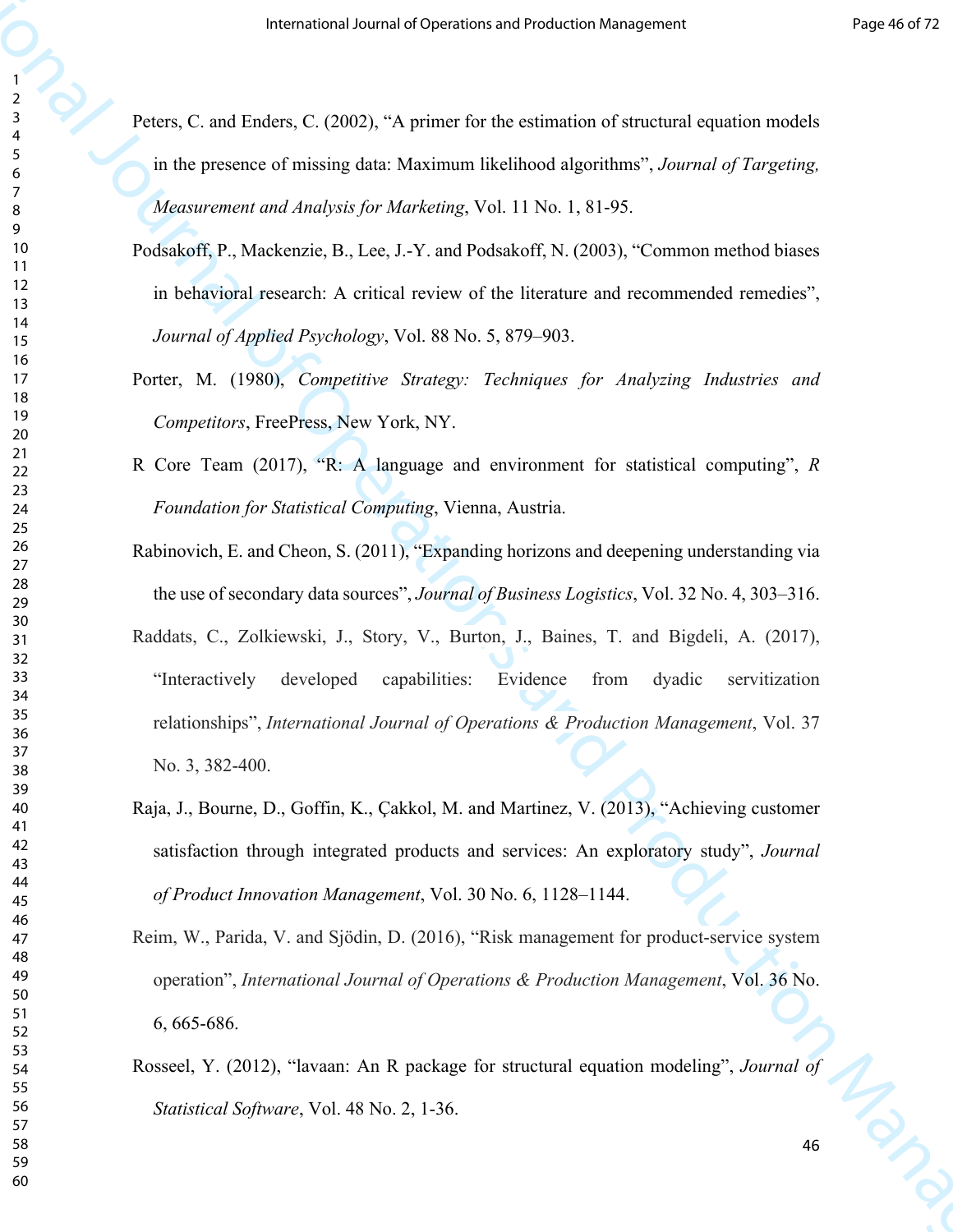Roth, A. and Menor, L. (2003), "Insights into service operations management: a research agenda", *Production and Operations Management*, Vol. 12 No. 2, 145-164.

- RStudio Team (2015), *Rstudio: Integrated Development Environment for R*, RStudio, Inc., Boston, MA.
- Salvador, S., Rungtusanatham, M., Forza, C. and Trentin, A. (2007), "Mix flexibility and volumeflexibility in a build-to‐order environment: synergies and trade-offs", *International Journal of Operations & Production Management*, Vol. 27 No. 11, 1173-1191
- Schaarschmidt, M., Walsh, G. and Evanschitzky, H. (2018), "Customer interaction and innovation in hybrid offerings: Investigating moderation and mediation effects for goods and services innovation", *Journal of Service Research*, Vol. 21 No. 1, 119-134.
- Schroeder, R., Bates, K. and Junttila, M. (2002), "A resource-based view of manufacturing strategy and the relationship to manufacturing performance", *Strategic Management Journal*, Vol. 23 No. 2, 105-117.
- Selviaridis, K., Spring, M. and Araujo, L. (2013), "Provider involvement in business service definition: A typology", *Industrial Marketing Management*, Vol. 42 No. 8, 1398-1410.
- **Example 27 and Mannet and American Summit of Operations are Processions Variagements and Revise Constraints and American Security And Mannet Constraints and American Security And Mannet Constraints and American Managemen** Shou, Y., Li, Y., Park, Y. and Kang, M. (2017), "The impact of product complexity and variety on supply chain integration", *International Journal of Physical Distribution & Logistics Management*, Vol. 47No. 4, 297-317.
	- Sjödin, D., Parida, V. and Kohtamäki, M. (2019), "Relational governance strategies for advanced service provision: Multiple paths to superior financial performance in servitization", *Journal of Business Research*, Vol. 101, 906-915.
	- Sjödin, D., Parida, V. and Wincent, J. (2016), "Value co-creation process of integrated product-services: Effect of role ambiguities and relational coping strategies", *Industrial Marketing Management*, Vol. 56, 108-119.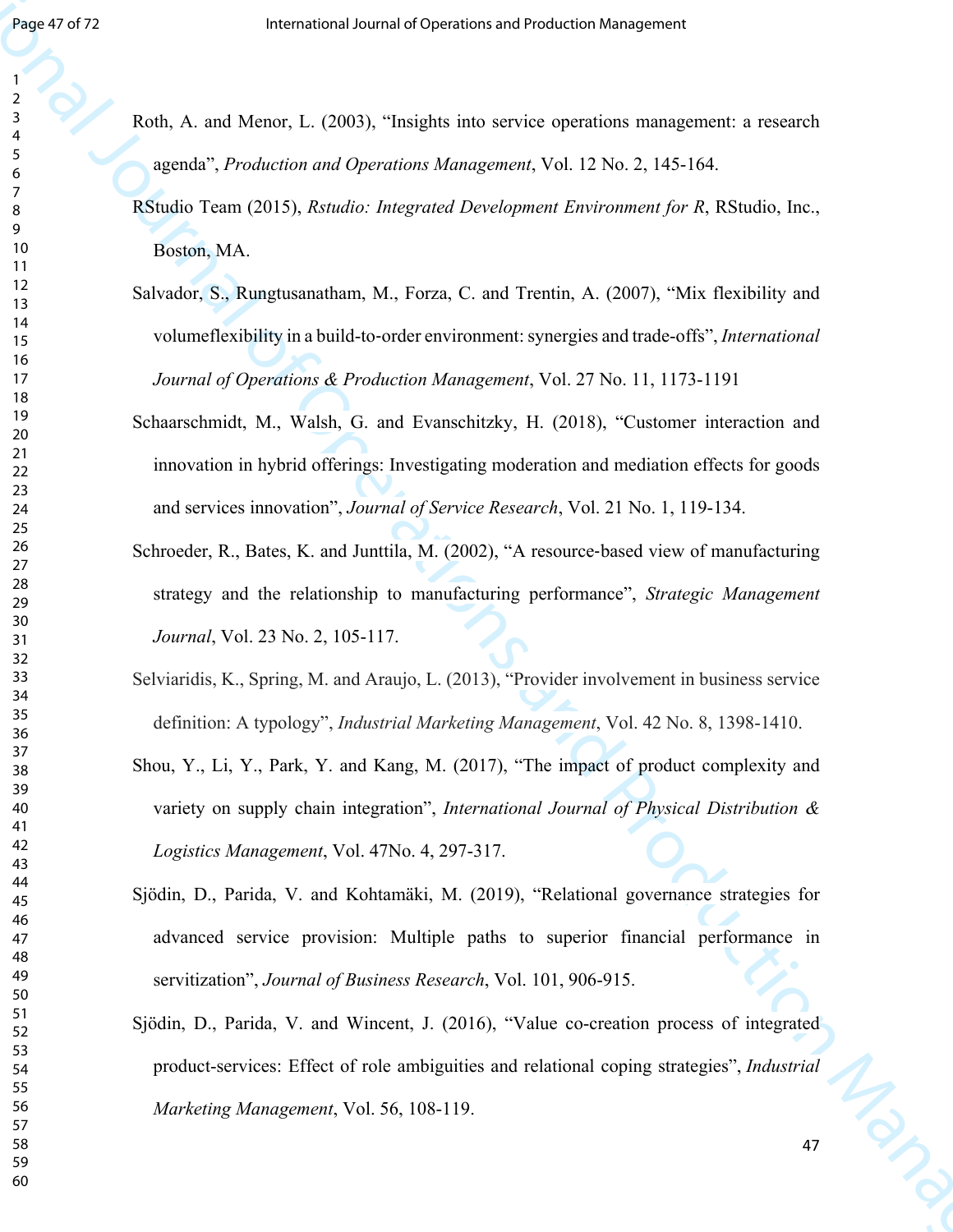Skinner, W. (1974), "The focused factory", *Harvard Business Review*, Vol. 52 No. 3, 113- 121.

- Smith, L., Maull, R. and Ng, I. (2014), "Servitization and operations management: a service dominant logic approach", *International Journal of Operations & Production Management*, Vol. 34 No. 2, 242-269.
- **International Journal of Cyclicates and Protocolsis Nanagement New York 2008**<br> **International Conservation Management Service New York 2008**<br> **International L. Manali, it and Sq. 1.12015**, "Servicesian and operations man Sousa, R. and da Silveira, G. (2017), "Capability antecedents and performance outcomes of servitization: Differences between basic and advanced services", *International Journal of Operations & Production Management*, Vol. 37 No. 4, 444-467.
	- Sousa, R. and da Silveira, G. (2019), "The relationship between servitization and customization strategies", *International Journal of Operations & Production Management*, Vol. 39 No. 3, 454-474.
	- Sousa, R. and Voss, C. (2008), "Contingency research in operations management practices", *Journal of Operations Management*, Vol. 26 No. 6, 697-713.
	- Spring, M. and Araujo, L. (2013), "Beyond the service factory: service innovation in manufacturing supply networks", *Industrial Marketing Management*, Vol. 42 No. 1, 59- 70.
	- Sreedevi, R. and Saranga, H. (2017), "Uncertainty and supply chain risk: The moderating role of supply chain flexibility in risk mitigation", *International Journal of Production Economics*, Vol. 193, 332-342.
	- T May Story, V., Raddats, M., Burton, C., Zolkiewski, J. and Baines, T. (2017), "Capabilities for advanced services: A multi-actor perspective", *Industrial Marketing Management*, Vol. 60, 54-68.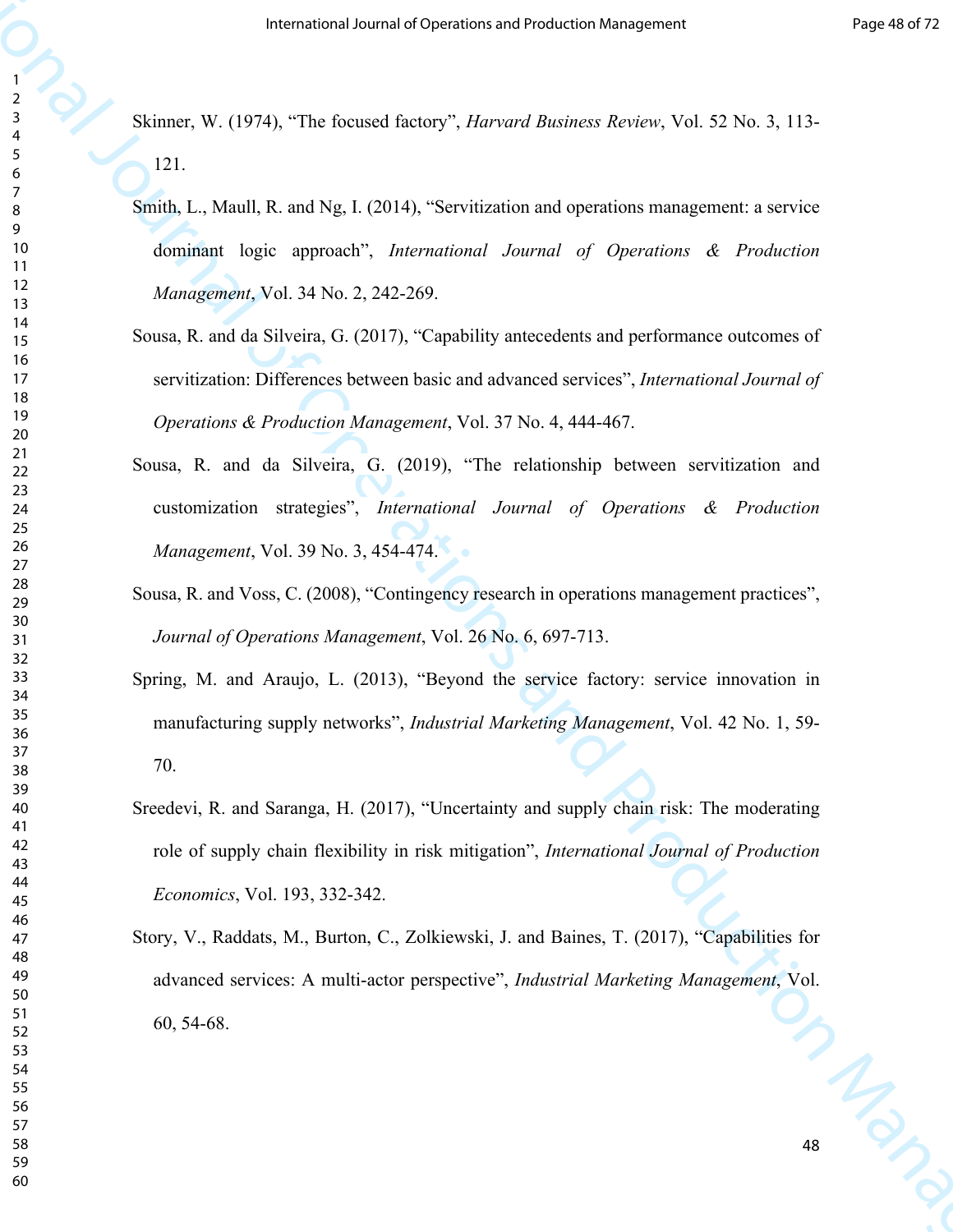- Szász, L. and Seer, L. (2018), "Towards an operations strategy model of servitization: the role of sustainability pressure", *Operations Management Research*, Vol. 11 No. 1-2, 51- 66.
- **Example 0172**<br>
International Directional of Operations anternation attack of Operations (ASI)<br>
International Journal of Operations and Production Management Research, Vol. 11 No. 1-2, 51-<br>
1. Color System Company Control Szász, L., Demeter, K., Boer, H. and Cheng, Y. (2017), "Servitization of manufacturing: The effect of economic context", *Journal of Manufacturing Technology Management*, Vol. 28 No. 8, 1011-1034.
	- Thomé, M. and Sousa, R. (2016), "Design-manufacturing integration and manufacturing complexity: A contingency investigation of job rotation and co-location", *International Journal of Operations & Production Management*, Vol. 36 No. 10, 1090-1114.
	- Tuli, K., Kohli, A. and Bharadwaj, S. (2007), "Rethinking customer solutions: From product bundles to relational processes", *Journal of Marketing*, Vol. 71 No. 3, 1-17.
	- Turunen, T. and Finne, M. (2014), The organizational environment's impact on the servitization of manufacturers, *European Management Journal*, Vol. 32 No. 4, 603-615.
	- Ulaga, W. and Reinartz, W. (2011), "Hybrid offerings: How manufacturing firms combine goods and services successfully", *Journal of Marketing*, Vol. 75 No. 6, 5-23.
	- Utterback, J. and Suárez, F. (1993), "Innovation, competition, and industry structure", *Research Policy*, Vol. 22 No. 1, 1-21.
	- Valtakoski, A., Witell, L. (2018), "Service capabilities and servitized SME performance: Contingency on firm age", *International Journal of Operations & Production Management*, Vol. 38 No. 4, 1144-1164.
	- Vandermerwe, S. and Rada, J. (1988), "Servitization of business: Adding value by adding services", *European Management Journal*, Vol. 6 No. 4, 314-324.
	- Venkatraman, N. (1989), "The concept of fit in strategy research: Toward verbal and statistical correspondence", *Academy of Management Review*, Vol. 14 No. 3, 423-444.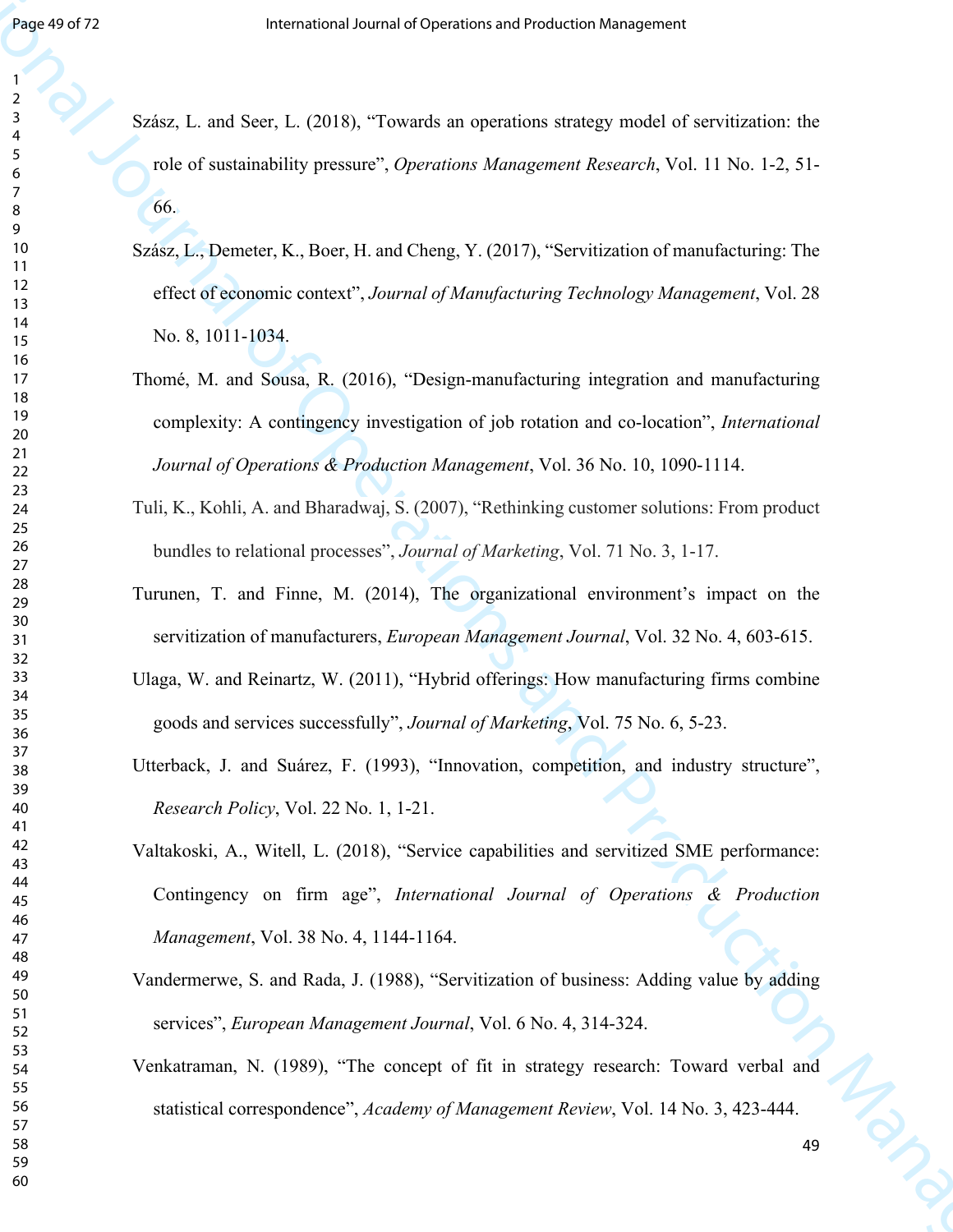- Visnjic, I., Jovanovic, M., Neely, A. and Engwall, M. (2017), "What brings the value to outcome-based contract providers? Value drivers in outcome business models", *International Journal of Production Economics*, Vol 192, 169-181.
- Visnjic, I., Ringov, D. and Arts, S. (2019), "Which service? How industry conditions shape firms' service‐type choices", *Journal of Product Innovation Management*, Vol. 36 No. 3, 381-407.
- Visnjic, I., Wiengarten, F. and Neely, A. (2016), "Only the brave: Product innovation, service business model innovation, and their impact on performance", *Journal of Product Innovation Management*, Vol. 33 No. 1, 36-52.
- Voss, C., Perks, H., Sousa, R., Wittel, L. and Wünderlich, N. (2016), "Reflections on context in service research", *Journal of Service Management*, Vol. 27 No. 1, 30-36.
- Ward, P. and Duray, R. (2000), "Manufacturing strategy in context: environment, competitive strategy and manufacturing strategy", *Journal of Operations Management*, Vol. 18 No. 22, 123-138.
- Wernerfelt, B. (1984), "A resource-based view of the firm", *Strategic Management Journal*, Vol. 5 No. 2, 171-180.
- **Example 12.** Moreovec 18. Now Management of Operation are Production Management of the Sate 20. The Sate of Contents and Proposition 10. The effects of the effects of the effects of the effects of the effects of the effe Wiengarten, F. and Longoni, A. (2015), "A nuanced view on supply chain integration: A coordinative and collaborative approach to operational and sustainability performance improvement", *Supply Chain Management: An International Journal*, Vol. 20 No. 2, 139- 150.
	- Winter, S. (2003), "Understanding dynamic capabilities", *Strategic Management Journal*, Vol. 24 No. 10, 991-995.
	- Wise, R. and Baumgartner, P. (1999), "Go downstream: the new profit imperative in manufacturing", *Harvard Business Review*, Vol. 77 No. 5, 133‐41.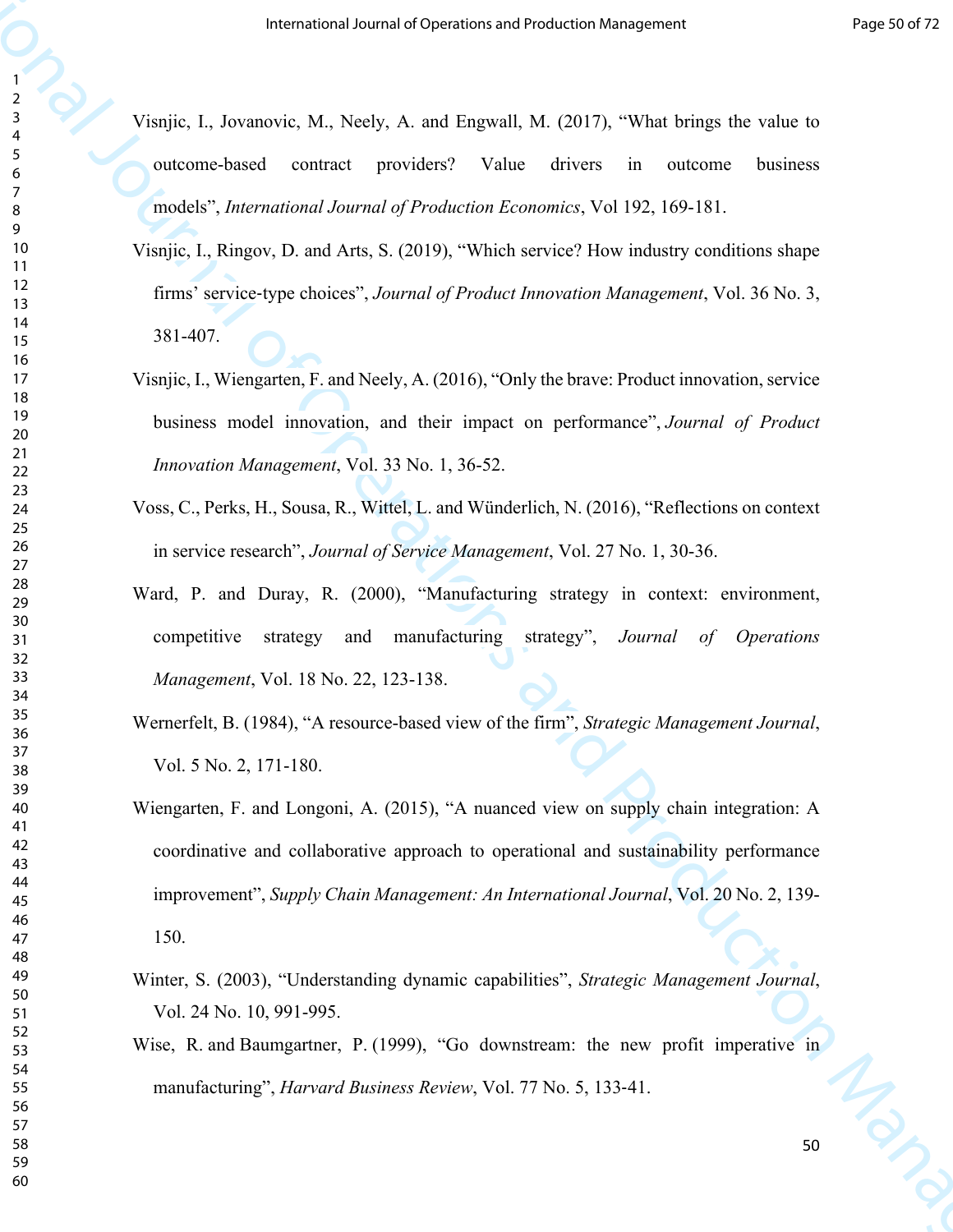- 
- 
- 
- 

See 20 d 72<br>
Viu, H., Negl, F. and 1 d, C. (2019), "Through of Secretion dominant of termino dominant of the New York (2019)<br>
The movies of Operation Management of Considered School (2019), Proposed School (2019)<br>
The mov Yiu, H., Ngai, E. and Lei, C. (2019), "Impact of service‐dominant orientation on the innovation performance of technology firms: Roles of knowledge sharing and relationship learning", *Decision Sciences*.

Zeithaml, V., Brown, S., Bitner, M., Salas, J. (2014), *Profiting from Services and Solutions: What Product-Centric Firms Need to Know*. New York: Business Expert Press.

Zhang, X. and Chen, R. (2008), "Examining the mechanism of the value co-creation with customers", *International Journal of Production Economics*, Vol. 116 No. 2, 242-250.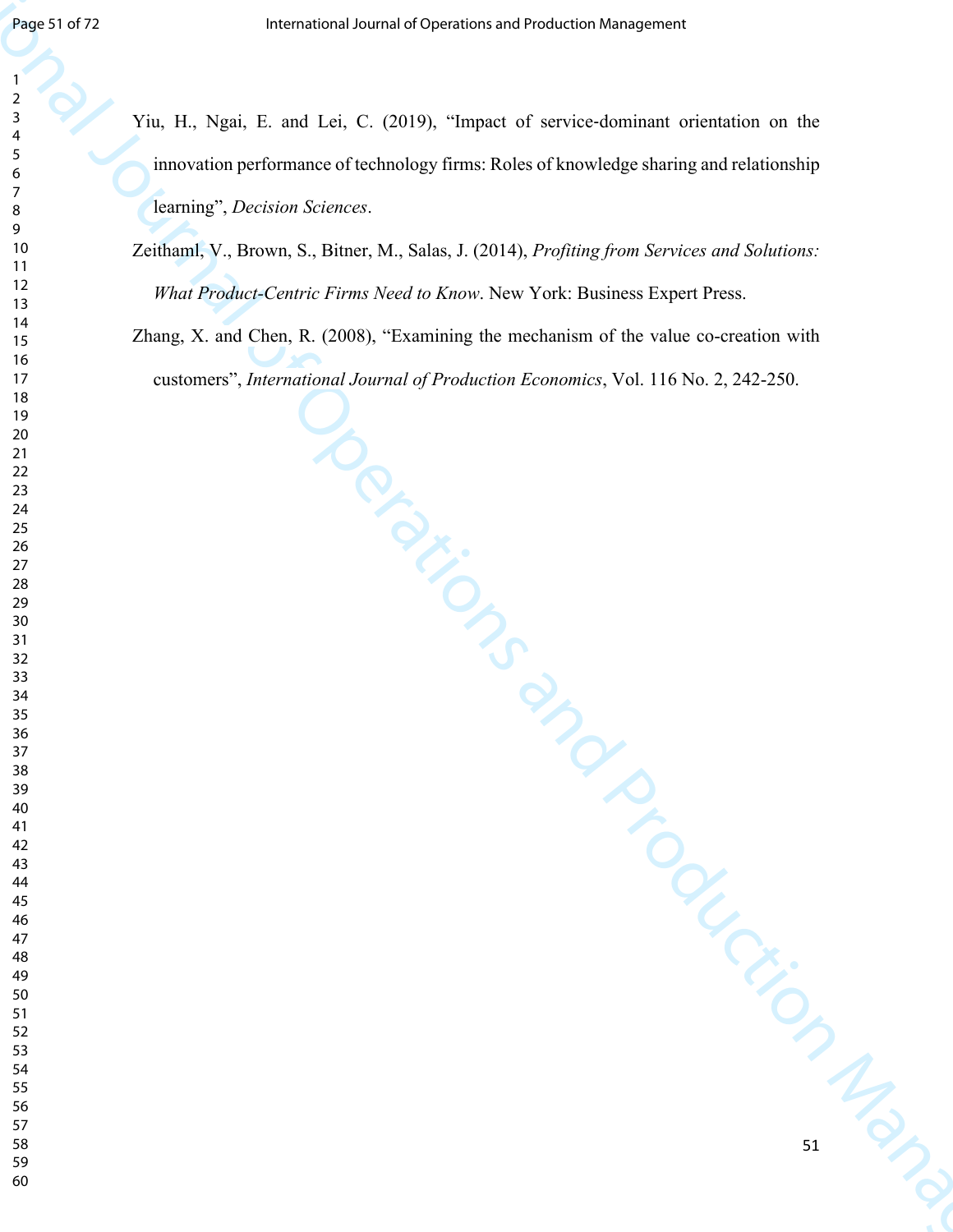# **Appendix. Measurement Items (IMSS, 2015)**

Market complexity. *How do you perceive the following characteristics of the environment in which your business unit operates?*

Competitive rivalry within industry *(1 = Very low; 5 = Very high)*

Market span *(1 = Few segments; 5 = Many segments)*

Rate of technological change *(1 = Very low; 5 = Very high)*

**INTERFERIMENTAL SURFACE ACCORECT AT FROM CONTROL CONSULTS (ASSAMPLED ACCORECT ACCORECT ACCORECT ACCORECT ACCORECT ACCORECT ACCORECT ACCORECT ACCORECT ACCORECT ACCORECT ACCORECT ACCORECT ACCORECT ACCORECT ACCORECT ACCOREC** Product differentiation focus. *Consider the importance [in the last three years] of the following attributes to win orders from your major customers. (1 = Not Important; 5 = Very Important)*

Offer more product customization\* Wider product range Offer new products more frequently Offer products that are more innovative

Service differentiation focus *Consider the importance [in the last three years] of the following attributes to win orders from your major customers. (1 = Not Important; 5 = Very Important)*

Superior product assistance/support (after sales and/or technical support Superior customer service (training, information, help-desk)

Advanced services. *To what extent the following services are offered alongside with the products by the business unit? (1 = None; 5 = High)*

Consultancy services

Training in using the products

Help desk/customer support centre

Product upgrades (software, product modifications)

Rental/lease of products (with responsibility for maintenance, repair and operation)\*

```
Service differentiation advantage. How does your current performance compare with that 
of your main competitor(s)? (1 = Much lower; 5 = Much higher)
```
Product assistance/support

Customer service quality (e.g. training, information, help-desk)

```
LENSION ON
   Product differentiation advantage. How does your current performance compare with 
that of your main competitor(s)? (I = Much lower; 5 = Much higher)
```
Mix flexibility\*

Product customization ability

New product introduction ability

Firm size. *Size of the business unit. (# of employees)*

\* Dropped after confirmatory factor analysis.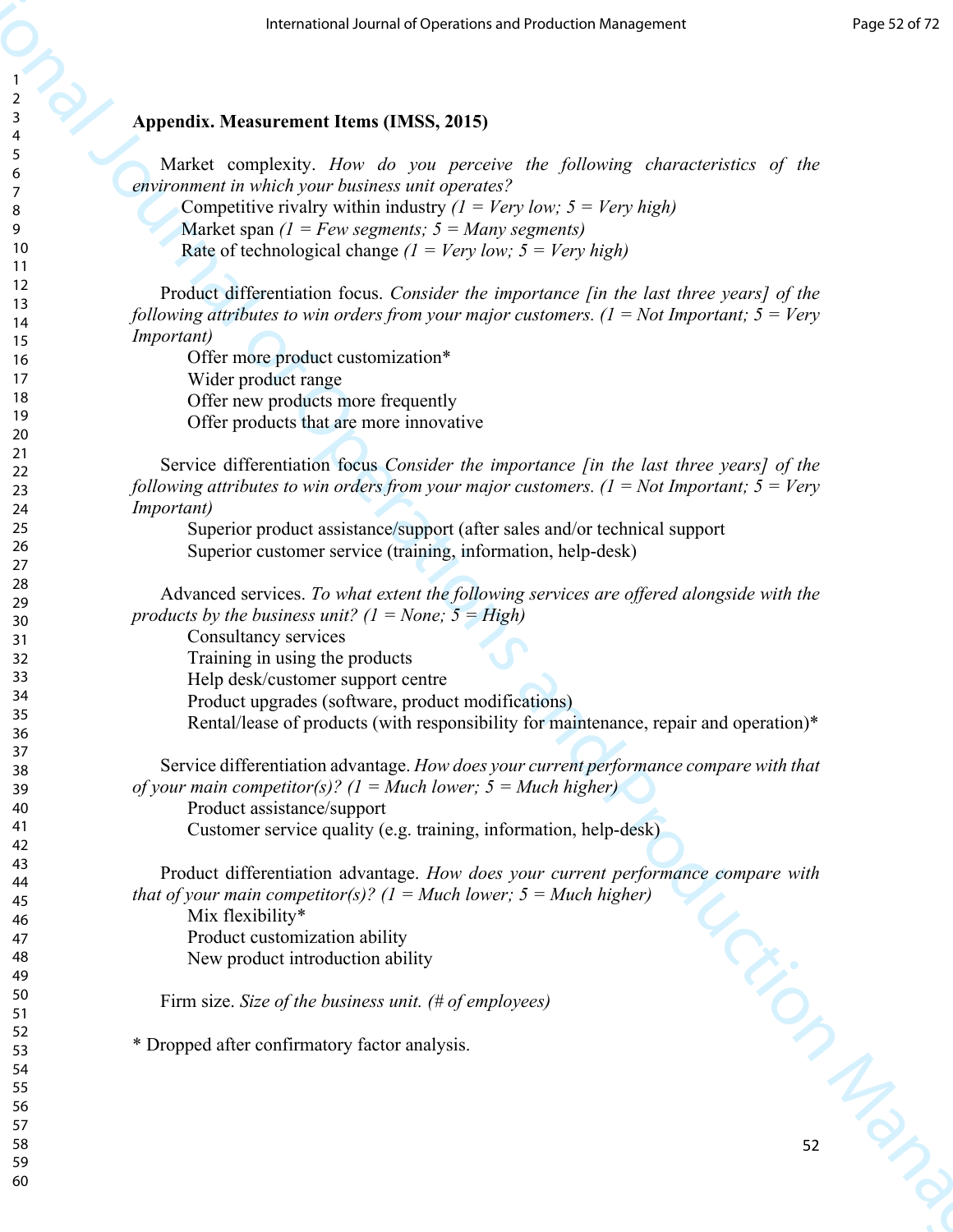

**Figure 1. Theoretical model**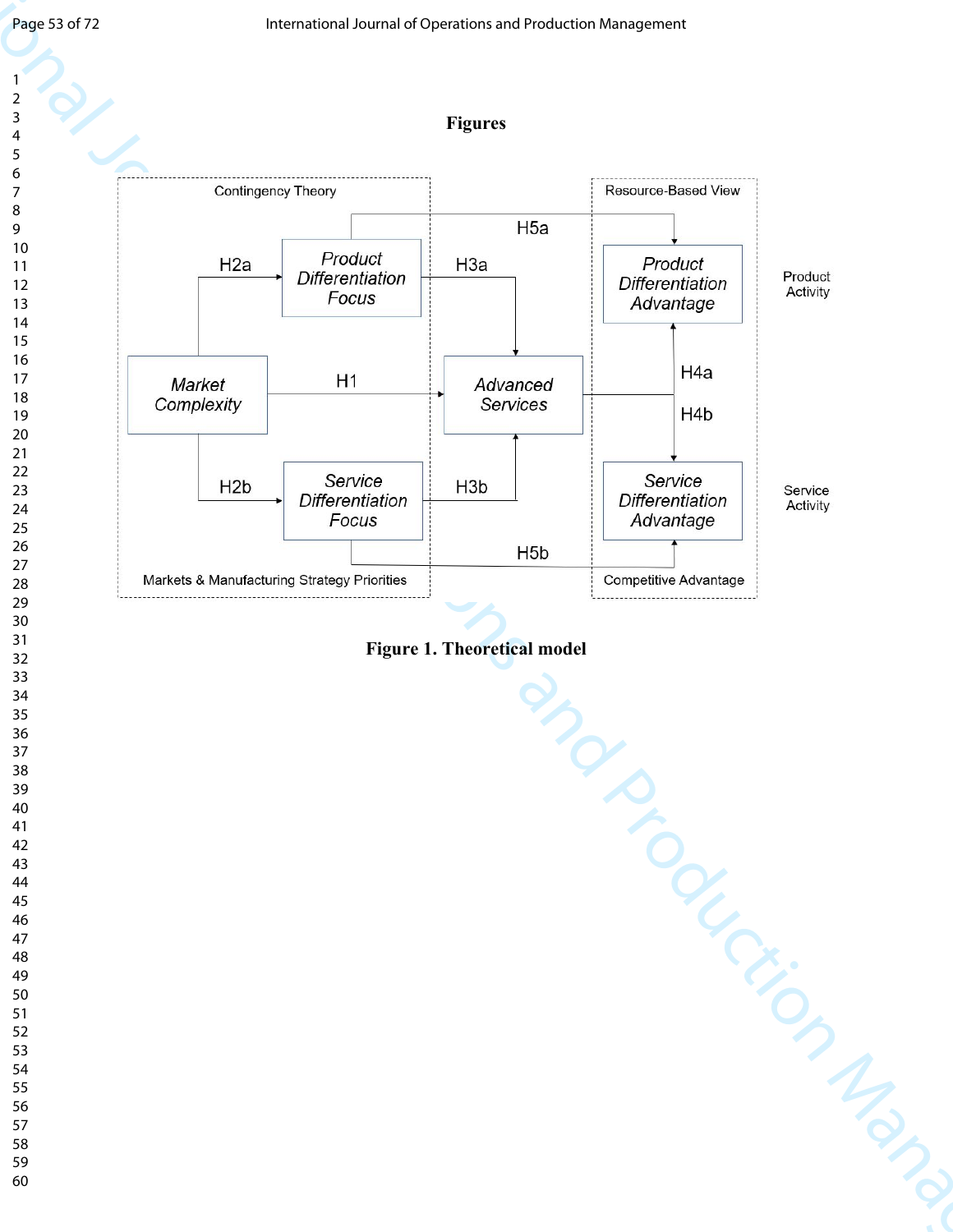#### **Tables**

### **Table 1. Descriptive statistics**

| <b>Tables</b>                                                                                                                                  |                |                                |           |                |        |  |
|------------------------------------------------------------------------------------------------------------------------------------------------|----------------|--------------------------------|-----------|----------------|--------|--|
| <b>Table 1. Descriptive statistics</b>                                                                                                         |                |                                |           |                |        |  |
| Indicators/Variables                                                                                                                           | $\overline{N}$ | Mean S.D. Min Max              |           |                |        |  |
| Service differentiation focus ( $N = 908$ ; $\alpha = 0.82$ )                                                                                  |                |                                |           |                |        |  |
| Superior product assistance/support (after sales and/or<br>technical support                                                                   |                | 913 3.88 0.95                  |           |                | 5      |  |
| Superior customer service (training, information, help-<br>desk)                                                                               |                | 922 3.63                       | 1.07      |                | 5      |  |
| Product differentiation focus ( $N = 905$ ; $\alpha = 0.76$ )                                                                                  |                |                                |           |                |        |  |
| Offer more product customization*                                                                                                              | 922            | 3.68                           | 1.04      |                | 5      |  |
| Wider product range                                                                                                                            | 924            | 3.51                           | 0.99      |                | 5      |  |
| Offer new products more frequently                                                                                                             | 918            | 3.25                           | 1.09      |                | 5      |  |
| Offer products that are more innovative                                                                                                        |                | 921 3.61 1.05                  |           |                | 5      |  |
| Advanced services ( $N = 892$ ; $\alpha = 0.81$ )                                                                                              |                |                                |           |                |        |  |
| Consultancy services                                                                                                                           |                | 908 2.73                       | 1.29      |                | 5      |  |
| Training in using the products                                                                                                                 | 920            | 2.87                           | 1.35      |                | 5      |  |
| Help desk/customer support centre                                                                                                              | 914            | 3.00                           | 1.35      |                | 5      |  |
| Product upgrades (software, product modifications)                                                                                             | 914            | 2.59                           | 1.36      |                | 5      |  |
| Rental/lease of products (with responsibility for<br>maintenance, repair and operation)*                                                       | 903            |                                | 1.87 1.17 |                | 5      |  |
| Service differentiation advantage ( $N = 842$ ; $\alpha = 0.73$ )                                                                              |                |                                |           |                |        |  |
| Product assistance/support<br>Customer service quality (e.g. training, information, help-                                                      |                | 852 3.36 0.78<br>852 3.36 0.85 |           |                | 5<br>5 |  |
| desk)                                                                                                                                          |                |                                |           |                |        |  |
| Product differentiation advantage ( $N = 847$ ; $\alpha = 0.69$ )                                                                              |                |                                |           |                |        |  |
| Mix flexibility*                                                                                                                               |                | 863 3.43 0.80                  |           |                | 5      |  |
| Product customization ability                                                                                                                  |                | 862 3.52 0.85                  |           |                | 5      |  |
| New product introduction ability                                                                                                               |                | 869 3.45 0.93                  |           |                | 5      |  |
| Market complexity                                                                                                                              | 917            | 3.51 0.66 1.67                 |           |                | 5      |  |
| Firm size $(LN)$                                                                                                                               | 929            | 6.02                           |           | 1.72 1.10 11.9 |        |  |
|                                                                                                                                                |                |                                |           |                |        |  |
| Valid sample size $(N)$ and Cronbach's alpha $(\alpha)$ in parenthesis next to each variable.<br>* Dropped after confirmatory factor analysis. |                |                                |           |                |        |  |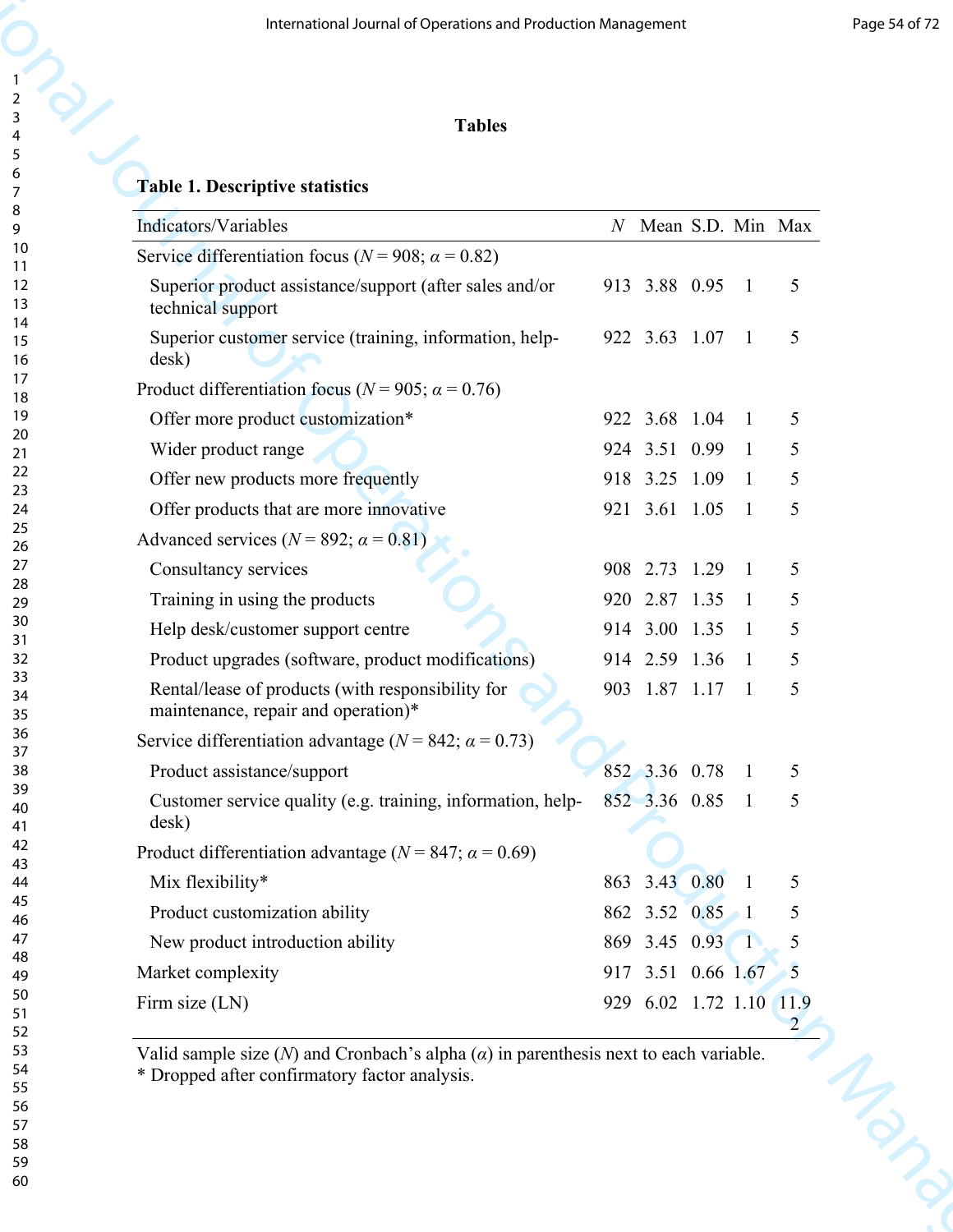| Page 55 of 72                                                                                                     | International Journal of Operations and Production Management |
|-------------------------------------------------------------------------------------------------------------------|---------------------------------------------------------------|
| $\overline{1}$                                                                                                    |                                                               |
| $\begin{array}{c} 2 \\ 3 \end{array}$<br>$\overline{a}$<br>5                                                      |                                                               |
| $\boldsymbol{6}$<br>$\overline{7}$<br>$\, 8$                                                                      |                                                               |
| $\mathsf 9$<br>$10\,$<br>11                                                                                       |                                                               |
| 12<br>13<br>14                                                                                                    |                                                               |
| 15<br>16<br>$17$                                                                                                  |                                                               |
| $18\,$<br>19<br>$20\,$                                                                                            |                                                               |
| $21$<br>$22$<br>$23\,$                                                                                            |                                                               |
|                                                                                                                   |                                                               |
|                                                                                                                   |                                                               |
|                                                                                                                   |                                                               |
|                                                                                                                   | Now                                                           |
|                                                                                                                   | $\infty$                                                      |
| 24 25 26 27 28 29 30 31 32 33 34 35 36 37 38 39 40 41 42 43 44 45 46 47 48 49 50 51 52 53 54 55 55 56 57 88 99 60 | $\hat{O}$                                                     |
|                                                                                                                   |                                                               |
|                                                                                                                   |                                                               |
|                                                                                                                   |                                                               |
|                                                                                                                   | $\mathcal{L}_{\mathcal{P}}$                                   |
|                                                                                                                   |                                                               |
|                                                                                                                   |                                                               |
|                                                                                                                   |                                                               |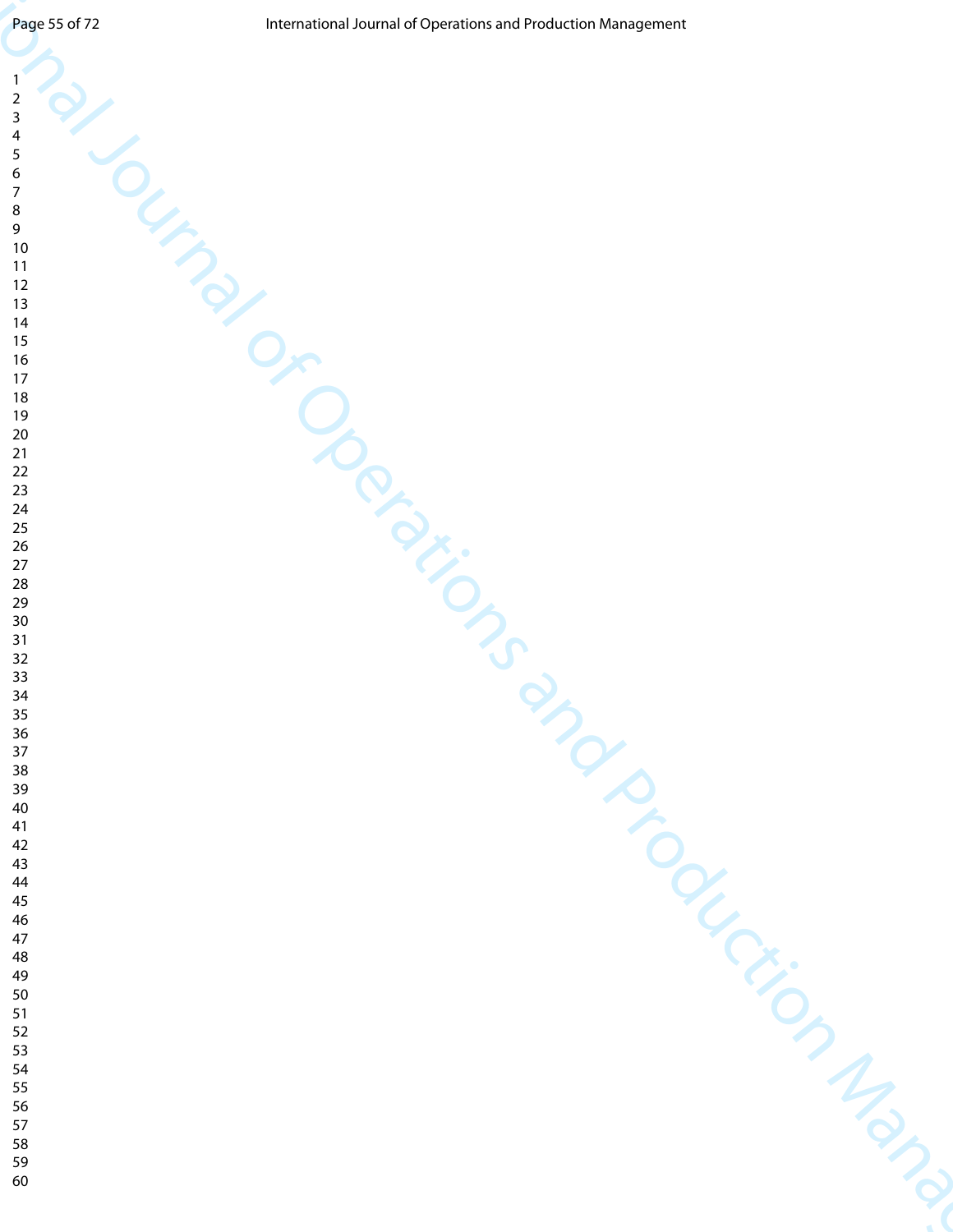| Variable                                              | Loading      | S.E.              | CR   | AVE      |
|-------------------------------------------------------|--------------|-------------------|------|----------|
| Service differentiation focus                         |              |                   | 0.82 | 0.70     |
| Product support                                       | 0.79         | 0.02              |      |          |
| <b>Customer service</b>                               | 0.87         | $0.02\,$          |      |          |
| Product differentiation focus                         |              |                   | 0.77 | 0.54     |
|                                                       | 0.62         | 0.03              |      |          |
| Product range                                         | 0.83         | 0.02              |      |          |
| Frequent new products<br>Innovative products          | 0.74         | 0.02              |      |          |
| Advanced services                                     |              |                   |      | 0.51     |
|                                                       |              |                   | 0.80 |          |
| Consultancy                                           | 0.65         | 0.03              |      |          |
| User training                                         | $0.80\,$     | 0.02              |      |          |
| Help desk                                             | 0.72<br>0.66 | 0.02<br>$0.02\,$  |      |          |
| Product upgrades<br>Service differentiation advantage |              |                   | 0.73 | 0.58     |
| Product assistance                                    | 0.79         | 0.03              |      |          |
|                                                       |              |                   |      |          |
| Customer service quality                              | 0.73         | 0.03              |      |          |
| Product differentiation advantage                     |              |                   | 0.65 | 0.49     |
| Product customization ability                         | 0.59         | 0.03              |      |          |
| New product introduction ability                      | 0.79         | 0.03              |      |          |
| Market complexity                                     | 1.00         | 0.00              |      |          |
| Firm size (LN)                                        | 1.00         | 0.00 <sub>1</sub> |      |          |
|                                                       |              |                   |      | iton Man |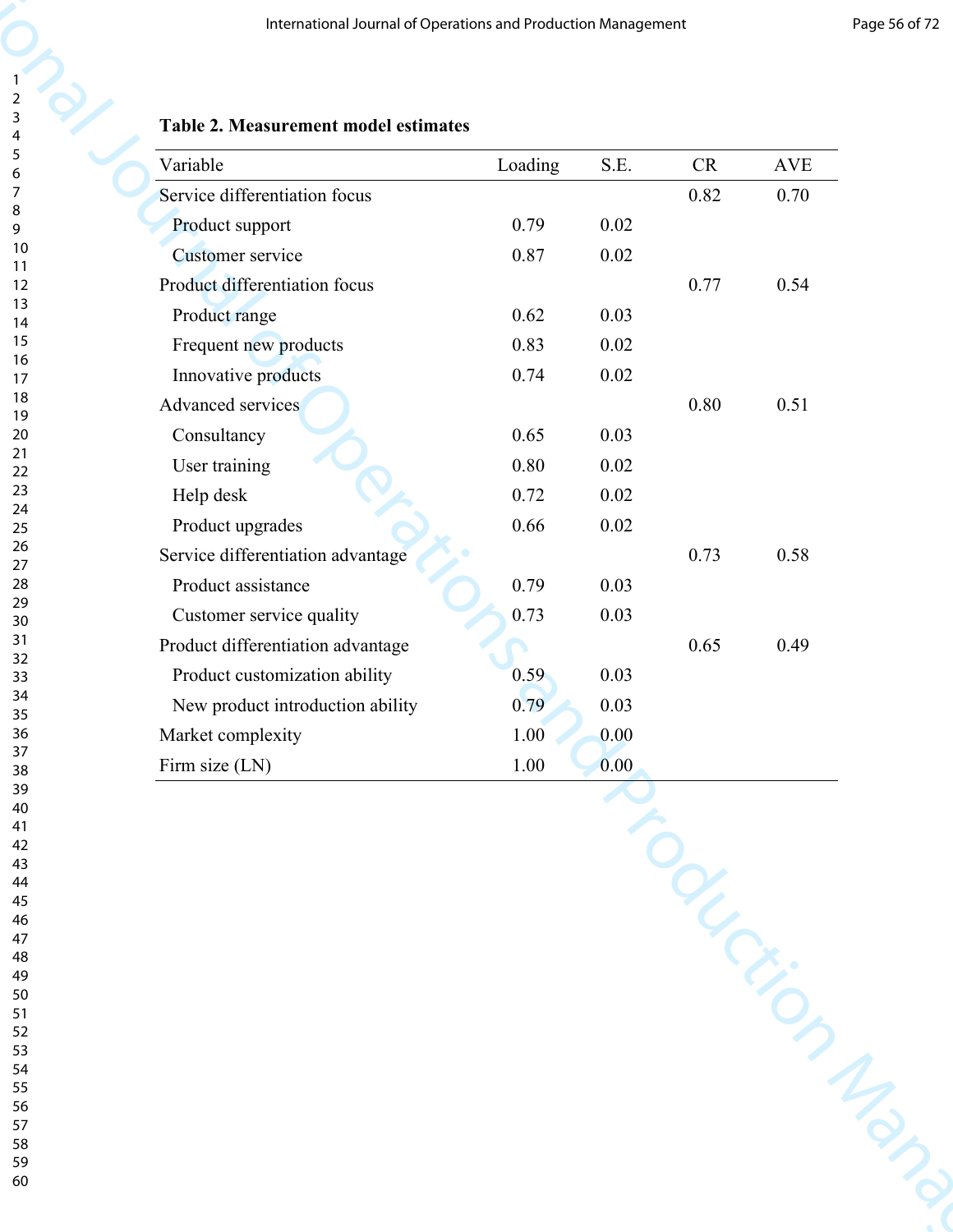| 5 <sup>5</sup><br>$\overline{2}$<br>3<br>$\overline{4}$<br>6<br>1. Service differentiation focus<br>0.83<br>2. Product differentiation focus<br>$0.53$ 0.73<br>3. Advanced services<br>0.51 0.47 0.71<br>4. Service differentiation advantage 0.31 0.27 0.29 0.76<br>5. Product differentiation<br>$0.19$ 0.36 0.23 0.74 0.70<br>advantage<br>6. Market complexity<br>0.25 0.43 0.28 0.16 0.27<br>7. Firm size (LN)<br>0.09 0.08 0.10 0.04 0.04 0.17<br>Square root of AVE is in bold across the main diagonal. | Table 3. Correlations between latent variables |  |
|-----------------------------------------------------------------------------------------------------------------------------------------------------------------------------------------------------------------------------------------------------------------------------------------------------------------------------------------------------------------------------------------------------------------------------------------------------------------------------------------------------------------|------------------------------------------------|--|
|                                                                                                                                                                                                                                                                                                                                                                                                                                                                                                                 |                                                |  |
|                                                                                                                                                                                                                                                                                                                                                                                                                                                                                                                 |                                                |  |
|                                                                                                                                                                                                                                                                                                                                                                                                                                                                                                                 |                                                |  |
|                                                                                                                                                                                                                                                                                                                                                                                                                                                                                                                 |                                                |  |
|                                                                                                                                                                                                                                                                                                                                                                                                                                                                                                                 |                                                |  |
|                                                                                                                                                                                                                                                                                                                                                                                                                                                                                                                 |                                                |  |
|                                                                                                                                                                                                                                                                                                                                                                                                                                                                                                                 |                                                |  |
|                                                                                                                                                                                                                                                                                                                                                                                                                                                                                                                 |                                                |  |
|                                                                                                                                                                                                                                                                                                                                                                                                                                                                                                                 |                                                |  |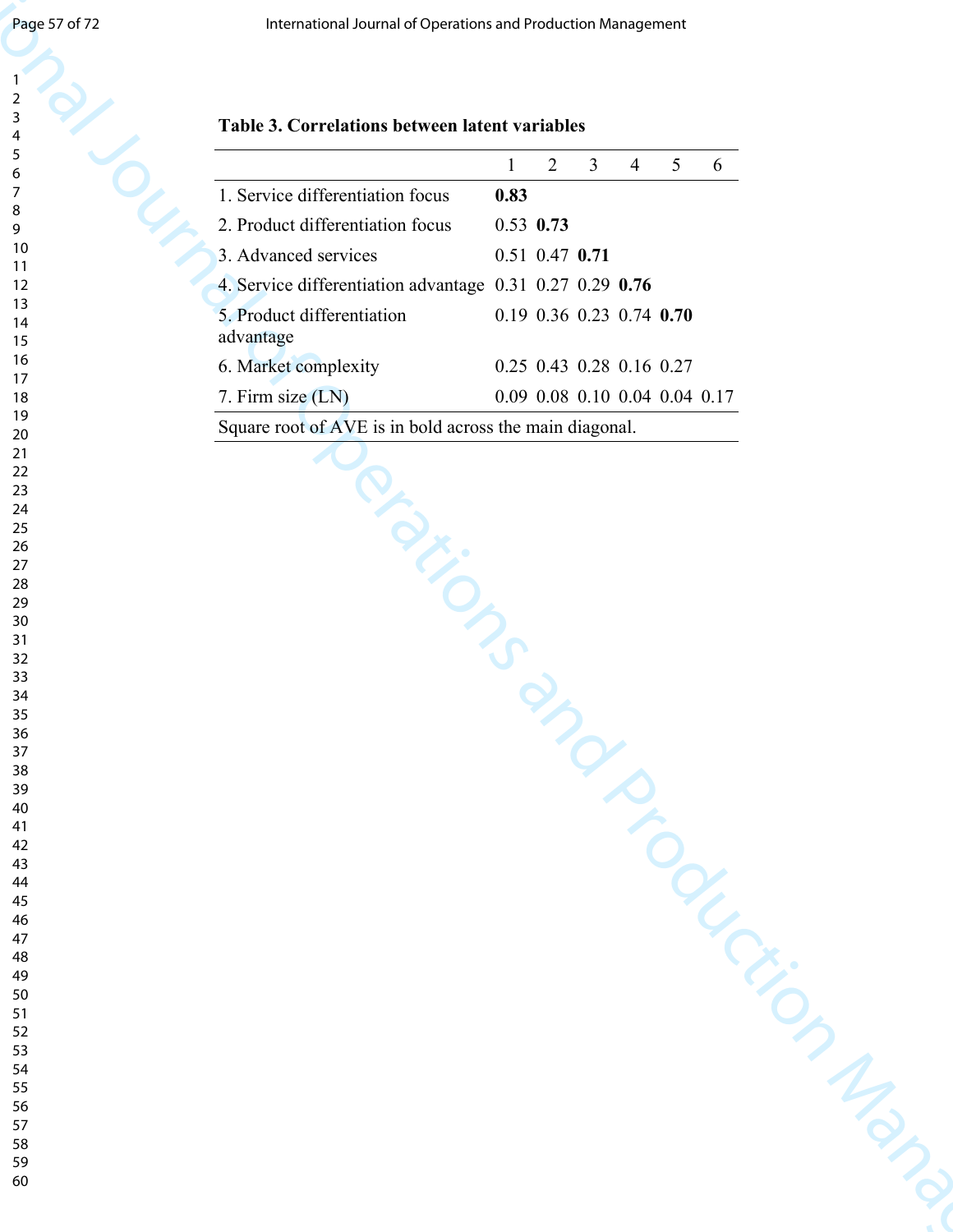# **Table 4. Direct path estimates**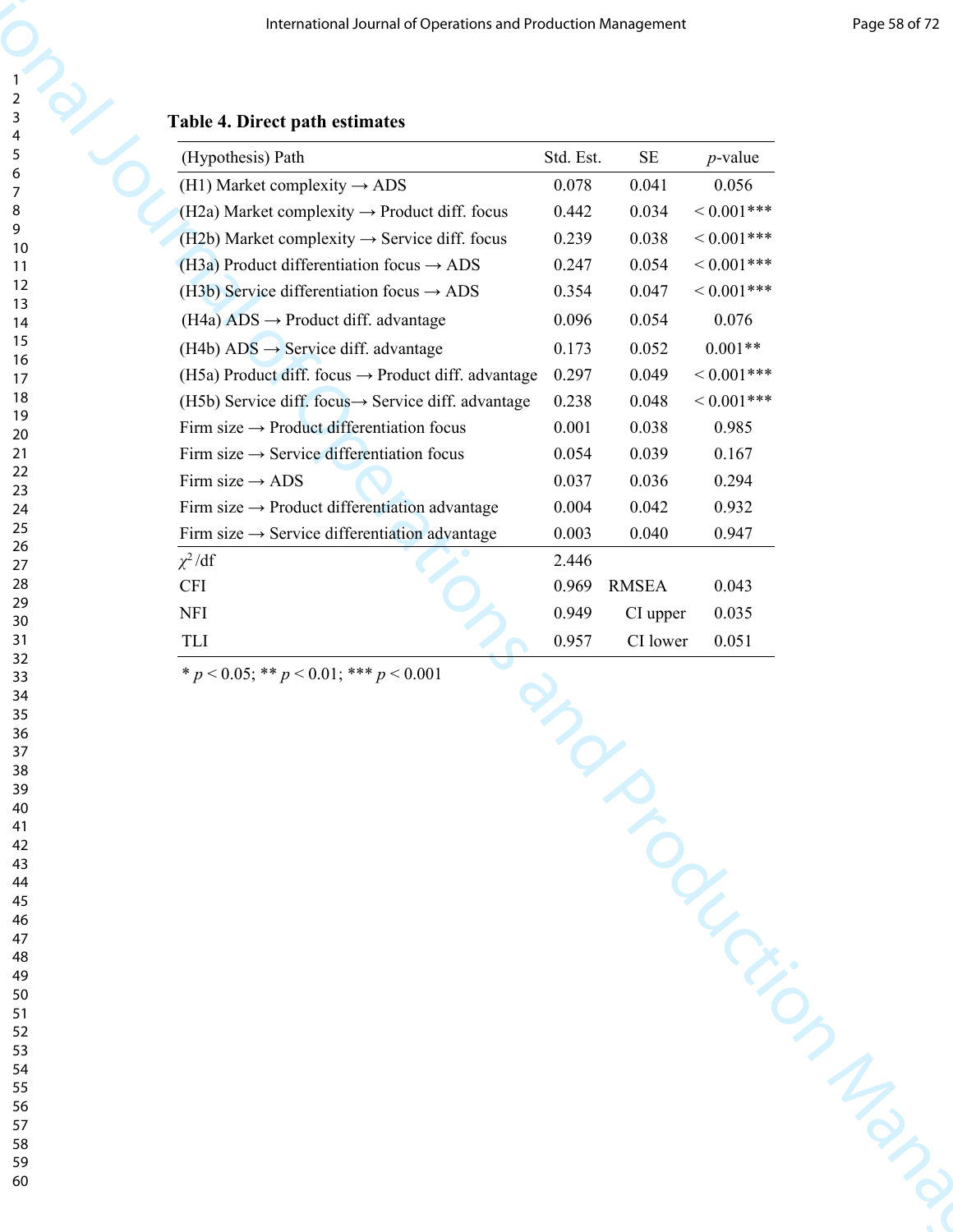#### **Revision Report IJOPM-11-2019-0728 "Advanced services and differentiation advantage: An empirical investigation"**

**Summary:** We are glad to submit a much-improved version of our paper to the IJOPM SI. We thank the Editorial Team and the two reviewers for their comments on our original paper. As shown below, we addressed the issues raised by the reviewers in a broad revision that included the study theoretical background, hypothesis development, methods, discussion and conclusions.

Please note that we have changed the title of the manuscript from "Servitization and differentiation advantage: An empirical investigation" to "Advanced services and differentiation advantage: An empirical investigation"

# **A. Answers to the Editorial Team:**

**International burnal of Operation are procedure and properties and**  $\alpha$  **Defined Management Control of Operation Management Control of Operation Management Control of Operation Management Control of Operation Management C** 1. The article has received quite some criticism from reviewers. Some of this stems from the use of IMSS data, which we had already identified as a potential issue when inviting it to the special issue. We had asked you to spell out the limitations of the data, and reiterate that request. Your current limitations section (as also problematized by reviewer 2) does not do that justice. There is obviously nothing you can do about the data itself, but in order to understand and judge your conclusions, it is vital that any reader would know about their applicability. This will require quite some work in the methods section still. Apart from the age of the data set, it is also a question of what data is collected vs. the theoretical and concept validity of what you intend to study. Plus there are results that would need to be discussed more thoroughly, esp. where they deviate from acceptable ranges.

Thank you and the reviewers for the great work on our previous submission. All these concerns are addressed as indicated below. First, we created a new section 5.4 at the end of the manuscript to focus on several data limitations including with data age. Second, as indicated below the development of the measurement model followed rather than preceded the theoretical constructs, even because our scales matched variables from previous empirical studies. Third, we reiterate below our view, which is supported by the mainstream literature, that no values deviated from acceptable ranges. R1 referred to values AVE = 0.49 and alpha = 0.69. However, both estimates (with marginal gaps at 0.01 below the most commonly accepted thresholds) are acceptable when measurement and structural models have overall good fit estimates, as indicated by the technical literature.

2. A second important issue that both reviewers have raised is that of anchoring in relevant literature. You will find very good suggestions from both reviewers in this regard.

We have significantly revised the theoretical background of the study by i) strengthening the grounding of the study on contingency theory and RBV; ii) enriching the coverage of the servitization literature, including that appearing in Operations Management journals, namely IJOPM. In doing so, we have incorporated in the manuscript all but one of the references that were suggested by the reviewers.

# **B. Answers to Reviewer 1:**

1. This paper is characterised by little conceptual and theoretical maturity. The authors cover a lot of conceptual and theoretical ground without going into any descriptive or explanatory depth.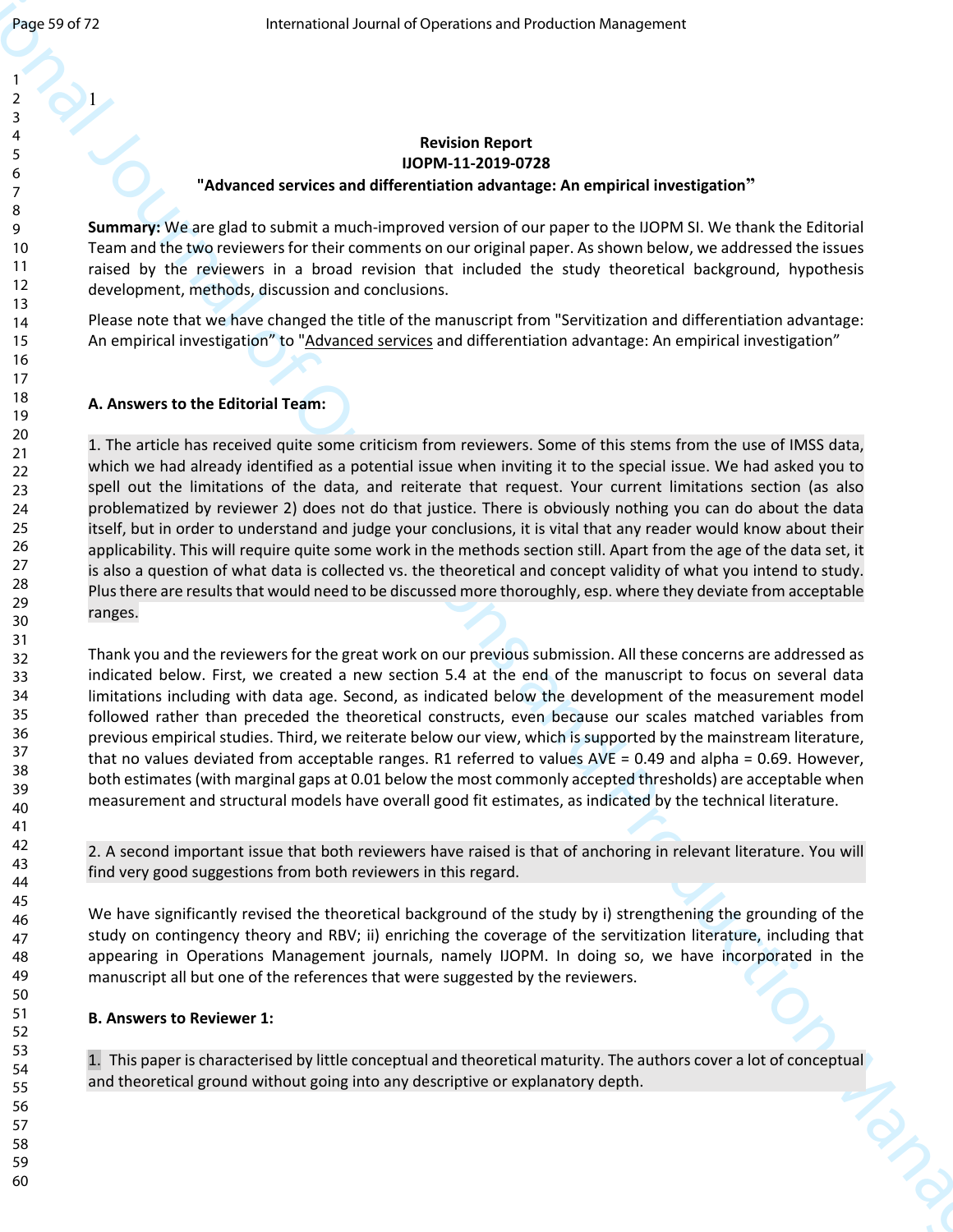Thank you for the constructive and helpful feedback on our paper. Below, we outline how we have addressed your comments related to the theoretical background.

1.1 The authors lack definitions for many of their core concepts. Examples here are product differentiation, service differentiation, product-service differentiation, service business, product business, and capabilities. The authors also fail to describe the nuances of their assumptions behind these concepts and their linkages.

Thank you for the comment. We now define the core concepts of the study, as follows:

- product differentiation, service differentiation: first paragraph of Introduction section
- advanced services and capabilities: section 2.1

2

To avoid confusion, we removed the term "product-service differentiation". We also removed the terms "product business" and "service business"; instead, we use the terms "manufacturing function"/ "service function" and "product activity"/"service activity". In section 2.1, we define the terms "manufacturing function" and "service function" and how the service function relates to the manufacturing function.

1.2 The descriptions in the text often lack clarity. Examples could help a lot with clarifying the meaning of the concepts the authors are investigating and differentiating specific concepts from one another.

We believe that by addressing your comments 1.1, 1.4 and 1.5 we have improved the clarity and precision of the concepts. When appropriate, we also describe concepts in more detail, providing examples.

**International Journal of Operation and Production School Associates and Production Associates and Productional School Associates and Production Associates and Production Management Control of Operations and Production Ma** 1.3 The authors fail to justify their research focus. While the paper lacks an explicit research question or aim, the authors are also inconsistent in the positioning of their argumentation. They start with identifying gaps in the literature that their study fills. Later in the introduction, they state that they integrate separate research streams. These are two fundamentally different lines of argumentation. In the current form, neither of these two lines of argumentation is justified. Why is it important to fill the identified gaps OR why is it important to integrate two research streams?

We have revised the Introduction section, which now explicitly formulates three goals for the study. We also explain why each of these goals is important. We have dropped the "integration of separate research streams" as a goal/contribution. Finally, we changed the title of the paper from "Servitization and differentiation advantage: An empirical investigation" to "Advanced services and differentiation advantage: An empirical investigation".

1.4 There are further conceptual inconsistencies in the text which further add to the confusion and lack of clarity. For example, the authors refer to "product and service differentiation" (abstract), product-service differentiation (introduction), and product/service differentiation (Theoretical background). These suggest different concepts but seem to be intrinsically treated the same. Similarly, the authors differentiate environmental complexity into munificence, environmental complexity and dynamism. How can a concept be subdivided into itself? They also do not pick up these concepts in their conceptual framework.

Thank you for pointing this out. We have changed the manuscript as follows:

- We now consistently use the terms "product differentiation" and "service differentiation" as separate concepts. We avoid the use of the terms "product-service differentiation" and "product/service differentiation".
- We now introduce the concept of market complexity in section 2.1 (research model) and expand on this concept in section 2.2 (discussing the three associated dimensions).
- 54 55 56 57 58 59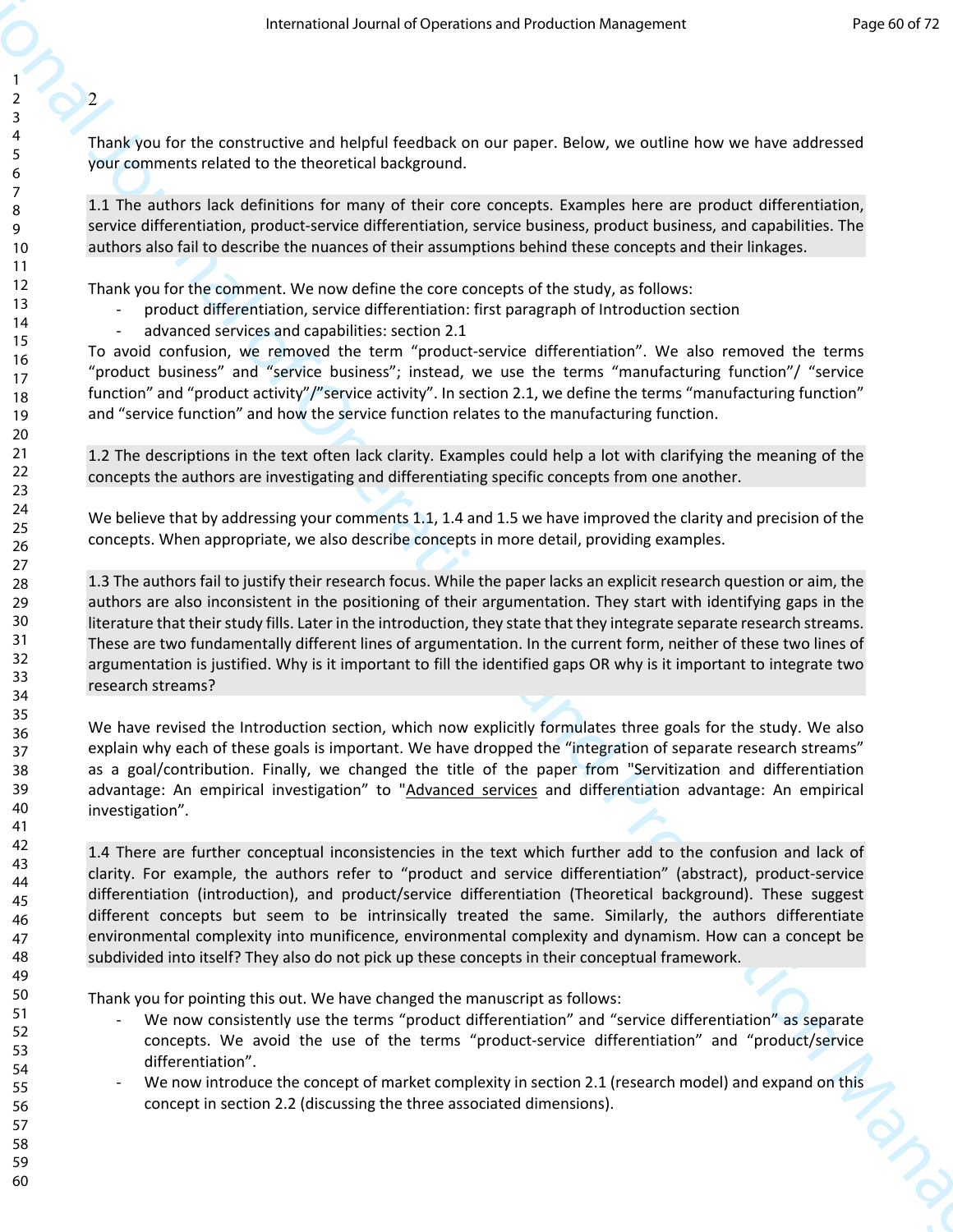60

- In section 2.2, we clarify that we use the term "market complexity" to reflect the extent to which market environments are hostile, heterogeneous and dynamic, following Neu and Brown's (2005) study. Thus, the term "market complexity" does not correspond to Dess and Beard's (1984) dimension of complexity of external environments; instead, following Neu and Brown (2005), it aggregates Dess and Beard's dimensions of munificence, complexity and dynamism. We explain this in section 2.2 and, to avoid confusion, indicate that we will refer to Dess and Beard's complexity dimension by the term "heterogeneity".

**International Journal of Operations and Production State Constrainers and Production And Production And Production And Production And Production And Production Management Production Management Production Management Produ** 1.5 The authors describe "market forces" and "capabilities" as theoretical perspectives. Instead, these are concepts which are based on theoretical perspectives. The authors fail to acknowledge the differences in theoretical underpinnings of their concepts. They state briefly that some of their concepts are based on the contingency perspective while others are based on the resource-based view or the market forces view. Neither of these theoretical lenses is described in more detail, including their assumptions, potential conflicts of definitions and conceptualisation, linkages amongst their descriptions etc. In my view, a paper publishable in IJOPM should show more theoretical rigour and underpinning that is currently the case in this paper.

Thank you for the suggestion. We have dropped the terms "market forces" and "capabilities". We now explain that the study is anchored on contingency theory and RBV. In section 2.1, we discuss contingency theory and the RBV in detail.

1.6 The authors argue that frameworks that integrate external and internal factors of servitization are missing. I refer them to the following exemplary papers that focus specifically on this integration: (Benedettini, Neely & Swink, 2015; Kreye, 2019; Reim, Parida & Sjödin, 2016). More care is needed in understanding the existing literature in the field.

We agree with your point. In the original manuscript we meant to say that there are still few large-scale empirical studies integrating external and internal factors, but this position was not clear. This position is subsumed under the following statement in the Introduction section: "Finally, we respond to appeals for servitization theory validation using large-scale data (Bustinza al., 2015; Kowalkowski et al., 2017; Gebauer et al., 2012)." Accordingly, we removed the mention to internal and external factors in the paper.

Thank you for the suggestion of references. They were all included in the manuscript.

2. I see a strong mismatch between the research framing and contextualisation in servitization on the one hand and the research design and data set on the other hand. The presented data set included only 9.8% of manufacturing companies with a service business. This seems a very biased sample to present meaningful insights on servitization.

It is not that 9.8% "of the companies" had a service business, but rather that "9.8% of the sales" of survey business units were due to sales of services. The reviewer's misunderstanding was likely due to our poorly constructed sentence. We rewrote the sentence on section 3.1 to clarify this aspect of our sample: "On average, 9.8% of the business unit turnover of the 931 companies was based on sales of services, while the remaining 90.2% was due to sales of parts/components or assembled products."

3. A crucial criticism point is the methodological rigour. While I appreciate the in-depth description of the research design and limitations of the survey, the presented study design does not seem to fit the purpose of investigation.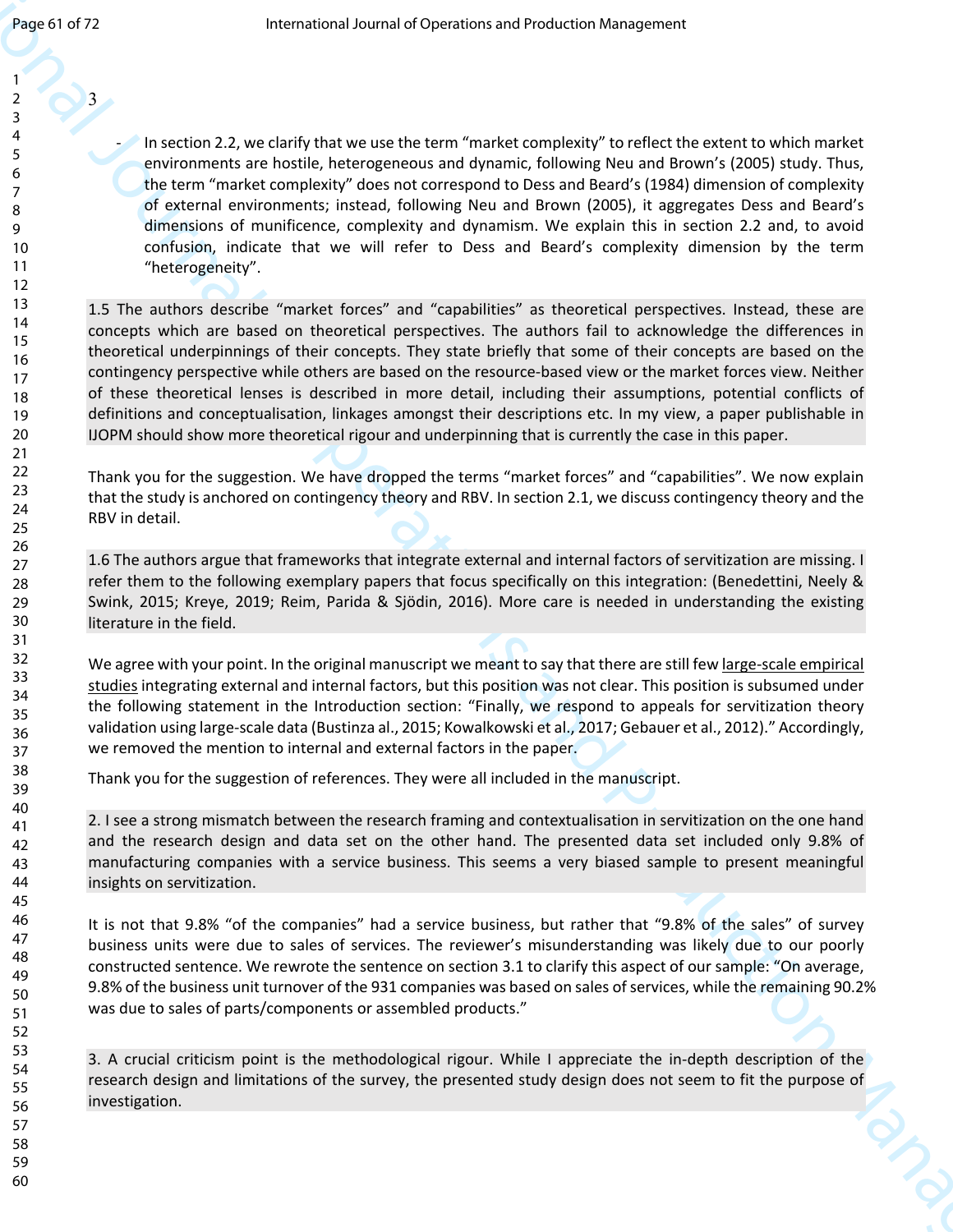The analysis is based on structural equation modeling, which is considered one of the best methods for "the quantification and testing of substantive theories" by models that "explicitly take into account measurement error [...] and latent variables" (Raykov and Marcoulides, 2006: 1). Besides, we used widely prescribed procedures for data validation and assessment of model fit (according to Diamantopoulous and Siguaw, 2006; Fornell and Larcker, 1981; Bagozzi and Yi, 1988; Anderson and Gerbing, 1988; and Peters and Enders, 2002, among others). However, we do acknowledge limitations regarding the study data, which were raised by two reviewers. In the new version we present a more clear and critical discussion of these limitations in section 5.4.

3.1 The response rate and absolute responses per country seem very low. This is particularly problematic given one of the focus areas of this research is the business environment where national differences may form a strong impact.

The response rate was similar or higher than other recent operations management studies (e.g. Yu and Ramanathan, 2015; Moshtari, 2016). As indicated on p.20, the research teams carried out tests for non-response bias and reported non-significant differences between respondents and non-respondents. Moreover, in our study as in others, e.g. Visnjic et al. (2019) exogenous country variables are controlled by contextual variables such as market complexity.

**INTERFERICATE AND THE CONFERENCE AND THE CONFERENCE AND THE CONFERENCE AND THE CONFERENCE AND THE CONFERENCE AND THE CONFERENCE AND THE CONFERENCE AND THE CONFERENCE AND THE CONFERENCE AND THE CONFERENCE AND THE CONFEREN** 3.2 The authors seem to apply a back-tracking logic to the measures they have collected in their survey. I appreciate that this may be a practical way of suing existing large data sets such as the presented one; however, in this case it results in a lack of theoretical validity of the presented data. The attempted link between theoretical concepts and empirical measures does often not align. For example, the connection between product and service differentiation and "order winner" and manufacturing flexibility seems ill connected to me. Similarly the "differentiation advantage" was measured in terms of performance instead of capabilities. This disconnect between theoretical construct and empirical measure is very critical and undermines the validity of this research.

We respectfully disagree with the reviewer. The measures were developed after the theoretical model and were close matches to previous operationalizations available from the literature, which includes but is not limited to empirical studies based on IMSS data. The revised section 3.2 includes clear documentation of relationships between measures and the previous literature.

Specifically, please note that: (i) the flexibility item refers to "mix flexibility"; thus, this item does relate to product differentiation; (ii) differentiation advantage was measured as performance relative to the competition. To make this clear, we created an Appendix listing all the questionnaire items.

3.3 The authors present reliability tests for their measures. Some of the measures fail these reliability tests. This concerns particularly product differentiation and service differentiation measures, where low values of Cronbach Alpha and average variance extracted. Given that these theoretical invalid measures were the only measures that

significant links were found for, this makes the presented insights somewhat meaningless.

As indicated by Vaske et al. (2017: 165), and following extensive literature, "By convention, an alpha of .65–.80 is often considered `adequate' for a scale used in human dimensions research (Green et al., 1977; Spector, 1992; Vaske, 2008)". Hair et al. (2011) suggested 0.7 as lower threshold. Only one of the five latent scales had Cronbach alpha marginally lower than 0.7 (product differentiation advantage = 0.69), but still within generally acceptable limits. Besides, relatively lower alphas should be expected in scales with few (i.e. three or less) items. This outcome is natural, expected and has been extensively discussed by Vaske et al. (2017), among others.

59 60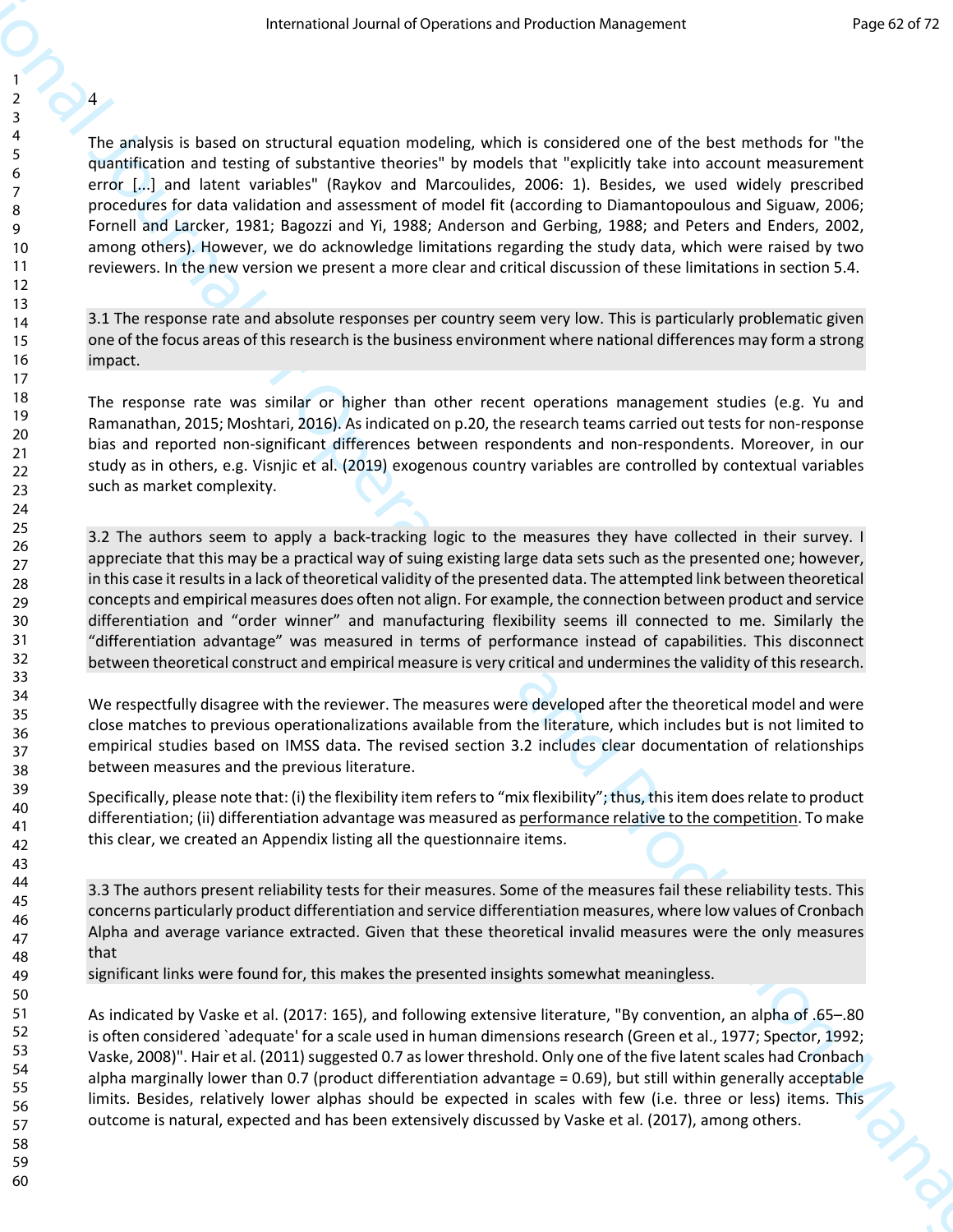The accepted threshold for AVE is 0.5 (Fornell and Larcker, 1981; Hair et al., 2011). Only one of the five latent variables had a marginally lower AVE (product differentiation advantage = 0.49); the other values were 0.70, 0.54, 0.51, and 0.58. As discussed in multiple empirical studies (e.g. Mueller et al., 2016; Amoroson and Cheney, 1991; etc.) an AVE value of 0.49 is acceptable for being so close to the lower threshold (and when the overall measurement model fit statistics are sound, as in our case).

4. The description of findings and discussion lack in depth and meaningfulness. I think the authors should outline first what hypotheses were supported through their data (findings) and then explain why these observations were made (i.e. explain theoretically what we can take from them in the discussion). The discussion should provide more theoretical development based on the empirical insights provided. This is currently still underdeveloped.

We rewrote the results section (section 4) to clarify more substantially what hypotheses (relationships between constructs) were supported by the data (relationships between operational variables).

More importantly, we revised and expanded the discussion section (section 5) to provide more theoretical advancements following the empirical results, against the background of the revised (and more solid) theoretical background for the study.

5. Similarly, the conclusions lack focus (because they do not present any meaningful answer to a research question). Basically, the study seems to confirm existing knowledge rather than provide novel or unexpected insights. At the moment, I do not see sufficient theoretical contribution in this paper. Similarly, the practical implications are relatively broad brushed with little insights that emerge logically from the empirical or theoretical

**Pass-CO d72**<br> **International of Operation and Production** Simple in the symphony of the symphony of the symphony of the symphony of the symphony of the symphony of the symphony of the symphony of the symphony of the symp We have clarified the goals and contributions of the study in the Introduction section. We have significantly expanded the discussion of the findings both for theory and practice (please refer to the revised section 5). In doing so, we have highlighted both novel insights and the contribution that our study makes for theory validation (acknowledging the scarcity of large-scale empirical studies in extant literature), namely, by validating a comprehensive theoretical model with large-scale empirical evidence. We made the implications for practice more specific and actionable by managers.

6. Limitations should go in the discussion or as currently Conclusions section. At the moment, research limitations appear in two parts of the paper.

We agree with the reviewer. We created a new section 5.4 focused on all data limitations. The section is available near the end.

7. The references seem to be skewed towards (industrial) marketing management instead of operations management. While (industrial) marketing management journals receive 20 references, IJOPM receives only 11. In addition, the IJOPM references are skewed towards papers by authors around Tim Baines and Rui Sousa only. IJOPM has published a much broader and more varied body of literature on servitization and service operations which should be acknowledged and embodied into the conceptual and theoretical developments.

Thank you for the suggestion. We have expanded the coverage of the servitization literature, including that appearing in Operations Management journals, namely, IJOPM (17 references).

  work.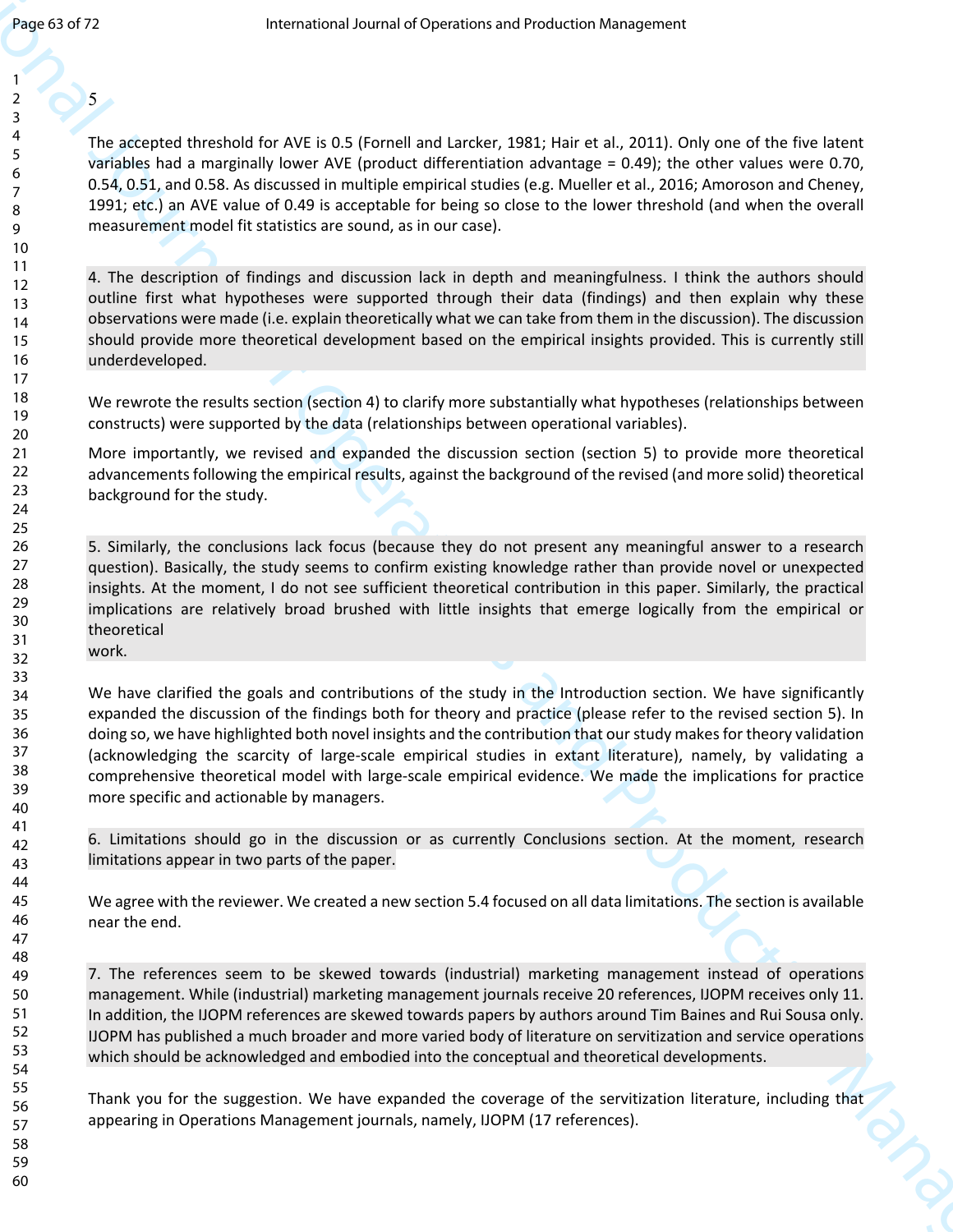8. The argumentation needs more rigorous referencing. For example, the authors state "…theoretical perspectives most commonly used…" (p.6) but provide only one reference.

In the example that you mention, the single reference that was provided (Eloranta and Turunen, 2015) was a literature review paper that concluded that *Market forces* and *Capabilities* were the two theoretical perspectives most commonly used to explain the competitive role of servitization. As a response to your comment 1.5, we have replaced market forces and capabilities by contingency theory and RBV and, as result, have removed this sentence from the paper.

Overall, we sought to be rigorous in the referencing.

9. The articulation of the hypotheses seems very simplistic and broad brushed. This connects, in my view, to the insufficient definition and clarity of the theoretical concepts. The phrasing and logic of the hypotheses needs more careful attention to specificity.

International burstices absent of Operator, are freedomic Higgs - The Control of Control of Control of Control of Control of Control of Control of Control of Control of Control of Control of Control of Control of Control As a response to your previous comments (1.1, 1.2, 1.4, 1.5), we have clarified the definitions of the key concepts in our study. We have also strengthened the theoretical grounding of the hypotheses on contingency theory and the RBV. This provides more solid support and clarity to the logic of the hypotheses. In addition, we improved the logic of all hypotheses, except H5a/H5b, which were straightforward. Following a recommendation of Reviewer 2 we have significantly enriched the development of hypotheses H4a/H4b, namely by recognizing additional complexities surrounding the hypothesized relationships. Finally, we have improved the wording of the hypotheses' formulation.

10. Much of the descriptions in Section 3 can be presented in Tables. For example, the measures and their underpinnings in the literature can be summarised in a table. Also, the survey questionnaire should be included in an Appendix. The descriptions in the text can then focus more on the how principles of validity and rigour were followed throughout the methodological design.

Thank you for the helpful suggestions. Following these comments, we (i) included an Appendix with all measurement items, their respective survey questions and response scales; (ii) revised section 3.3 to focus on issues of validity and relationships between measures and the previous literature.

11. I appreciate the authors' detailed description of the data limitations. While these should come later in the paper, I also see that one key limitation was overlooked in the descriptions. In my view, some of the main limitations are practical as (a) the survey data was collected by different researchers across different countries who presumable contacted relevant companies in a different way and with different levels of care (represented in the low response rate) and (b) the interpretation of the questions and scale can vary greatly. These practical limitations are worth reflecting on.

Limitation (a) can be only partially the case, as all national survey teams followed procedures that were developed centrally and communicated clearly (in writing and in person) to the network. Thus, there were very few if any exceptions to instructions as follows: quality of responses were checked in 22/22 countries; responses were limited to ISIC 25-30 in 22/22 countries; non-response bias was tested in 20/22 countries; late response bias was tested in 21/22 countries. On the other hand, there was indeed a mix of invites based on convenience and random sampling across the network. This issue is now indicated in the limitations section 5.4.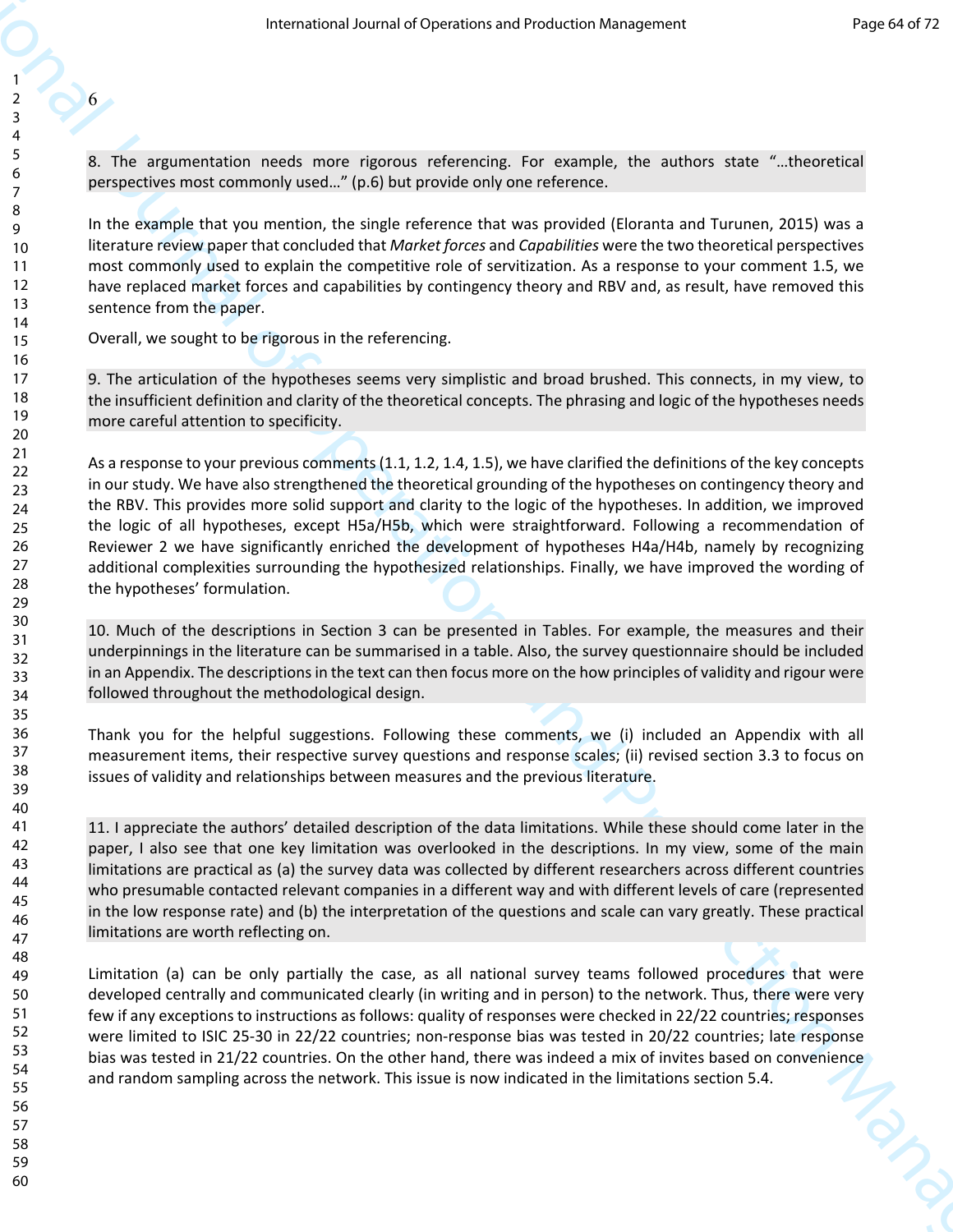7

Issue (b) is a well-known threat with international surveys, although the sound fit estimates of the measurement model indicate good convergence validity, discriminant validity, and reliability of responses across the survey. We add this issue and caveat to the limitations section 5.4.

12. I presume that the starting point of your evaluation are the current data set you have. In this instance, you will have to back track from the available data to infer the type of research you can investigate. In other words, the starting point is the data you have and you need to match the theory to that. This limits the methodological rigour and theoretical value your paper can have because you are unable to take the starting point in the need for theoretical development but rather in the availability of data. I suggest that you re-evaluate the measures you have from your data set and try develop an inductive set of variables you can include in your investigation. An example here is (confirmatory and/or exploratory) factor analysis to see how the measures cluster. From this you can derive a set of variables to include in your conceptual model of hypotheses.

The starting point was not the data, but (a) our theoretical model and (b) a review of previous empirical studies such as Sousa and da Silveira (2017), Szász and Seer (2018) and Visjnic et al. (2014). The revised section 3.2 includes clear discussions about relationships between measures and the literature.

**Passe College Control of The Control of The Control of The Control of The Control of The Control of The Control of The Control of The Control of The Control of The Control of The Control of The Control of The Control of** 13. The second step could be to explore the literature around the variables you receive from such factor analysis and develop a theoretical framing from there. Above, I suggest a few relevant papers in the servitization literature. Maybe an initially more meaningful approach here could be to take the initial framing within manufacturing rather than servitization specifically. As indicated above, the specific framing of servitization does not seem well suited to the data set you have available. If you choose to focus on services within manufacturing, one particular concern is the clarity in research. For me the value of ABS lies in the integration between product and service business streams. Separating these in the research investigations seems to limit the advancement of the field. If you choose to include the service operations aspect in your analysis, I suggest you explore the combined nature of product and services in more detail. You already have some initial starting points in your paper which you can conceptually develop further. As indicated, this back-tracking approach from a quantitative data set to the potential concepts and theory it enables you to investigate is very problematic and bears a huge risk of undermining your own research value. Depending on the data you have (and only you can evaluate this as very little of the original data set is currently included in the paper), you may find it worth going down this route.

We respectfully disagree with the reviewer. We did not adopt a back-tracking approach in this study, even because this study follows on other empirical studies that used both IMSS (e.g. Sousa and da Silveira, 2017; Szász and Seer, 2018) and other datasets (e.g. Visjnic et al., 2014). Developing a factor analysis at this point would in our view represent a move backwards, as those studies had developed and validated measures such as used in our study. Developing new measures based on induction at this point would in our view create confusion (discontinuity in research) and be unfaithful to the work in those previous studies.

We do agree that it is useful to strengthen the links between ADS and manufacturing strategy theory. We have done that in the revised manuscript.

14. Originality: In its current form, the paper seems to largely confirm existing research in the field. I see potential for further theoretical and conceptual development as the authors indicate a lot of different potentially interesting angles on their research. I detail this aspect further in the enclosed comments to the authors.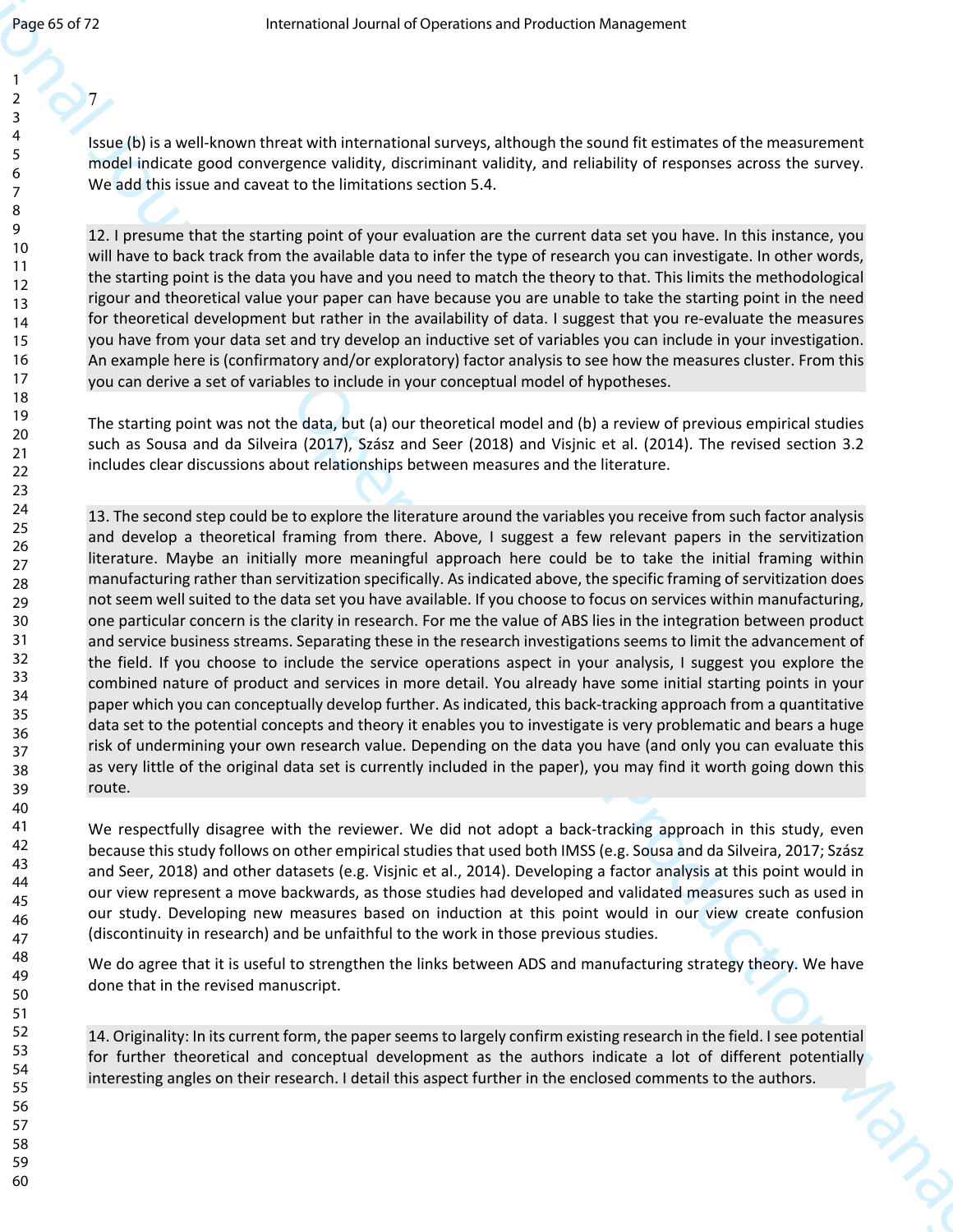We have clarified the gaps, goals and expected contributions in the Introduction section. We have also significantly enhanced the Discussion section, including the implications for theory and for practice. In doing so, we have highlighted both novel insights and the contribution that our study makes for theory validation (acknowledging the scarcity of large-scale empirical studies in extant literature), namely, by validating a comprehensive theoretical model with large-scale empirical evidence.

15. Relationship to Literature: The literature seems largely positioned within the field of (industrial) marketing management with only selected references to the field of servitization in operations management (circling around a small set of authors). Concepts are presented only superficially. Much more depth is needed to improve the relationship to the literature (see enclosed comments to the authors).

In the Introduction and Theoretical background sections, we have clarified and made more precise the core concepts of the study. We have expanded the coverage of Operations-based literature, including that appearing in IJOPM.

International Journal of Operation an Procedures are a<br>
International Management of Operation and Production Management of Operations and American School School School School School School School School School School Scho 16. Methodology: This is in my view the most critical shortcoming of the paper in its current form. Applied measures seem ill fitted and ill connected to the theoretical constructs they aim to investigate. At the same time, it seems impossible to collect further data to complement the current data set in a more methodological rigorous way. As a result, there is a big risk that the authors do simply not have the right data available to merit any theoretically meaningful study. I offer some more detailed and constructive thoughts on this in the enclosed comments to the authors.

We followed up on the reviewer's thoughts regarding this issue. Please refer to our manuscript revisions and comments as indicated elsewhere in this report. Furthermore, and again as suggested by the reviewer we developed a stronger limitations section outlining limitations with the study data.

17. Results: The results are currently presented very broadly without sufficient in-depth description. Furthermore, the key (i.e. only statistically significant) results appear to be based on data variables that were not excluded despite the fact that they did not comply with basic concerns of validity. This raises the concern of meaningfulness of the presented findings.

As indicated above, "we rewrote section 4 (results) extensively to clarify more substantially what hypotheses (relationships between constructs) were supported by the data (relationships between operational variables)."

Results were based on the refined measurement model, which excluded indicators with low validity. This issue is clarified on section 3.3, par. 3., and in the revised results section.

18. Implications for research, practice and/or society: This part is very under-developed and requires more meaningful and specific development based on the empirical work and conceptualisations. The managerial implications are currently largely prescriptive despite the lack of research pointing in this direction.

Regarding implications for research, please refer to our response to your comment #4. Regarding implications for practice, these were significantly enriched and expanded; they were also made more specific and actionable by managers. Finally, we avoided the use of prescriptive terms in the text.

19. Quality of Communication: The paper is overall well written and communicated. Some minor issues with English grammar remain in parts but would be corrected through thorough proof reading.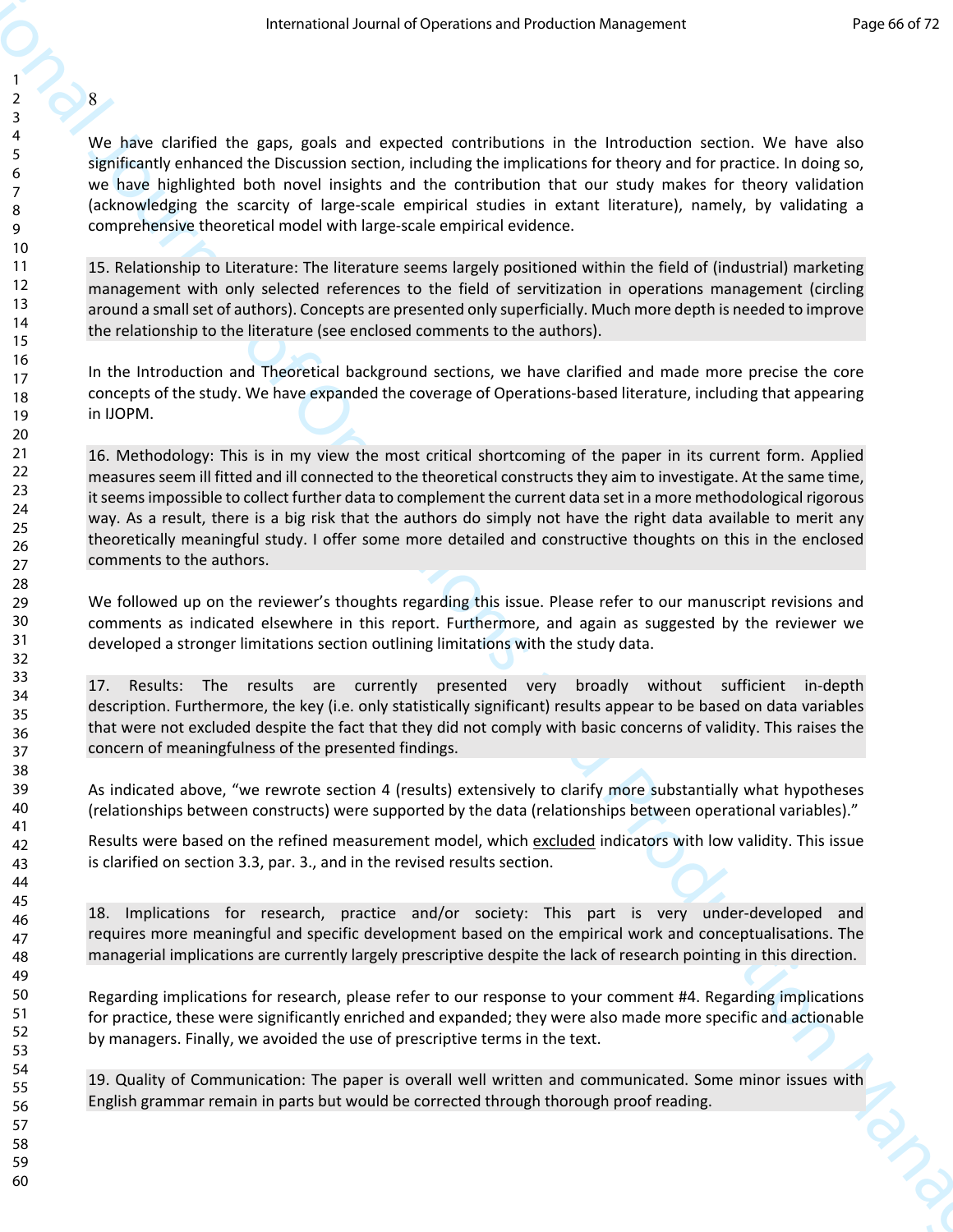| Page 67 of 72                                                                                                  | International Journal of Operations and Production Management                                              |  |
|----------------------------------------------------------------------------------------------------------------|------------------------------------------------------------------------------------------------------------|--|
| $\mathbf{1}$<br>$\sqrt{2}$<br>9                                                                                |                                                                                                            |  |
| $\overline{\mathbf{3}}$<br>$\overline{a}$<br>5                                                                 | We sought to improve the quality of communication, and carried further rounds of proof reading in this new |  |
| version.<br>$\boldsymbol{6}$<br>$\overline{7}$<br>8                                                            |                                                                                                            |  |
| $\mathsf 9$<br>10<br>11                                                                                        |                                                                                                            |  |
| 12<br>13<br>14                                                                                                 | $\hat{Q}$                                                                                                  |  |
| 15<br>16<br>17                                                                                                 |                                                                                                            |  |
| 18<br>19<br>20                                                                                                 |                                                                                                            |  |
| 21<br>22<br>23                                                                                                 |                                                                                                            |  |
|                                                                                                                |                                                                                                            |  |
|                                                                                                                |                                                                                                            |  |
|                                                                                                                |                                                                                                            |  |
|                                                                                                                | Non                                                                                                        |  |
|                                                                                                                |                                                                                                            |  |
|                                                                                                                |                                                                                                            |  |
| 24 25 26 27 28 29 30 31 32 33 34 35 36 37 38 39 40 41 42 43 44 45 46 47 48 49 50 51 52 53 54 55 56 57 88 99 60 |                                                                                                            |  |
|                                                                                                                |                                                                                                            |  |
|                                                                                                                |                                                                                                            |  |
|                                                                                                                |                                                                                                            |  |
|                                                                                                                | $\mathcal{P}_{\mathcal{P}}$                                                                                |  |
|                                                                                                                |                                                                                                            |  |
|                                                                                                                |                                                                                                            |  |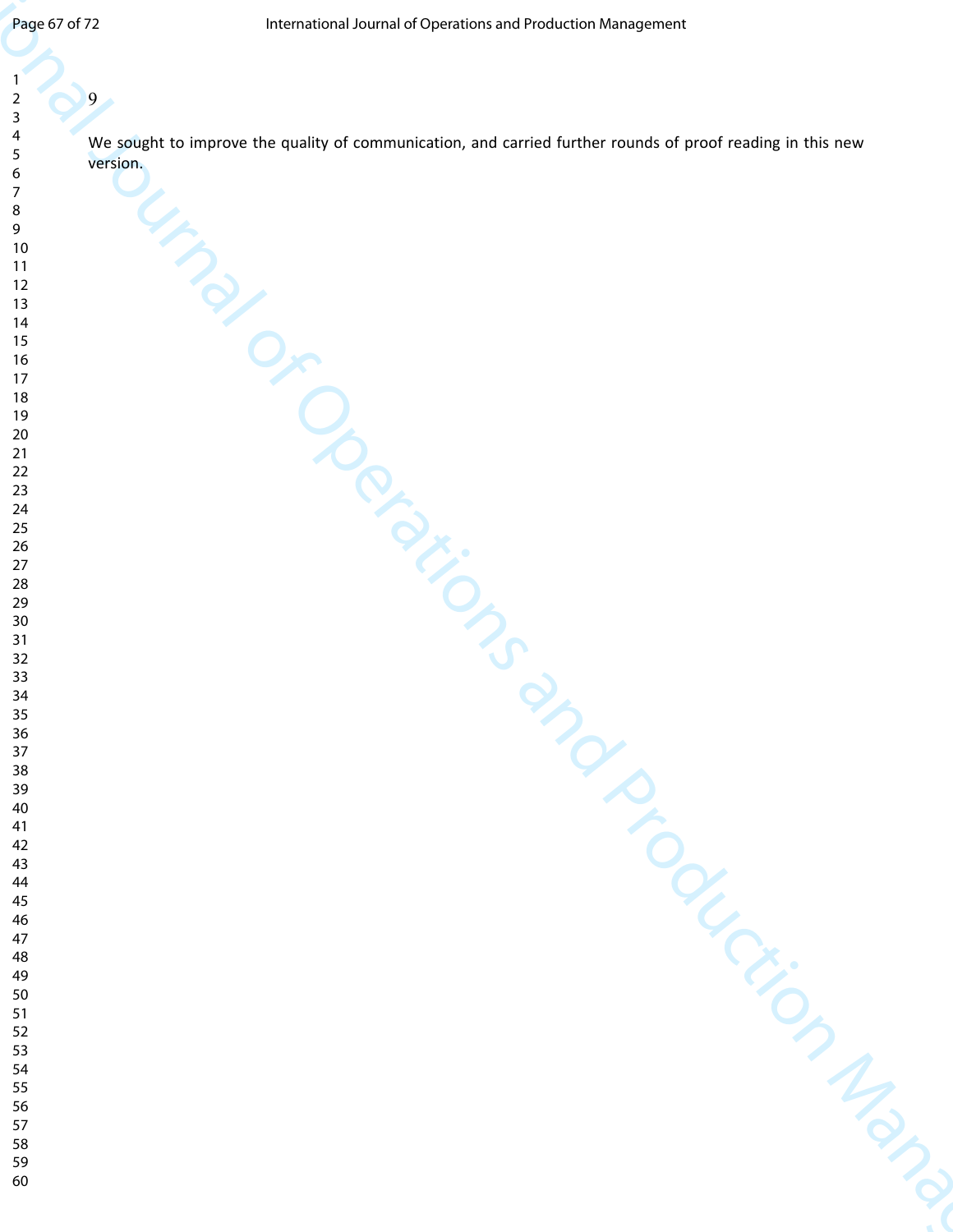## **C. Answers to Reviewer 2:**

1. This paper starts promisingly with the intent of analyzing the relationship between advanced services and business strategies based on product and service differentiation, but falls short at multiple instances with missing information, failing to justify the full worth of this study. Please refer to attached comments, as this manuscript needs revision, both theoretically and empirically to reach its full potential.

Thank you for the constructive and helpful feedback on our paper. Below, we outline how we have addressed your comments.

Isterational bursal of Operators at Procedure and Properties and Productional States and Production And The Contents and Production And The Contents and Production Management is the Contents and Production Management is t 2. Originality: The paper makes a good initial impression by presenting the intent to account for the external environment variable in analyzing the relationship between advanced services and business strategies in achieving market differentiation by employing large-scale data. However, the introduction can benefit more from elaborating on the significance of market differentiation for a manufacturing firm transitioning towards services. In addition, a clear statement of the aim of the paper is missing, and the three gaps identified in the introduction are based on three associated assumptions. A brief explanation on the importance/relevance of those assumptions is required to strengthen the motivation of the paper. The authors make claims about their research being advanced over existing research as they consider both product and service businesses in a manufacturing unit - this needs to be precisely articulated to convey the intended message, because there are several publications focused on product service systems and related outcomes, which weakens the authors' claims in this regard.

Thank you for the suggestions. We have significantly revised the Introduction section. Specifically:

- In the first paragraph, we better contextualize market differentiation for manufacturing firms, and clarify that such differentiation may be achieved via differentiated products and/or by offering services to customers.
- We explicitly indicate that the paper has 3 goals:
	- i) address the joint influence of market complexity (competition intensity, heterogeneity and technological change) and the manufacturers' strategic focus on differentiation (product and service) on the extent to which they offer ADS to customers;
	- ii) examine the impact of the offering of ADS on product differentiation and on service differentiation advantage;
	- iii) examine the relationship between the offering of ADS and manufacturing strategies focusing on product differentiation;
- We provide a brief explanation of why each goal is important.
- Following from the 3 goals, we state that "To address these goals, we develop a theoretical model of antecedents and outcomes of the offering of ADS by manufacturing business units."
- Finally, we clarify that our contributions in considering both the product and service businesses in a manufacturing unit relate to providing large-scale empirical evidence on: i) the impact of ADS on productand service-differentiation advantage; ii) the relationship between the offering of ADS and manufacturing strategies based on product differentiation, given conflicting arguments in the literature about synergies vs conflicts between servitization and the performance of the product business.

3. Relationship to Literature: The paper demonstrates satisfactory assimilation of literature from relevant sources, yet the recommended reading attached here should help improve the arguments supporting the proposed hypotheses. Some of the ideas behind hypothesis generation conveniently avoid obvious concerns. For instance, hypotheses H4a/b fully rely on complete customer involvement and its ever so positive influence on product and service differentiation advantage without accounting for the complexities involved with access to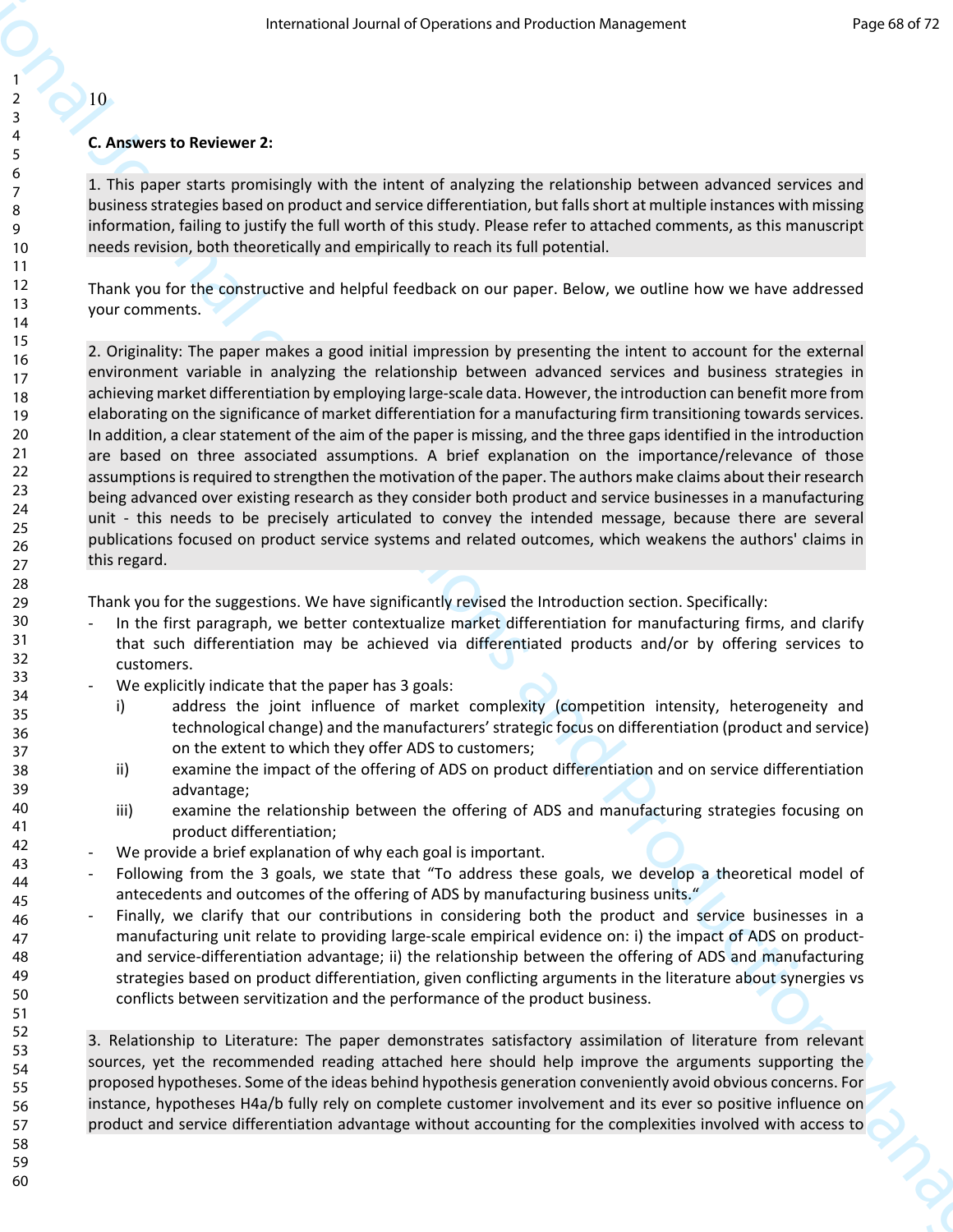# $11 -$

customers, customer behavior etc. Manufacturers cater to varied customer segments, and willingness of customers to participate in such co-development process is not always straightforward, including issues of data privacy, security, and so on. There also appears to be a general assumption that a manufacturer has all capabilities to drive their servitization goals, while the reality is quite the opposite. Not all the required resources and capabilities are available internally and sourcing these is yet another hurdle that such organizations have to deal with. The authors need to account for insights from the following studies to complement justifications for their proposed hypotheses, as currently they appear to be based more on ideal scenarios.

## Recommended reading:

PAIOLA, M., SACCANI, N., PERONA, M. & GEBAUER, H. 2013. Moving from products to solutions: Strategic approaches for developing capabilities. European Management Journal, 31, 390-409. STORY, V. M., RADDATS, C., BURTON, J., ZOLKIEWSKI, J. & BAINES, T. 2017. Capabilities for advanced services: A multi-actor perspective. Industrial Marketing Management, 60, 54-68. CENNAMO, C. & SANTALO, J. 2013. Platform competition: Strategic trade-offs in platform markets. Strategic Management Journal, 34, 1331-1350. BUSTINZA, O. F., BIGDELI, A. Z., BAINES, T. & ELLIOT, C. 2015. Servitization and competitive advantage: the importance of organizational structure and value chain position. Research-Technology Management, 58, 53-60 Baines, T., Bigdeli, A.Z., Sousa, R. and Schroeder, A., 2019. Framing the servitization transformation process: A model to understand and facilitate the servitization journey. International Journal of Production Economics.

Thank you for the helpful suggestions. We now acknowledge that manufacturers may require both internal and external capabilities to derive benefits from ADS provision. Specifically, given the focus of our study, we now discuss, as part for the development of H4a/b, the following two types of capabilities: i) customer capabilities (external); and ii) knowledge integration (internal). In addition, we improved the logic of all hypotheses, except H5a/H5b, which were straightforward.

Except for the Cennamo & Santalo (2013) paper (which we did not find to be directly related to our study), we now cite all the articles that you suggested in the hypothesis development section.

**Passe Of 72**<br>
11. International of Operation and Posterional of Operation and Productions control of Operations and American Control of Operations and American Control of Operations and Productions and Production Managem 4. Methodology: The authors identify benefits of data from IMSS under section 3.2 titled data limitations, which is quite the contrary. The section should be adequately renamed, or the benefits need to be discussed elsewhere. It cannot be ignored that the data used is quite old - 2013/14 and while there is nothing the authors can do about such data, there is no satisfactory justification on the current validity and applicability of nearly 6 years old data in the methodology section either. This should be rectified. There are several limitations identified for using pre-gathered survey data, but it seems unnecessary to dedicate 10 pages of text to methodology in a journal paper, and some of the tests are more fitting for and should be moved to the findings section. Text on limitations and associated tests must be appropriately positioned together and be to the point; presently the section appears convoluted with too much information spread across multiple subsections. In addition, in the measures development there's an instance of  $\chi$ 2/df = 5.580 which is quite high. Many academics propose between 2 and 3 to be good and acceptable. There are instances of higher values being accepted, but the authors in this case must provide suitable supporting references to justify the acceptability of such high values. It is recommended that authors doubly verify the acceptable values for all other indices and suitably reference them.

We developed a new section 5.4 focused only on data limitations, including the fieldwork period.

Please note that the χ2/df = 5.580 refers to the MIMIC model, not to the measurement or structural models (for which the recommended limits are quite satisfactory at  $\chi$ 2/df = 2.412 and 2.446 respectively). The reason for the MIMIC/formative model "high" χ2/df is the same for its "low" TLI, which was explained in the manuscript. As Kenny (2015) indicates, the χ2/df is "an old measure of fit" for which "there is no universally agreed upon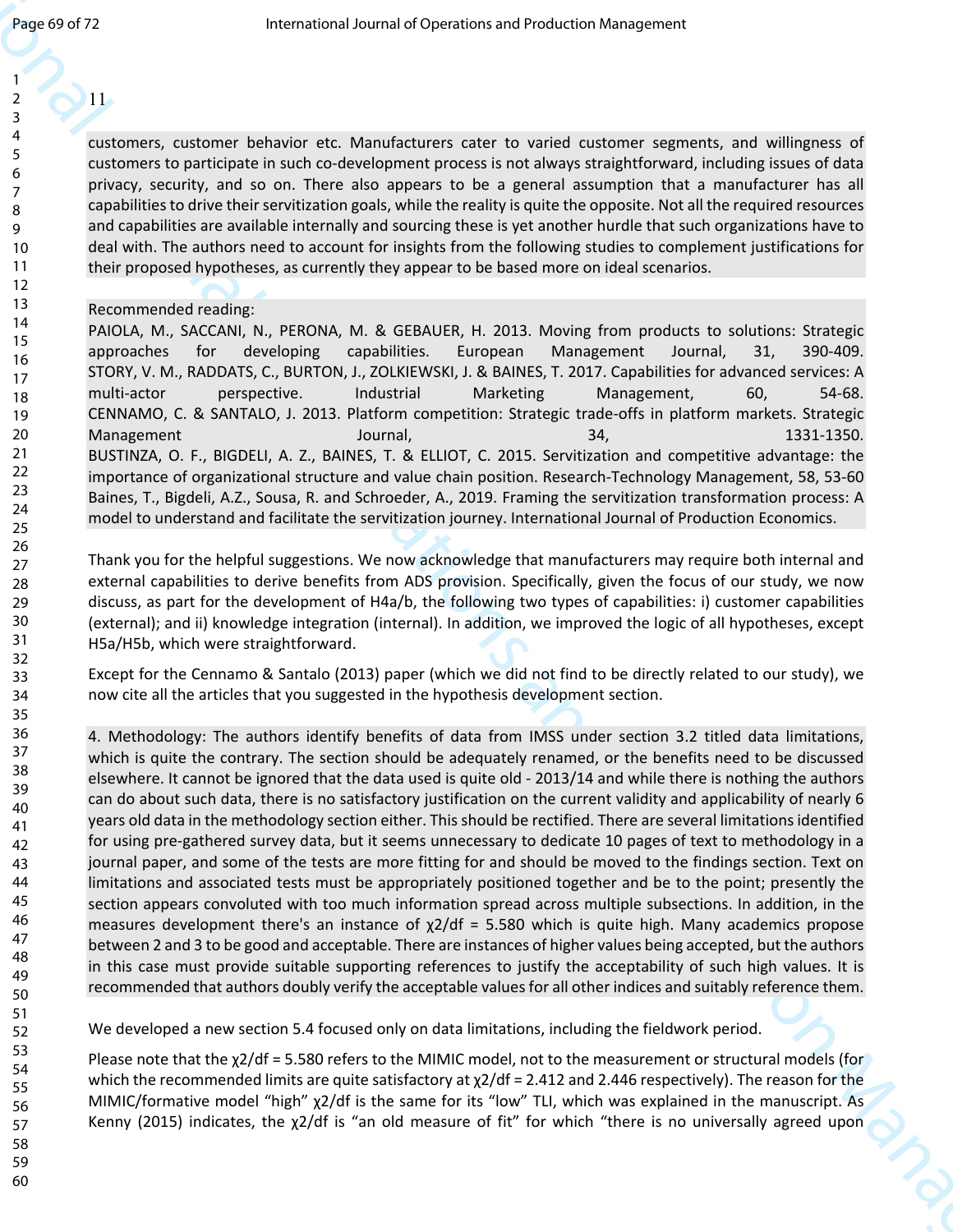1 2

> standard as to what is a good and a bad fitting model". More importantly, he indicates the measure is directly "affected by the size of correlations in the model". As we had indicated in the manuscript, "formative indicators are not expected to be correlated". Since a successful (or good) MIMIC model includes indicators that (as opposed to ordinary measurement and structural models) must NOT be correlated, such (otherwise) "poor" χ2/df and TLI estimates are expected. We made this point clearer in the manuscript, section 3.2, par. 3.

> In section 3.3 we provide multiple references to acceptable values of fit estimates (Bagozzi and Yi, 1988; Hair et al., 2010), unidimensionality (Kumar and Dillon, 1987; Carr and Pearson, 1999; Liu et al., 2016), AVE and CR (Fornell and Larcker, 1981; Bagozzi and Yi, 1988).

#### 5. Results:

5.1 As mentioned in the previous comment, some of the results are mixed up in the methodology section, and should be re positioned in the findings section.

All findings regarding the theory and hypotheses (structural model) are presented in section 4 (Results). Quantitative analyses presented in the measurement section concern exclusively measurement scales and the measurement model. It is fundamental to keep analyses of the two empirical models (measurement/outer and structural/inner model) separate because the latter is testable only after the former has been validated.

**International of Operation and Points and Production And The Company of Construction Company of Company of Company of Company of Company of Company of Company of Company of Company of Company of Company of Company of Com** 5.2 The discussions in section 5 are not particularly satisfactory. It more so has the feel of a results section, focused more on stating the obvious with hypotheses outcomes, rather than arguing the relevance of such outcomes in a servitization-based setting. The product and servitization strategies are mentioned in several instances, without discussing how these strategies change the operational dynamics for a manufacturer focused on the delivery of advanced services. There are errors in referring to hypotheses as well – H2 & H3 are introduced in the discussions, without being proposed in the first instance in hypotheses development or the theoretical model (fig 1). The use of clear terminology is strongly recommended – here authors refer to business strategy as a single construct, assumingly representative of product & service differentiation focus without clearly mentioning this – clarity in writing is paramount here. Also, discussions are very restrictive – in one instance, for example, the authors mention – "This result encourages a more widespread usage of contingency approaches in the study of servitization Baines et al., 2017; Forkmann et al., 2017; Kowalkowski et al., 2017)" but they fail to mention what these contingency approaches could look like and what effect can these have on the service offerings. Overall, the discussions appear superficial without exciting insights of value to what we already know from existing research. The authors use statements like – "This reinforces the need for the product and service functions in the manufacturing firm to have a clear strategic orientation towards differentiation" but this is already asserted by earlier studies. What would be interesting is to know what such organizations can do to establish a clear differentiation based strategic orientation. Information or knowledge acquisition from customers was built upon heavily earlier on in the paper, but the findings provide no further information on how to acquire such information, or explain the tangible benefits of such customer information which limits the paper's contributions.

Thank you for the comments. We changed the manuscript as follows:

- In the original manuscript, we sometimes used the terms H2 and H3 to refer to the associated set of hypotheses (H2a, H2b, H3a, H3b). As per your comment, we now refrain from using the terms H2 and H3.

- We refrained from using the term "business strategy" as pertaining to our findings, and now use the terms "product differentiation" and "service differentiation".

- We revised and expanded the discussion section to provide more theoretical advancements following the empirical results, against the background of the revised (and more solid) theoretical background for the study.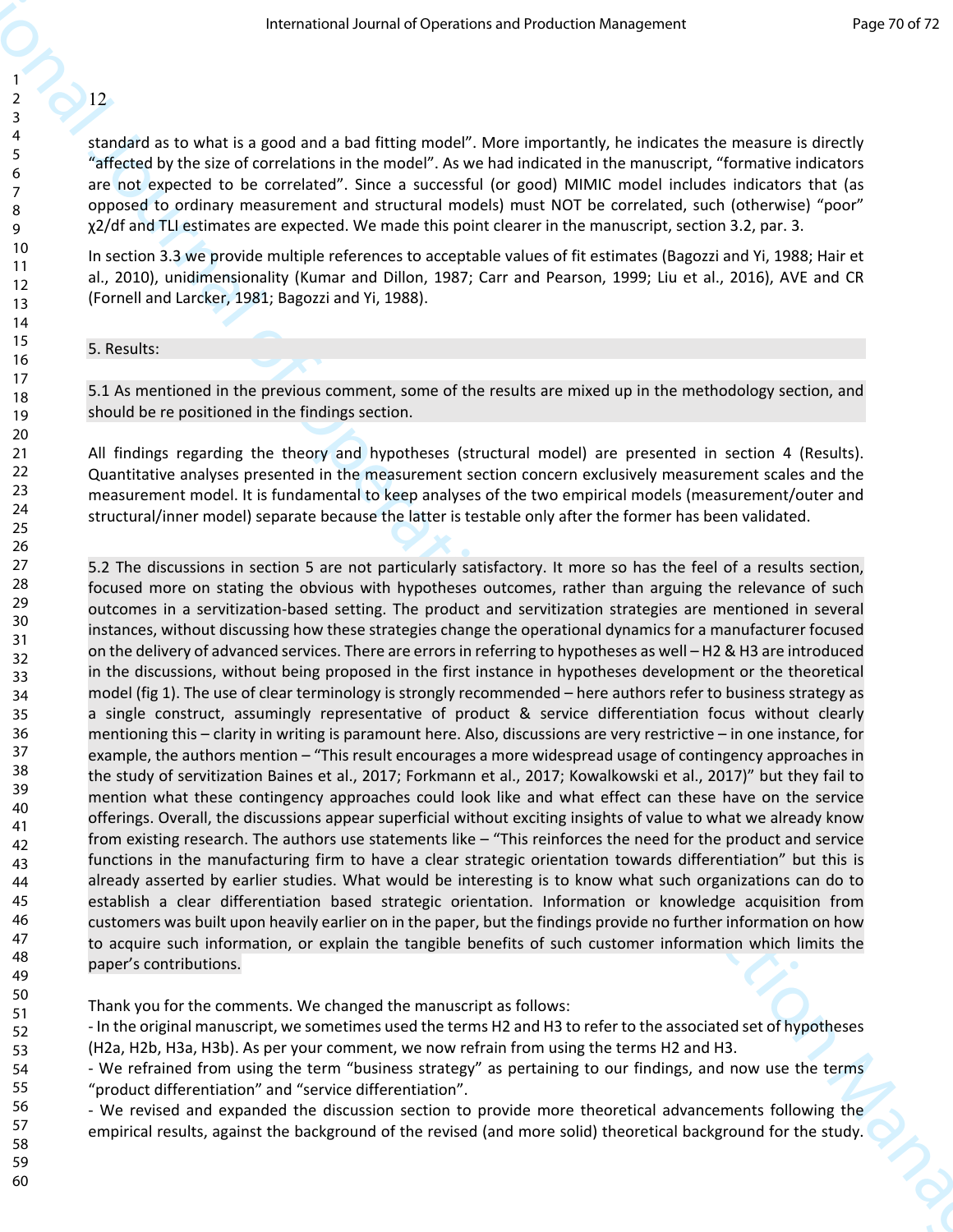# 13

In doing so, we have a more elaborate discussion of the implications of the findings associated with servitization contingencies. In addition, we draw on the concepts of "customer" and "knowledge integration" capabilities introduced in the hypotheses development sections to elaborate on what organizations can do to achieve product- and service-differentiation advantage through ADS provision. In doing so, we have highlighted both novel insights and the contribution that our study makes for theory validation (acknowledging the scarcity of large-scale empirical studies in extant literature), namely, by validating a comprehensive theoretical model with large-scale empirical evidence.

- We significantly enriched and expanded the implications for practice, making them more specific and actionable by managers.

- We clarified the goals and contributions of the study in the Introduction section.

**International of The Constraints and Constraints and Production Section Management of Operations and Production Management of Operations and Production Management of Operations and Production Management with the Constrai** 6. Implications for research, practice and/or society: The implications seem farfetched and there is some inconsistency in the findings and the implications of this study. In terms of farfetchedness, as there is insufficient discussion on how market forces and internal capabilities explain the adoption of advanced services. Again, use of such language raises questions on the adoption of such services by whom? The manufacturing organization, or its customers? The impression until this point is the investigation being focused on impact of internal/external factors on the delivery of advanced service, and now the language changes to adoption, making the reading convoluted again. This needs to be clarified in the introduction, and followed through in the rest of the paper. In addition, relationship between operational performance and advanced services is described as a contribution of the study, with no prior reference to operational performance in the findings or the discussions of the paper. Again, issues in clarity arise – the authors need to clarify/define the measures/indicators against which they measured operational performance of the companies in their data set for this to accounted as a contribution of this study. The practical implications are very brief and some like - "Our findings suggest that firms operating in complex environments are especially well suited to adopt these strategies" need to be discussed on the basis of the indicators used to measure complexity, i.e., munificence, market complexity and dynamism and how these play out for a manufacturer.

Thank you for the comments. We changed the manuscript as follows:

- We made the implications less prescriptive and were careful to make them consistent with our findings.

- In the original manuscript, the term "adoption" meant the extent to which manufacturing firms offered advanced services to their customers. In the revised manuscript we refrained from the use of this term as it might cause confusion.

- In the Introduction section, we have clarified the terms "product differentiation advantage" and "service differentiation advantage" and how they relate to "performance". We have improved the description of the measurement of "product differentiation advantage" and "service differentiation advantage" (section 3.2), including the addition of an Appendix listing all the measurement items. The discussion of the findings (section 5) is now consistent with the revised terms.

- We significantly enriched and expanded the implications for practice, making them more specific and actionable by managers. In doing so, we discuss implications specific to intensity of competition, heterogeneity and degree of technological change.

7. Quality of Communication: Overall, there are issues with the language used which hinders the clarity of expression making the readability complex. Please refer to the earlier comments to make required changes in this regard.

Please refer to our responses to your earlier comments. We also carried out further proof-reading rounds in the new version.